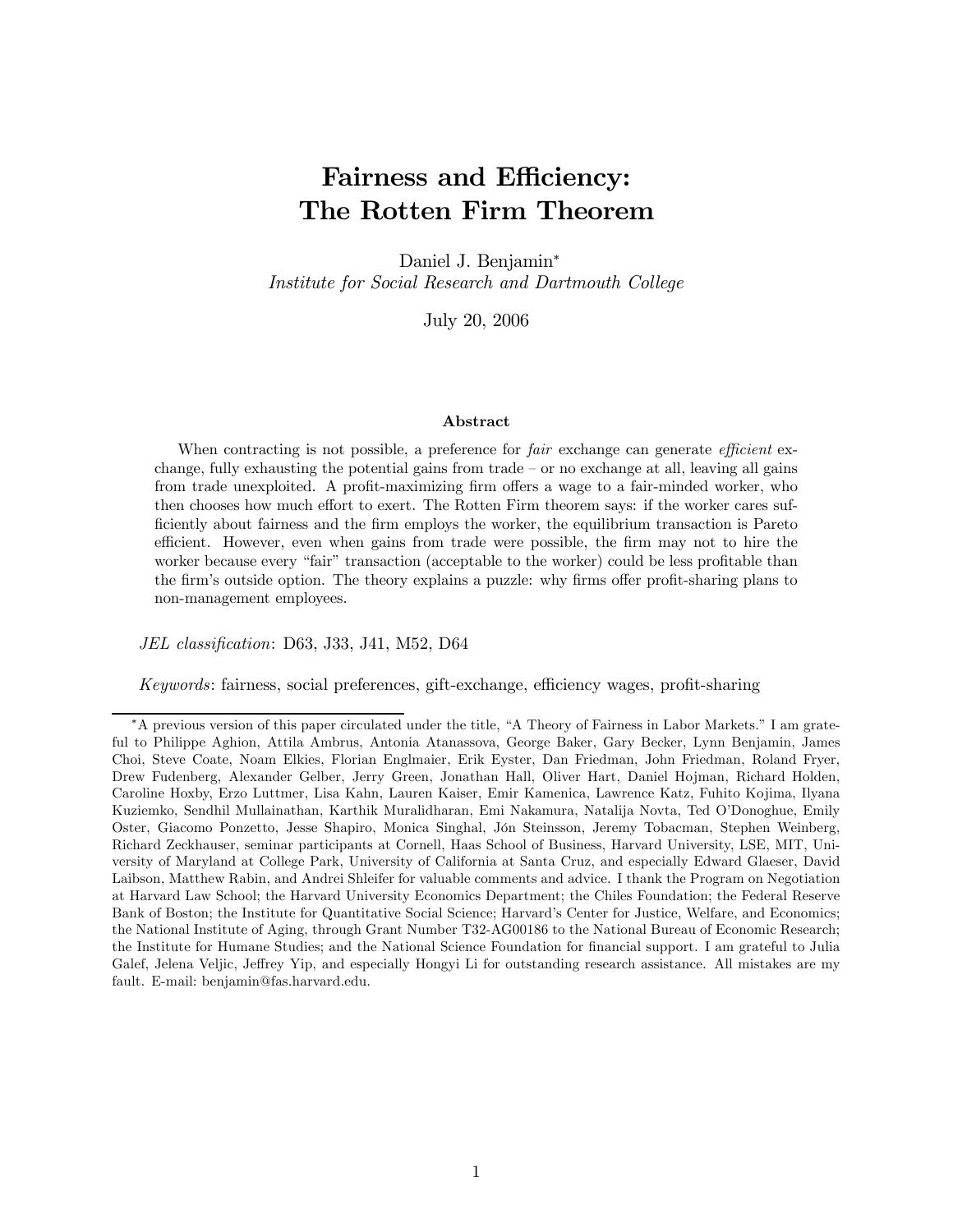# 1 Introduction

When are potential gains from trade realized? When both parties' actions can be bound by an enforceable contract, such a contract enables full realization of the potential gains from trade. The Coase theorem implies that the parties will agree to a Pareto efficient transaction (Coase 1960). In practice, though, it may be difficult to observe (or verify) whether the parties actually carry through on their promised actions. In general, this imperfect information causes the optimal contract to fall short of efficiency (Grossman & Hart 1983). If the exchange will be repeated, then reputational concerns can enable the parties to transact, even in the absence of contracting (e.g., Bull 1987, MacLeod & Malcomson 1989). However, there may be a multiplicity of equilibria (some inefficient), and efficient equilibria may require extensive information about past behavior.

In some contexts, social preferences such as altruism may promote efficiency. The Rotten Kid theorem says that if the head of a household is altruistic, then even purely self-regarding members of the household will act so as to maximize family income (Becker 1974; Bergstrom 1989). The role of altruism outside the family may be more limited. By contrast, a preference for fair transactions has been argued to influence behavior in a wide range of market settings (Akerlof 1982; Kahneman, Knetsch, & Thaler 1986; Akerlof & Yellen 1990; Mas 2005; but see Gneezy & List 2006 and List 2006).

In simple social allocation problems, a preference for fairness — a desire for equal payoffs across individuals — has no direct connection with social efficiency and in fact often conflicts with it. It is well-known that a preference for fairness often causes individuals to choose social allocations that are inefficient, but more fair (e.g., Bazerman, Loewenstein, & White 1992; Charness & Rabin 2002; Fisman, Kariv, & Markovits 2005b). Yet a preference for fair transactions appears to explain why exchange occurs at all in laboratory markets, where anonymous, random matching rules out reputational mechanisms and where contracting is impossible (e.g., Fehr, Kirchsteiger, & Riedl 1993; Fehr & Falk 1999). In these markets, where purely self-regarding individuals would leave all potential gains from trade unexploited, a preference for fairness promotes efficiency. However, it remains an open question to what extent a preference for fair transactions can "substitute for" the availability of binding contracts.

In this paper, I explore when a preference for *fair* exchange can generate *efficient* exchange. For concreteness, I study the interaction between a profit-maximizing firm, who pays a wage, and a fair-minded worker, who provides effort. The main result is the Rotten Firm theorem: if the worker cares sufficiently about fairness, then even though the firm is purely self-regarding, the equilibrium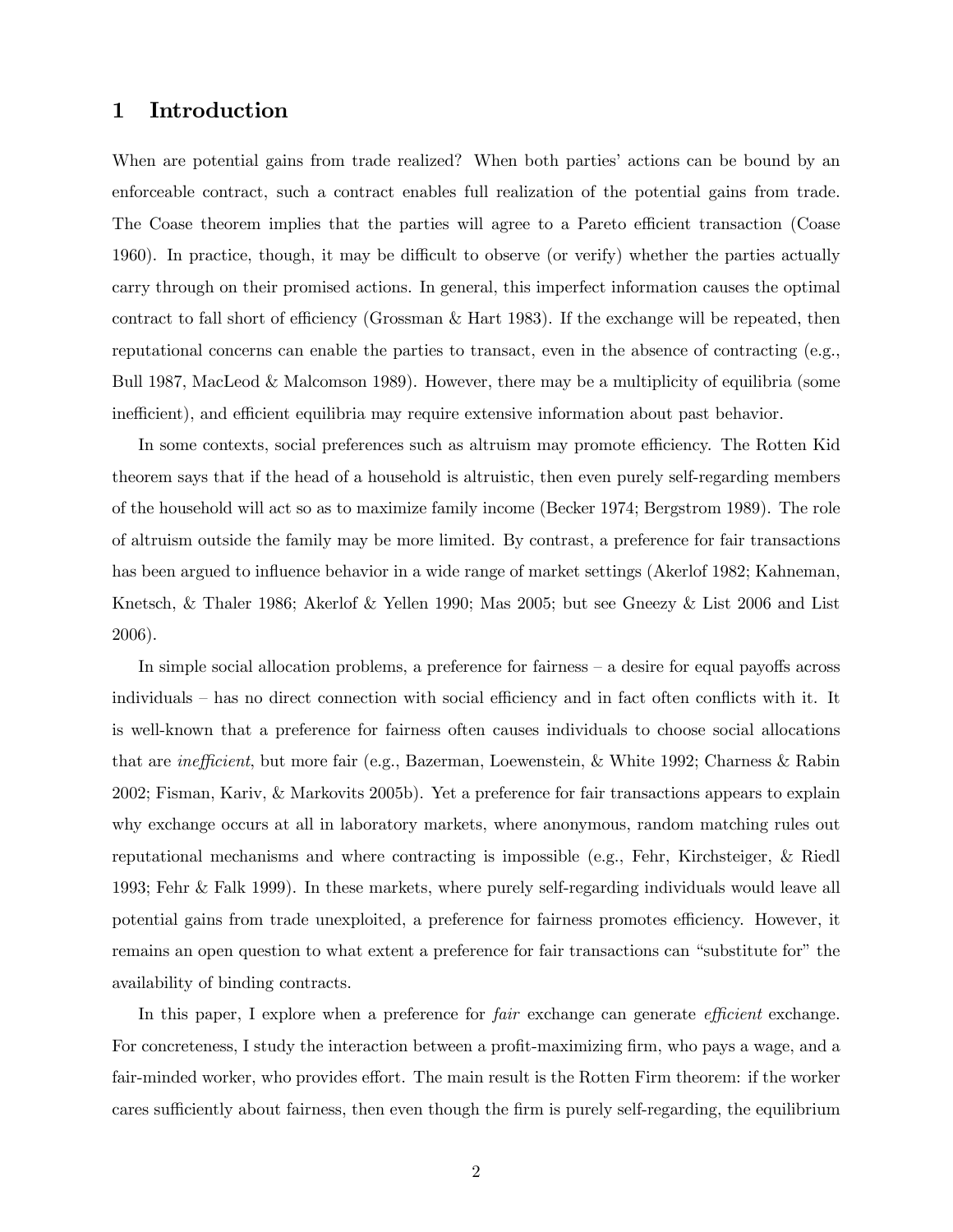transaction is Pareto efficient. Like when contracts are available, potential gains from trade will be fully exhausted when the worker has a strong enough preference for fairness — but only if trade occurs at all. The efficiency-promoting properties of a preference for fairness are the result of the strategic interaction between the parties. However, unlike when contracts are available, it may be that the firm prefers not to employ the worker, even though gains from trade were possible. Therefore, a preference for fairness substitutes perfectly for the availability of binding contracts under some circumstances, but not at all under others.

The central intuitions can be illustrated with a simple example. A firm offers a wage w to a worker. Then the worker chooses how much effort to exert e. The firm's profit, or "material payoff,"  $\pi^F(w, e)$  is decreasing in the wage and increasing in effort. The worker's "material payoff"  $\pi^{W}(w, e)$  – the self-regarding payoff that would describe the worker's preferences if the worker were purely selfish — is increasing in the wage and decreasing in effort.

Later I will discuss the worker's preference for fair transactions in detail and how it influences his behavior. For now, take as given that the most fair choice of effort  $e^{fair}(w)$  satisfies the following "fairness rule":

$$
\pi^{W}\left(w, e^{\text{fair}}\right) - \widehat{\pi}^{W} = \pi^{F}\left(w, e^{\text{fair}}\right) - \widehat{\pi}^{F}.
$$
\n(fair)

 $\widehat{\pi}^W$  and  $\widehat{\pi}^F$  are exogenous "reference payoffs." These describe the payoff levels for each party that would transpire from the "reference transaction," a relevant precedent likely influenced by current and past market rates, the worker's recent personal labor market experience, and the terms enjoyed by other workers (Kahneman, Knetsch, & Thaler 1986). According to (fair), if the worker's actual material payoff from the exchange exactly equals his reference payoff, then it is most fair for the firm's material payoff to equal its reference payoff. If the firm gets a greater payoff than its reference payoff, then the most fair thing is for the worker also to get a greater payoff than his reference payoff. If the worker cares sufficiently about fairness, then it will turn out that the worker will choose his effort level in accordance with (fair) in equilibrium. This fair level of effort is increasing in the wage:  $\frac{de^{\text{fair}}(w)}{dw} = -\frac{\partial \pi^W(w, e^{\text{fair}})/\partial w - \partial \pi^F(w, e^{\text{fair}})/\partial w}{\partial \pi^W(w, e^{\text{fair}})/\partial e - \partial \pi^F(w, e^{\text{fair}})/\partial e} > 0.$ 

Taking into account how the worker's effort choice responds to the wage, the employer's profitmaximizing wage offer satisfies the first-order condition  $\frac{\partial \pi^F(w, e^{\text{fair}})}{\partial w} + \frac{\partial \pi^F(w, e^{\text{fair}})}{\partial e}$ ∂e  $\frac{de^{\text{fair}}(w)}{dw} = 0.$  Substituting and rearranging, it follows that at the equilibrium wage and effort,

$$
\frac{\partial \pi^F (w^*, e^*) / \partial w}{\partial \pi^F (w^*, e^*) / \partial e} = \frac{\partial \pi^W (w^*, e^*) / \partial w}{\partial \pi^W (w^*, e^*) / \partial e}.
$$
\n(eff)

That is, the firm's marginal rate of substitution between wage and effort equals the worker's marginal rate of substitution, the usual condition for Pareto efficiency.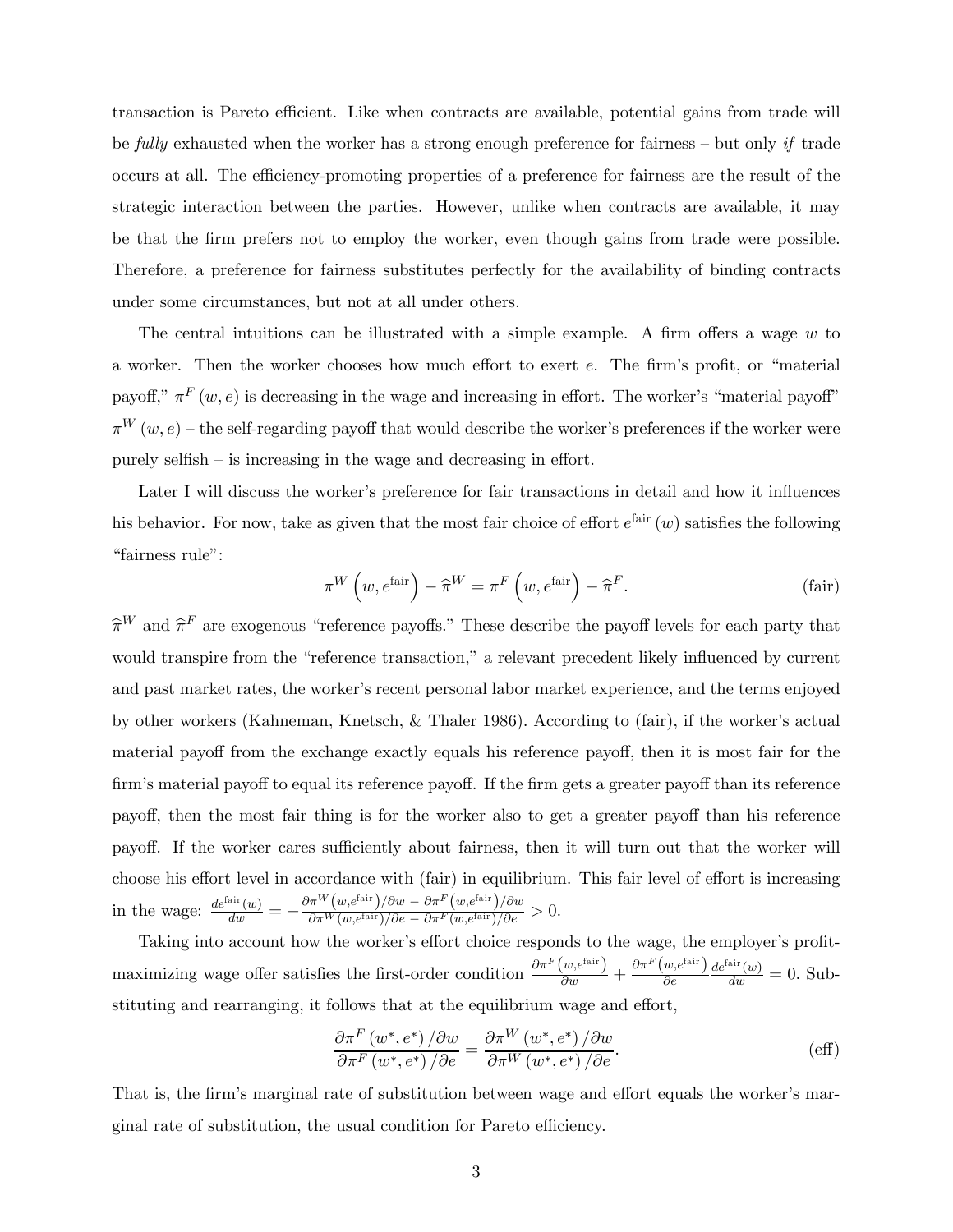Why is the equilibrium efficient? Since the worker chooses effort according to (fair), the firm and worker both receive a positive share of the marginal gains from trade that accrue from an incremental change in wage; their payoffs increase or decrease in tandem. The firm maximizes its own profit by realizing the maximum possible gains from trade. Consequently, if the firm employs the worker, the transaction will be Pareto efficient.

Why might the firm prefer not to employ the worker, even though gains from trade were possible? Whenever the worker's concern for fairness allows exchange to occur, the equilibrium requires the firm to share the rents from employment with the worker. Because there are potential gains from trade, the worker would like to commit to an effort level that makes both the firm and worker better off than their outside options. But because no contract is enforceable, when the time comes to choose effort, the worker will choose according to (fair). It may be that every "fair" transaction is less profitable than the firm's outside option.

In the paper, I also discuss what happens when the worker cares less about fairness. In that case, the equilibrium transaction is not Pareto efficient. However, the stronger the worker's concern for fairness, the more efficient the exchange will be if it occurs and the more likely it is that it will occur.

The rest of the paper develops these ideas more carefully. A description of the worker's fairminded preferences is central to a complete analysis. Section 2 introduces a model of a preference for fair transactions that may be relevant in a wide range of market settings. The reference transaction sets a benchmark for what is fair. Deviations from these payoffs are judged most unfair when one party gets more than her reference payoff, and the other party gets less than his. The preferences represent an adaptation of Fehr & Schmidt's (1999) model of "inequity-aversion," as well as an elaboration on and formalization of Kahneman, Knetsch, & Thaler's (1986) "dual entitlement principle." By making explicit the reference transaction, the theory helps clarify how to apply Fehr & Schmidt's (1999) model in market settings.

In the example sketched above, I asserted that (eff) implies that the equilibrium is Pareto efficient. This is true if the worker's preferences are represented by  $\pi^{W}(w, e)$ , but what about when the worker's preferences include a concern for fair exchange? Section 3 characterizes the set of Pareto efficient transactions when the worker's preferences are those described in Section 2. Even though a fair-minded worker's preferences are more complicated than simply  $\pi^{W}(w, e)$ , I show that (eff) is a necessary condition for Pareto efficiency. Combined with an additional condition that is satisfied in equilibrium, (eff) is sufficient for Pareto efficiency. Section 3 also describes what it means for there to be potential gains from trade when the worker is fair-minded.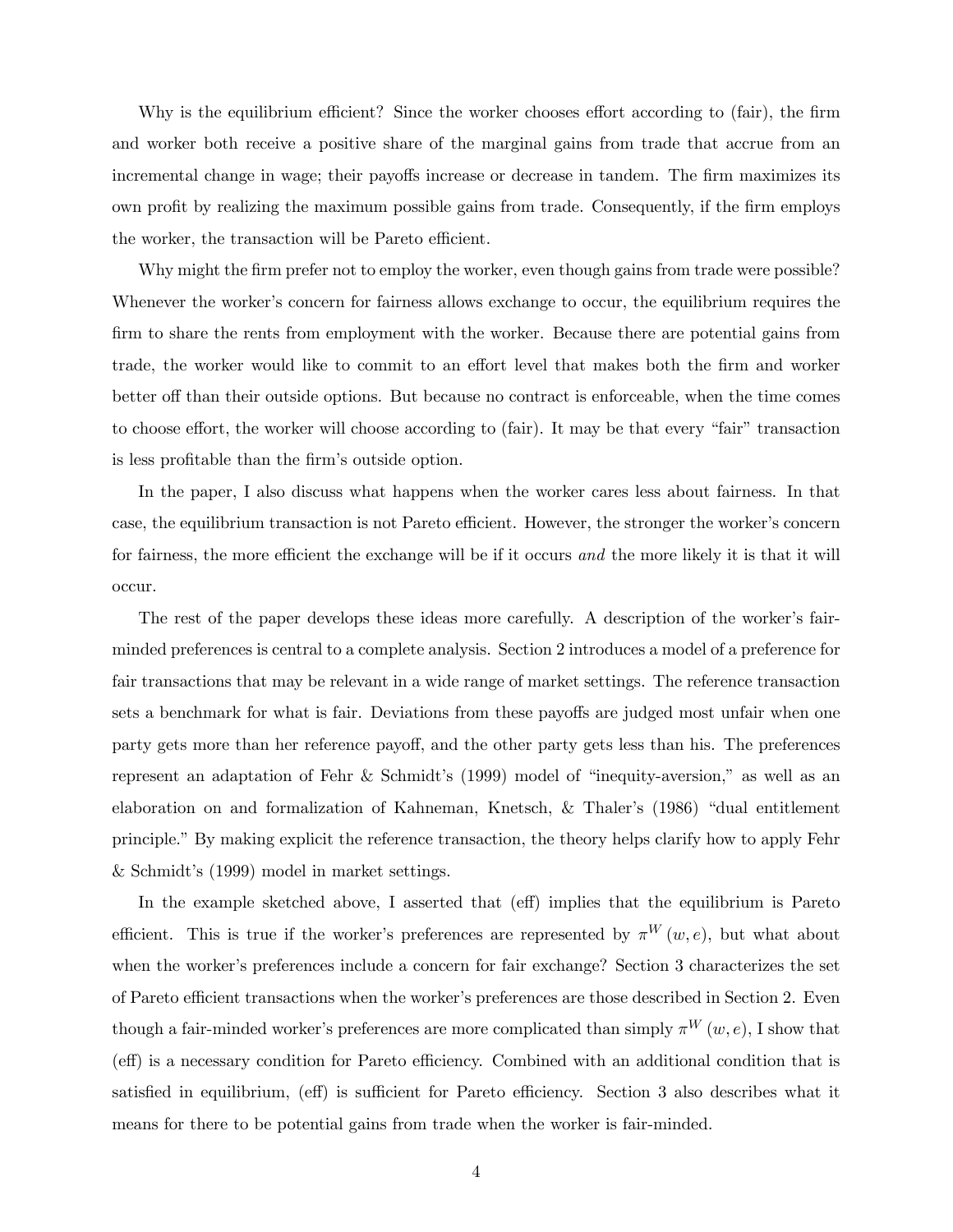To set a benchmark for the subsequent analysis, Section 4 briefly discusses what happens when the firm can offer the fair-minded worker an enforceable contract. In that case, exchange occurs if and only if there are potential gains from trade. The firm gets the entire value of these rents, and the worker earns only his outside option level of utility.

For various degrees of fair-mindedness, Section 5 characterizes the employment equilibrium of the model when contracts are not available. Section 5 also states the Rotten Firm theorem. Appendix A calibrates the model using existing laboratory evidence on social preferences.

Section 6 shows that the firm might not employ the worker despite potential gains from trade, but trade occurs more often the stronger is the worker's concern for fairness. In the potentially interesting special case where the market terms of exchange set the reference transaction in addition to the firm's and worker's outside options, and if the worker's concern for fairness is sufficiently strong, then exchange occurs whenever there are potential gains from trade. To the extent that market rates serve as the exclusive benchmark for judging fairness, sufficient fair-mindedness is a "perfect substitute" for enforceable contracts (in terms of efficiency).

While the main part of the analysis focuses on efficiency, Section 7 addresses the testable implications of the model. Workers' preference for fair transactions explains the puzzle of why so many firms offer profit-sharing plans to non-management employees. Widespread profit-sharing is a puzzle for standard incentive theory because most employees have only a negligible impact on profit. However, profit-sharing makes employees feel fairly paid, regardless of how profitable the firm ends up being. The model predicts that, even though the optimal wage is increasing in profit, equilibrium effort may be decreasing in profit. The theory also explains several other labor market regularities: rent-sharing, the relative insensitivity of wages to external market conditions, and the fact that reference transactions (relevant precedents) matter in wage negotiations. The theory predicts that these regularities should cluster in occupations where important aspects of output are non-contractible.

Section 8 explicitly contrasts the implications of a preference for fairness with those of altruism. Rotten Firm and Rotten Kid theorems are analogous in many ways. However, classic Rotten Kid theorems assume transferable utility (Bergstrom 1989), which is not generally satisfied in situations of exchange. Moreover, for labor market transactions, it seems likely that fairness is a more salient motivation for effort choice than altruism toward the firm. If a worker were altruistic, then a profit-maximizing firm would (counterfactually) make the wage decreasing in profit. A utilitarian preference for efficiency (e.g., Charness & Rabin 2002) is formally equivalent to altruism, so the same results apply. Section 9 concludes. Appendix B discusses robustness to alternative ways of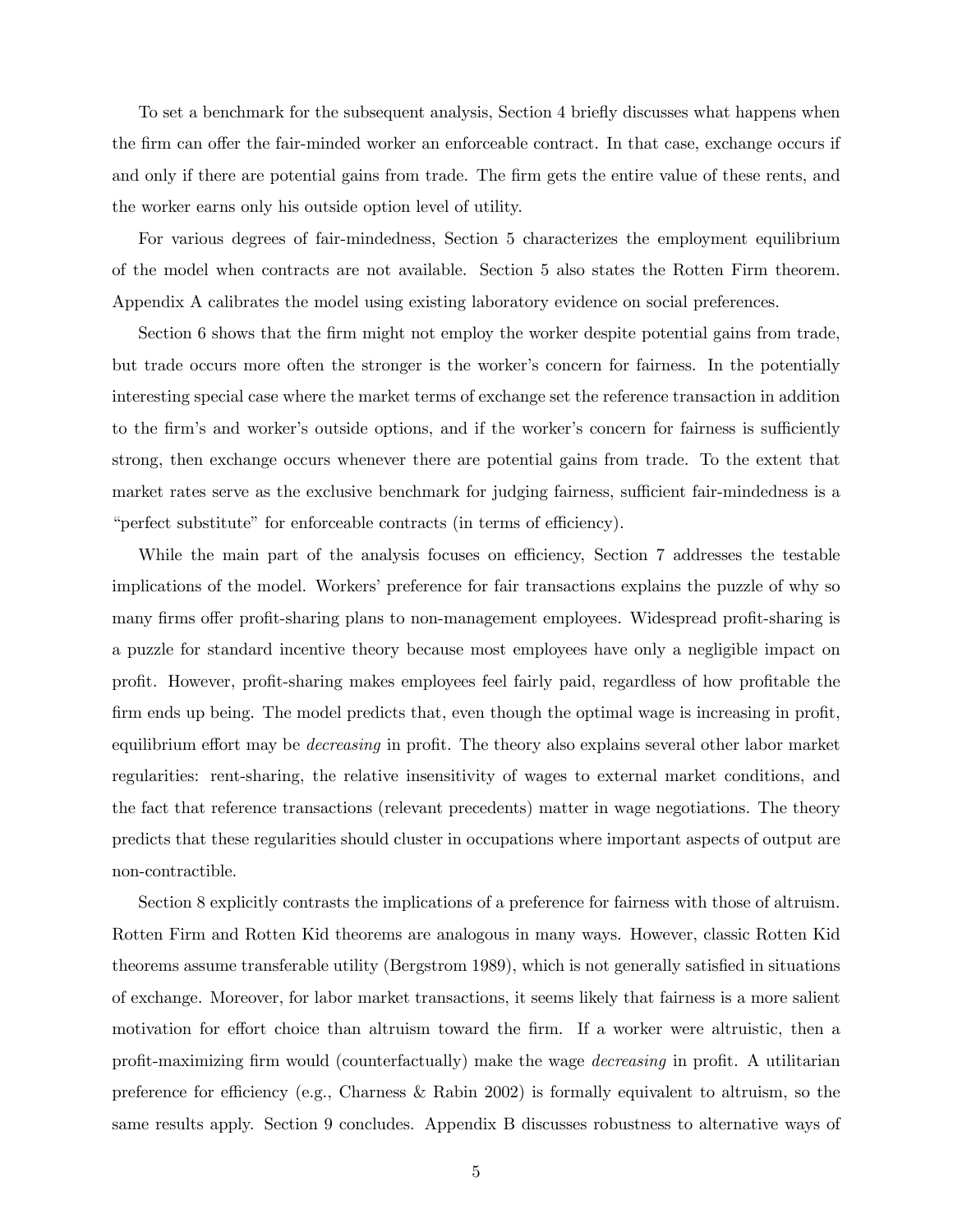modeling a preference for fair transactions and presents an analog to the Rotten Firm theorem. Formal proofs are in Appendix C.

This paper relates to a growing literature that incorporates inequity-averse preferences into contract theory (see Englmaier 2004 for a review). For example, Fehr, Klein, & Schmidt (2001) theoretically and experimentally study incomplete contracting and adverse selection with fair-minded and selfish firms and workers. Fehr & Schmidt (2004) study multi-tasking, again with heterogeneous firms and workers. By contrast, the present paper focuses on understanding a very simple model of exchange in the absence of contracting when a transactor cares about fairness. In addition, the model of fairness preferences presented here provides a microfoundation for the "fair wage-effort" theory of efficiency wages. The original presentation of this theory posited a positive relationship between effort and wage without a formal specification of the worker's preferences (Akerlof & Yellen 1990). The present paper can address the efficiency of the employment transaction because it builds the theory from an underlying preference for fairness.

## 2 A Preference For Fair Transactions

Two players, a firm and a worker, play a sequential trading game. The firm offers a wage  $w \in \mathbb{R}$  to the worker. Then the worker chooses effort  $e \in \mathbb{R}^{1}$ . For simplicity, the firm's profit, or **material** payoff function, is additively-separable in wage and effort:

$$
\pi^{F}\left(w,e\right)=y\left(e\right)-w,
$$

where  $y(\cdot)$  is a concave production function  $(y' > 0, y'' < 0)$ . The firm maximizes its material payoff. The worker's material payoff function,

$$
\pi^{W}(w,e) = v(w) - c(e),
$$

reflects the concave personal benefits of higher compensation  $(v' > 0, v'' < 0)$  and convex costs of exerting greater effort (c' > 0, c'' > 0). For technical convenience, I assume  $\lim_{e\to-\infty} y'(e) = \infty$ ,  $\lim_{e\to\infty}y'(e)=0$ ,  $\lim_{w\to-\infty}v'(w)=\infty$ , and  $\lim_{w\to\infty}v'(w)=0$ . The worker does not necessarily maximize only his material payoff. The worker maximizes utility  $U$  (described below), which may include social considerations beyond his own material payoff. Rather than offer a wage to the worker, the firm could receive an outside option level of profit  $\overline{\pi^F}$ . Rather than accept a wage offer,

<sup>&</sup>lt;sup>1</sup>Wage and effort are taken to be unbounded for technical convenience. The results go through if they are restricted to bounded intervals, as long as the equilibrium is interior to the intervals.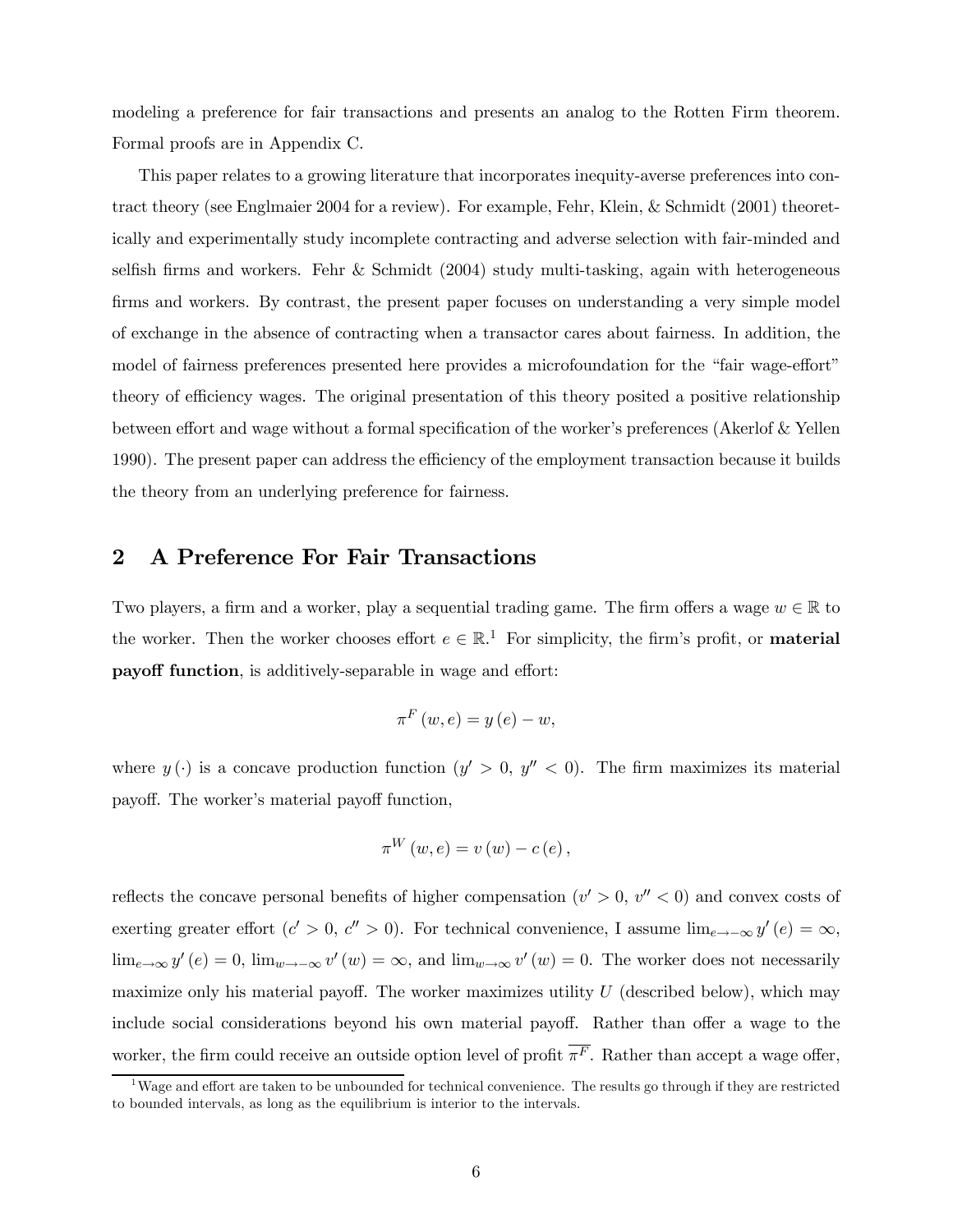the worker could get outside option utility  $\overline{U}$ .<sup>2</sup> If trade occurs, call the wage-effort pair  $(w, e)$  a transaction. The solution concept is subgame-perfect Nash equilibrium.

In a typical principal-agent problem, output is partly random, and the firm can make the wage a function of output. By contrast, here I assume that output is a deterministic function of effort, and the firm cannot make the wage depend on output (or effort). I make these assumptions for two reasons. First, the setup provides a reasonable approximation to real-world settings where there are components of output that are costly or impossible to contract on. For example, it can be difficult to write an enforceable contract that requires an employee to suggest creative, new production technologies or be friendly to customers. When hiring a doctor or lawyer, it can be hard even to determine the quality of output.

Second, if the worker were purely selfish, with utility function  $U = \pi^{W}(w, e)$ , there would be no exchange. The firm would prefer its outside option because it could not guarantee that the worker would exert any effort. Because selfishness leads to no-trade under these assumptions, they serve to make as clear as possible the implications of the worker's preference for fair transactions. The equilibrium terms of the transaction — and the fact that exchange occurs at all — are entirely driven by the worker's concern for fairness. In the remainder of this section, I describe how the worker judges the fairness of a transaction and how the worker's preferences combine self-interest with a concern for fairness.

What does it mean for a transaction to be more fair or less fair than another transaction? Two concepts are central in describing how people judge the fairness of an exchange. First, transactions are judged in comparison to some "relevant precedent" that for sets a benchmark for fair exchange (Kahneman, Knetsch, & Thaler 1986). Call this benchmark the reference transaction, denoted  $(\hat{w}, \hat{e})$ . Exactly what the reference transaction is does not matter for whether exchange is efficient (when trade occurs), so I take it as exogenous. In practice, current and past market rates, the worker's recent labor market experience, and the terms enjoyed by other workers in the same firm probably all influence the reference transaction. Notice that, even though there is only one worker in the model, there is implicitly a role for other workers. In judging the fairness of his own terms of trade with the firm, the worker may compare his terms with other workers'.

The worker's **reference payoff**  $\hat{\pi}^W \equiv \pi^W (\hat{w}, \hat{e})$  is the material payoff the worker would receive if the reference transaction occurred. Analogously,  $\hat{\pi}^F \equiv \pi^F (\hat{w}, \hat{e})$  is the firm's reference payoff. The worker judges an alternative transaction  $(w, e)$  in terms of how well the parties do from the

<sup>&</sup>lt;sup>2</sup>In principle,  $\overline{U}$  incorporates not only the worker's material payoff from his next best alternative employment, but also how the worker feels about the fairness of that alternative. Taking  $\overline{U}$  as constant is a simplifying assumption. It means that the worker's and firm's choices do not affect how the worker evaluates his alternative.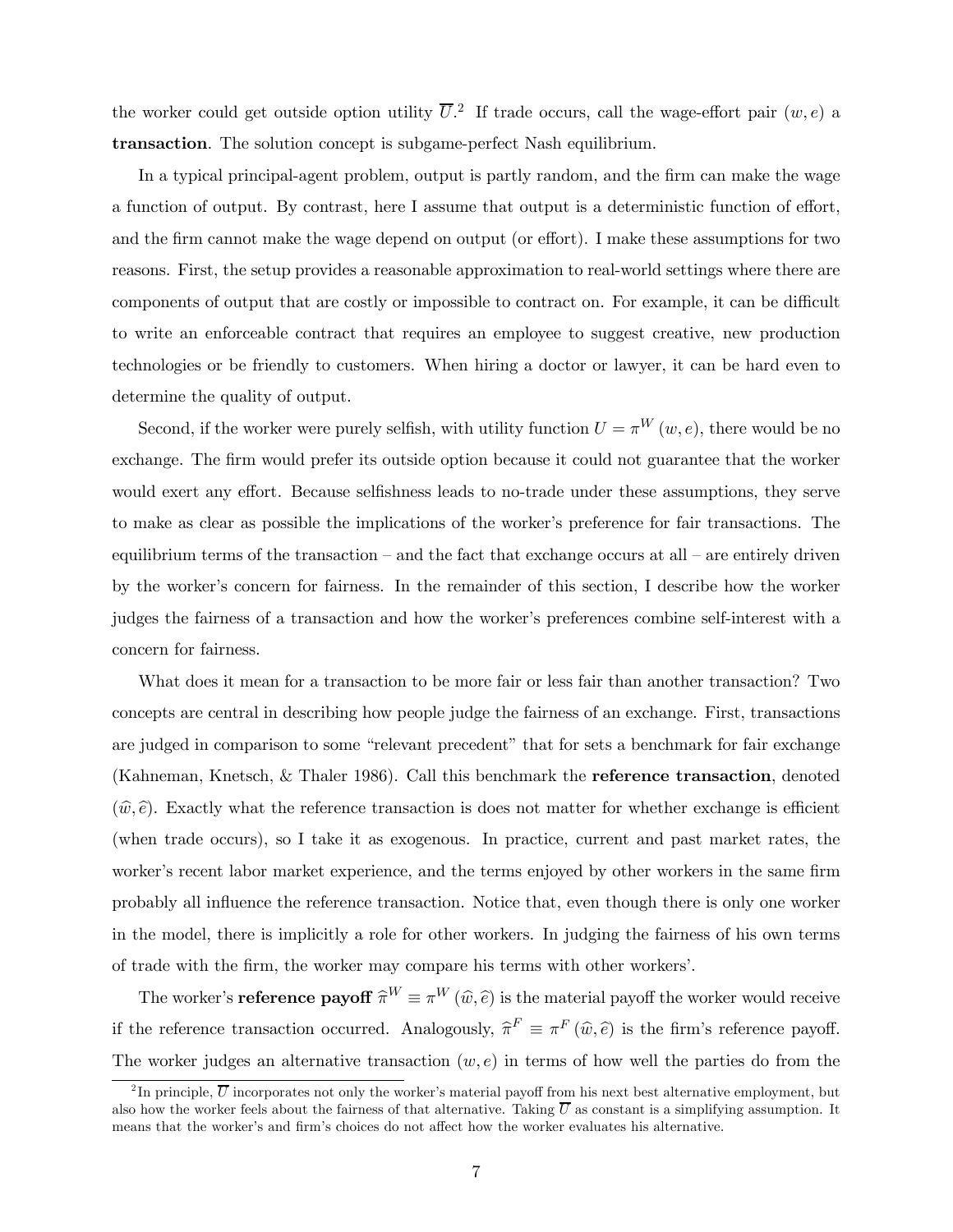alternative transaction, relative to how well they would have done from the reference transaction. To be precise, call the difference between the worker's material payoff from the alternative transaction and from the reference transaction,  $\widetilde{\pi}^W \equiv \pi^W(w, e) - \widehat{\pi}^W$ , the worker's surplus payoff. Analogously, let  $\tilde{\pi}^F \equiv \pi^F(w, e) - \hat{\pi}^F$  denote the firm's surplus payoff. Note that the surplus payoffs are both equal to zero when the reference transaction actually occurs.

The second key idea is that a transaction is maximally fair only if the worker's surplus payoff equals the firm's surplus payoff. Specifically, suppose a transaction gives rise to surplus payoffs  $\widetilde{\pi}^W$  and  $\widetilde{\pi}^F$ . The following **fairness function** describes the worker's assessment of how fair the transaction is:

$$
f\left(\tilde{\pi}^W, \tilde{\pi}^F\right) = -\gamma \max\left\{\tilde{\pi}^W - \tilde{\pi}^F, 0\right\} - (1 - \gamma) \max\left\{\tilde{\pi}^F - \tilde{\pi}^W, 0\right\},\tag{1}
$$

where  $0 < \gamma < 1$ . This function takes a maximum value of zero when  $\tilde{\pi}^W = \tilde{\pi}^F$ . A transaction that gives equal surplus payoffs, such as the reference transaction, is a fair transaction. The second term of (1) captures disadvantageous unfairness for the worker: it is unfair when the firm's surplus exceeds the worker's. It is also unfair when the worker's surplus exceeds the firm's. The first term captures this **advantageous unfairness** for the worker. The extent to which the worker may perceive disadvantageous unfairness as worse than advantageous unfairness is parameterized by γ. Evidence suggests that individuals generally perceive disadvantageous unfairness as worse (e.g., Fehr & Schmidt 1999). For the proceeding analysis, I allow any  $0 < \gamma < 1$ . Figure 1 displays some of the key concepts in the space of material payoffs. The "material payoff possibility set," the set of material payoff pairs  $(\pi^W, \pi^F)$  that are attainable by some transaction, is convex due to the assumptions on the material payoff functions. The "equal-surplus line" traces out the material payoff pairs that correspond to fair transactions.

There is much evidence that these principles are at work in individuals' fairness judgments. For example, Kahneman, Knetsch, & Thaler (1986) presented 195 respondents with two scenarios. In the first:

A small company employs several workers and has been paying them average wages. There is severe unemployment in the area and the company could easily replace its current employees with good workers at a lower wage. The company has been making money. The owners reduce the current workers' wages by 5 percent.

In this case, 77% judged the wage cut as unfair. The second scenario was the same, except: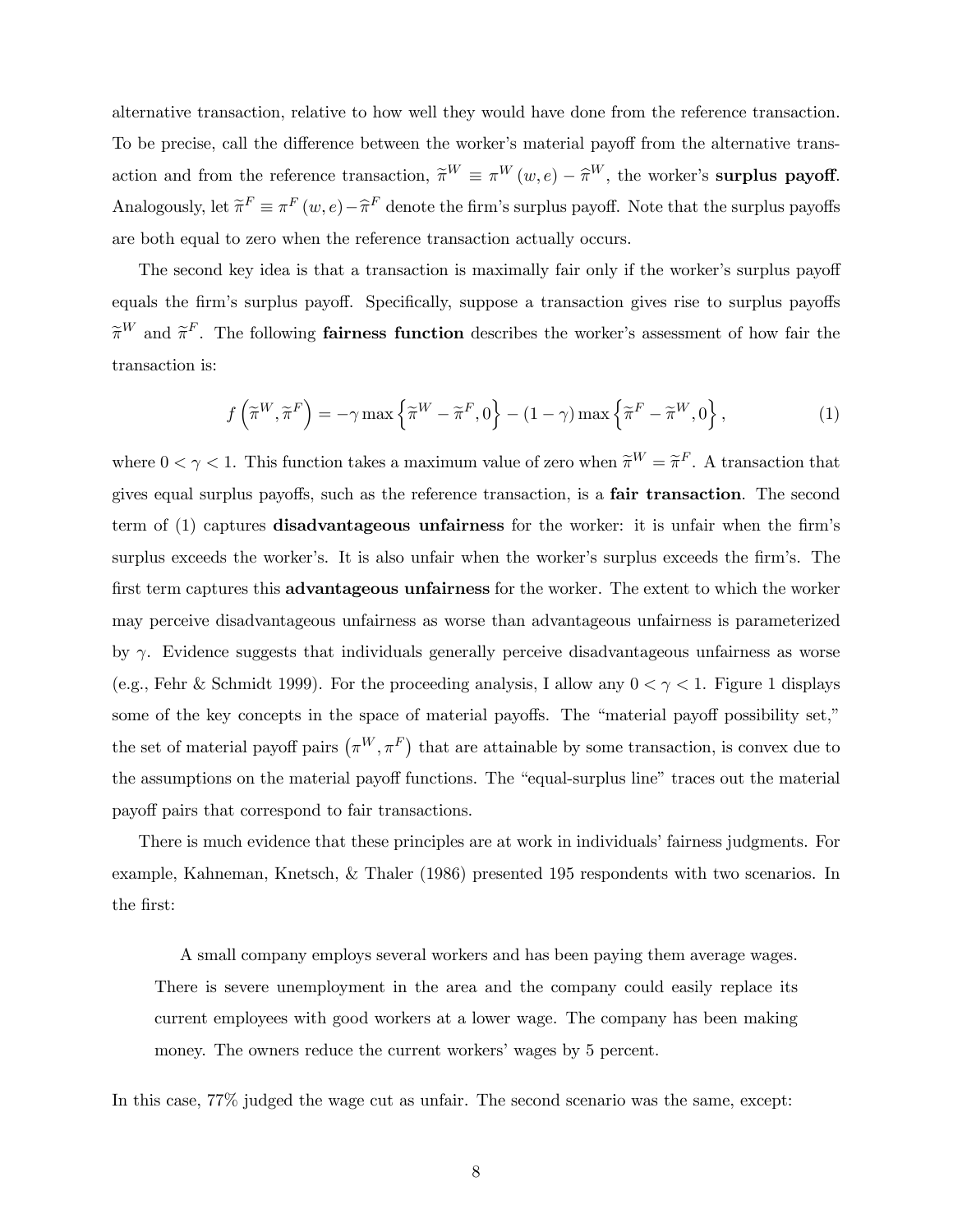...The company has been losing money. The owners reduce the current workers' wages by 5 percent.

In the second case, only 32% regarded the wage reduction as unfair. In both cases, the reference transaction is the worker's current wage (and presumably current effort level). In the first scenario, cutting the wage (presumably holding effort constant) is considered unfair because the firm gains while the worker loses. The firm's surplus payoff exceeds the worker's, generating disadvantageous unfairness for the worker. In the second scenario, by contrast, the firm is described as having a lower payoff than its reference payoff ("losing money"). Keeping the surplus payoffs equal actually requires cutting wages.

The same principles apply in non-labor-market contexts. In product markets, the reference transaction is a price paid to the firm and a quality delivered to the consumer. When the cost of apples to the supermarket increases, consumers consider it fair for the firm to raise the price of apples, ensuring that the seller and buyer share in the reduction of gains from trade. By contrast, when costs remain constant, raising the price is particularly unfair because the seller gains at the buyer's expense. Fairness requires a diner to pay a higher (or lower) than customary tip to a waiter who provides better (or worse, respectively) service than typical.

I assume that the worker cares about the fairness of his transaction with the firm, in addition to his own material payoff. For convenience, the worker's utility is additively-separable in these two components:

$$
U = \pi^W + \phi f\left(\pi^W - \hat{\pi}^W, \pi^F - \hat{\pi}^F\right). \tag{2}
$$

The weight the worker puts on fairness relative to his purely self-regarding payoff is parameterized by  $\phi \geq 0$ . The special case  $\phi = 0$  corresponds to the common assumption that the worker is entirely selfish. The utility function represents an adaptation of Fehr & Schmidt's (1999) model of "inequityaversion" to non-laboratory contexts (see also Loewenstein, Thompson, & Bazerman 1989). The model here makes the reference transaction explicit and allows for more than one commodity (both wage and effort). It also can be understood as an elaboration on and formalization of Kahneman, Knetsch, & Thaler's (1986) "dual entitlement theory."

This specification of preferences omits other notions of fairness, such as procedural fairness (e.g., Frey, Benz, & Stutzer 2004; Cohen-Charash & Spector 2001) and reciprocating kind intentions (Rabin 1993; Levine 1994). However, the above utility function tractably captures crucial features of a concern for fair transactions. Moreover, in many cases of interest, the qualitative results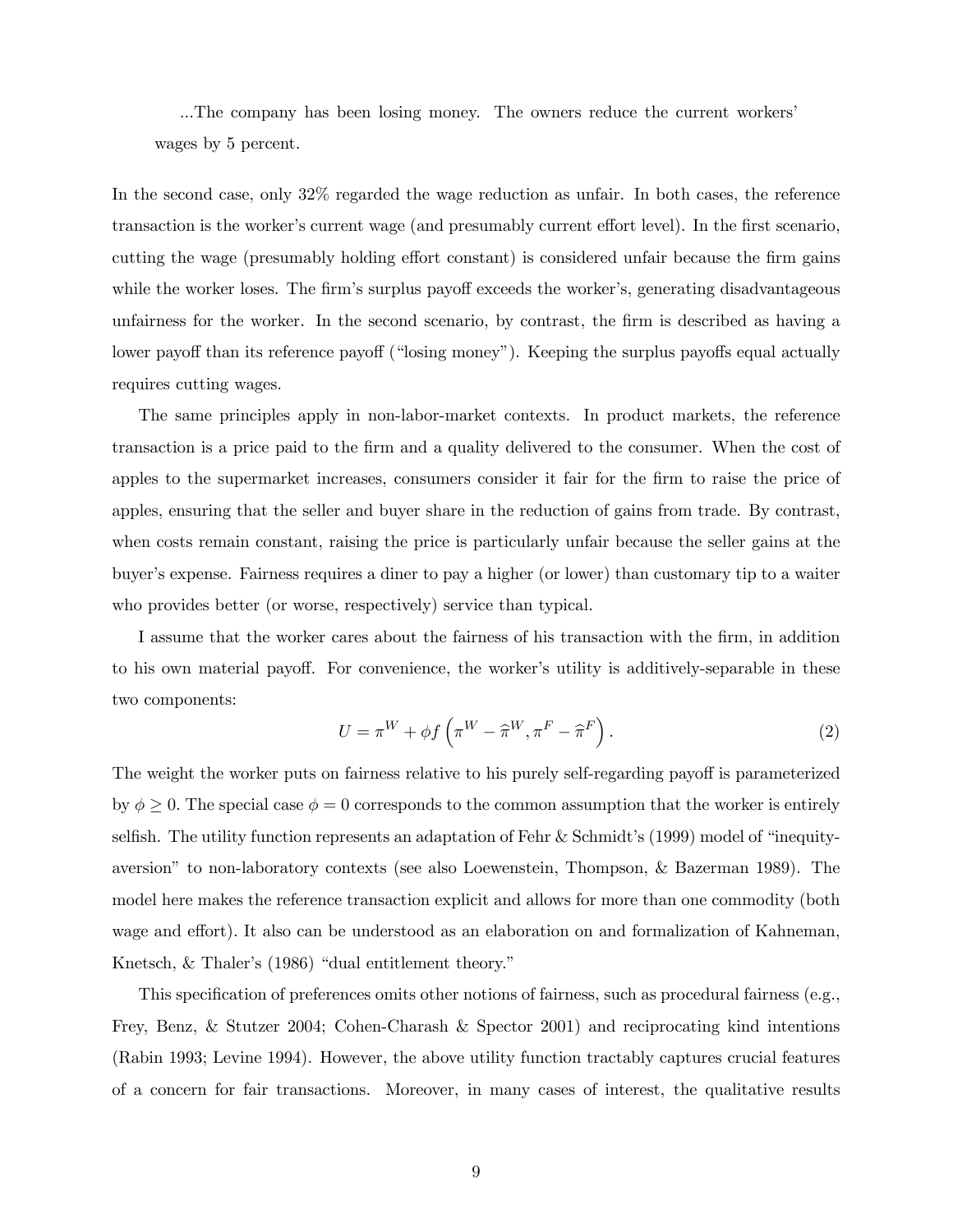from this model are likely to be similar to those from more complex theories.<sup>3</sup> The specification also omits a utilitarian motivation that affects the way many experimental participants allocate resources across individuals (e.g., Charness & Rabin 2002; Engelmann & Strobel 2004; Fisman, Kariv, & Markovits 2005a). I contrast a utilitarian motivation with fairness in Section 8, and Appendix B explores a case where the worker has both motivations.4

An important feature of the utility function (2) for the analysis that follows is that it is kinked at every transaction that equates the parties' surplus payoffs. This kink will imply that, under some conditions, the worker's optimal level of effort will follow a "fairness rule" of equating the parties' surplus payoffs. The kink could be viewed as an approximation to a highly-curved but smooth function. In Appendix B, I discuss how the kink is crucial for the equilibrium to be fully efficient, and I show how a smooth fairness function that approximates a kink generates near-efficiency. However, the kink accurately captures the behavior of many participants in laboratory experiments. A disproportionate number of participants choose to split monetary rewards exactly equally between themselves and others, even though they presumably care about their own material payoff in addition to caring about fairness (e.g., Andreoni & Miller 2002; Fisman, Kariv, & Markovits 2005a). Similarly, in real-world settings, people often adhere to rules of fairness (such as 50-50 splits) as though not trading off fairness with other considerations.

The analysis that follows will show that a preference for fair transactions leads to efficient exchange when the weight on fairness  $\phi$  is sufficiently large. However, it is important to recognize at the outset that there is no direct connection between fairness and efficiency. In fact, in non-strategic settings, a preference for fairness typically causes individuals to choose *inefficient* (but more equal) allocations across individuals. For example, in hypothetical choices, Bazerman, Loewenstein, & White (1992) found that 25% of experimental participants preferred receiving \$500 for themselves and \$500 for a friendly neighbor rather than receiving \$600 for themselves and \$800 for the neighbor. When the choice was between \$600 for each versus \$600 for themselves and \$800 for the neighbor, 68% chose the fair but inefficient outcome. Experimental participants also make "Pareto-damaging" choices when real money is at stake, though less commonly (e.g., Fisman, Kariv, & Markovits 2005b;

<sup>&</sup>lt;sup>3</sup>For example, in much of what follows, the key implication of the above utility function is that the worker reciprocates a higher wage with greater effort. The same implication would generally follow from a theory of reciprocal kindness.

<sup>&</sup>lt;sup>4</sup>The experimental evidence typically implicates both a preference for fairness and a utilitarian motivation (e.g., Charness & Rabin 2002; Engelmann & Strobel 2004). As long as the worker cares enough about fairness, the results of this paper go through. For example, the results are essentially unchanged if  $f\left(\tilde{\pi}^W, \tilde{\pi}^F\right) = \min \left\{ \tilde{\pi}^W, \tilde{\pi}^F \right\}$ (see Appendix B). Since the kink in the fairness function drives the results in that case (see below), it makes the exposition clearer to put aside the utilitarian motivation for purposes of analysis.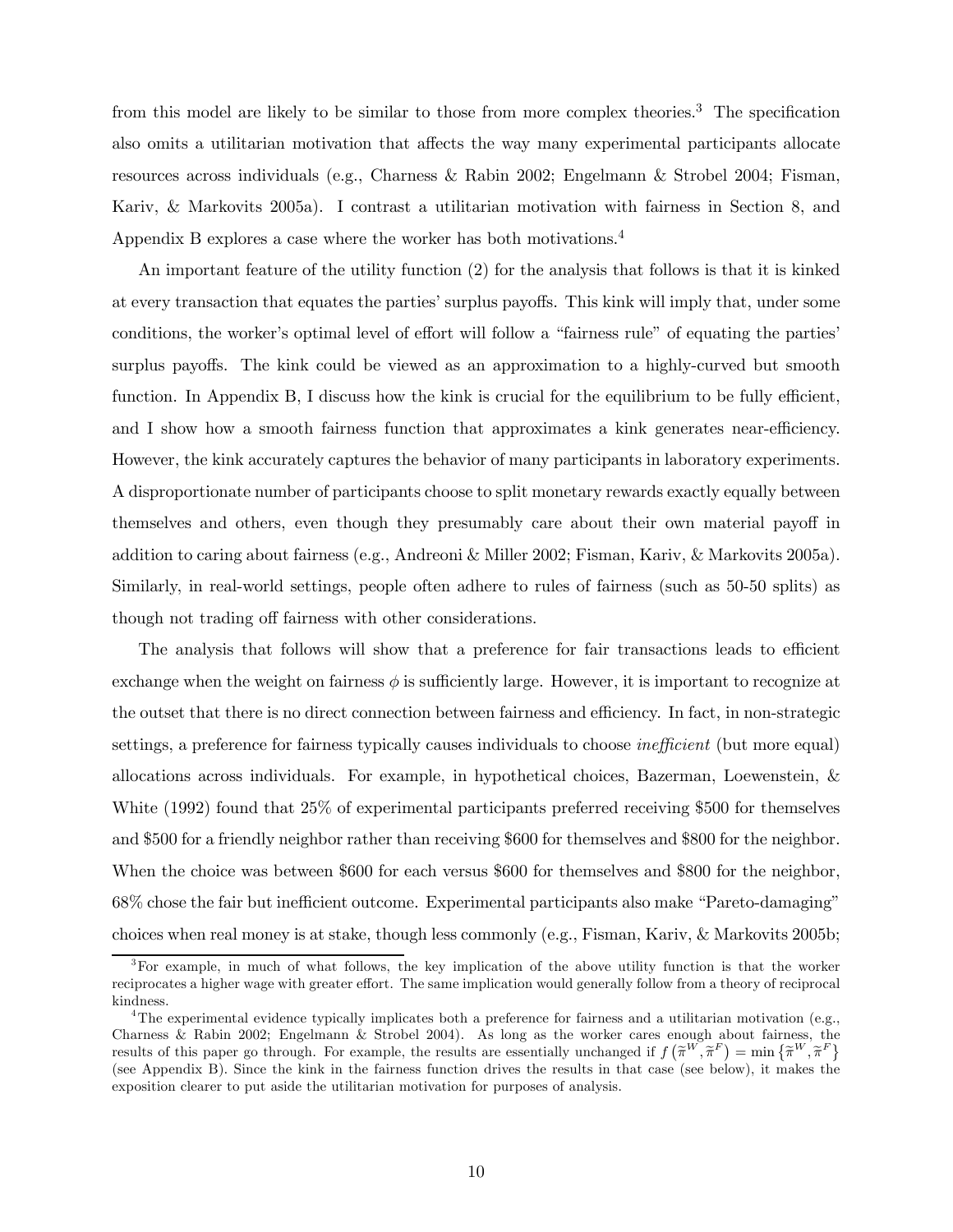Charness & Rabin 2002).<sup>5</sup> Yet it is precisely the individuals with large  $\phi$  who are most likely to choose inefficient allocations.

## 3 Pareto Efficiency and Potential Gains from Trade

The analysis that follows addresses questions about when potential gains from trade are exploited and to what extent. However, whether there are potential gains from trade and whether exchange is efficient depends on the parties' preferences. This section clarifies what these concepts mean when the worker has a preference for fair transactions.

Recall that an exchange is Pareto efficient if it makes both parties at least as well off as any alternative exchange could have.

**Definition 1** A transaction  $(w, e)$  is **Pareto efficient** if there is no other transaction  $(w', e')$  such that  $\pi^F(w', e') \geq \pi^F(w, e)$  and  $U(w', e') \geq U(w, e)$ , at least one inequality strict.

Economists usually assume that both parties to an exchange are purely selfish, seeking to maximize their material payoffs. That scenario corresponds to the special case where  $\phi = 0$  and  $U(w, e) \equiv$  $\pi^{W}(w, e)$ . A transaction that *would be* Pareto efficient if the worker were selfish rather than fair-minded is called materially-efficient.

**Definition 2** A transaction  $(w, e)$  is **materially-efficient** if there is no other transaction  $(w', e')$ such that  $\pi^F(w', e') \ge \pi^F(w, e)$  and  $\pi^W(w', e') \ge \pi^W(w, e)$ , at least one inequality strict.

A transaction is materially-efficient if and only if it equates the transactors' (selfish) marginal rates of substitution,

$$
\frac{\partial \pi^{F}(w,e)}{\partial \pi^{F}(w,e)} / \partial w = \frac{\partial \pi^{W}(w,e)}{\partial \pi^{W}(w,e)} / \partial w \tag{eff}
$$

Figure 1 shows that the frontier of materially-efficient transactions is downward-sloping in wageeffort space.

What conditions characterize Pareto efficiency when a worker has a preference for fair transactions? In that case, the worker's utility function (2) is much more complicated than just  $\pi^W(w, e)$ . The worker's marginal rate of substitution is not in general equal to  $\frac{\partial \pi^W(w,e)}{\partial w} / \frac{\partial \pi^W(w,e)}{\partial e}$ . Consequently, (eff) cannot in general be expected to describe Pareto efficient transactions.

 $5T_0$  be precise, individuals' choices are "materially-inefficient" (as defined in Section 3). The choices are not actually Pareto inefficient because even though the outcome is worse for the other party, it is preferred by the individual making the choice.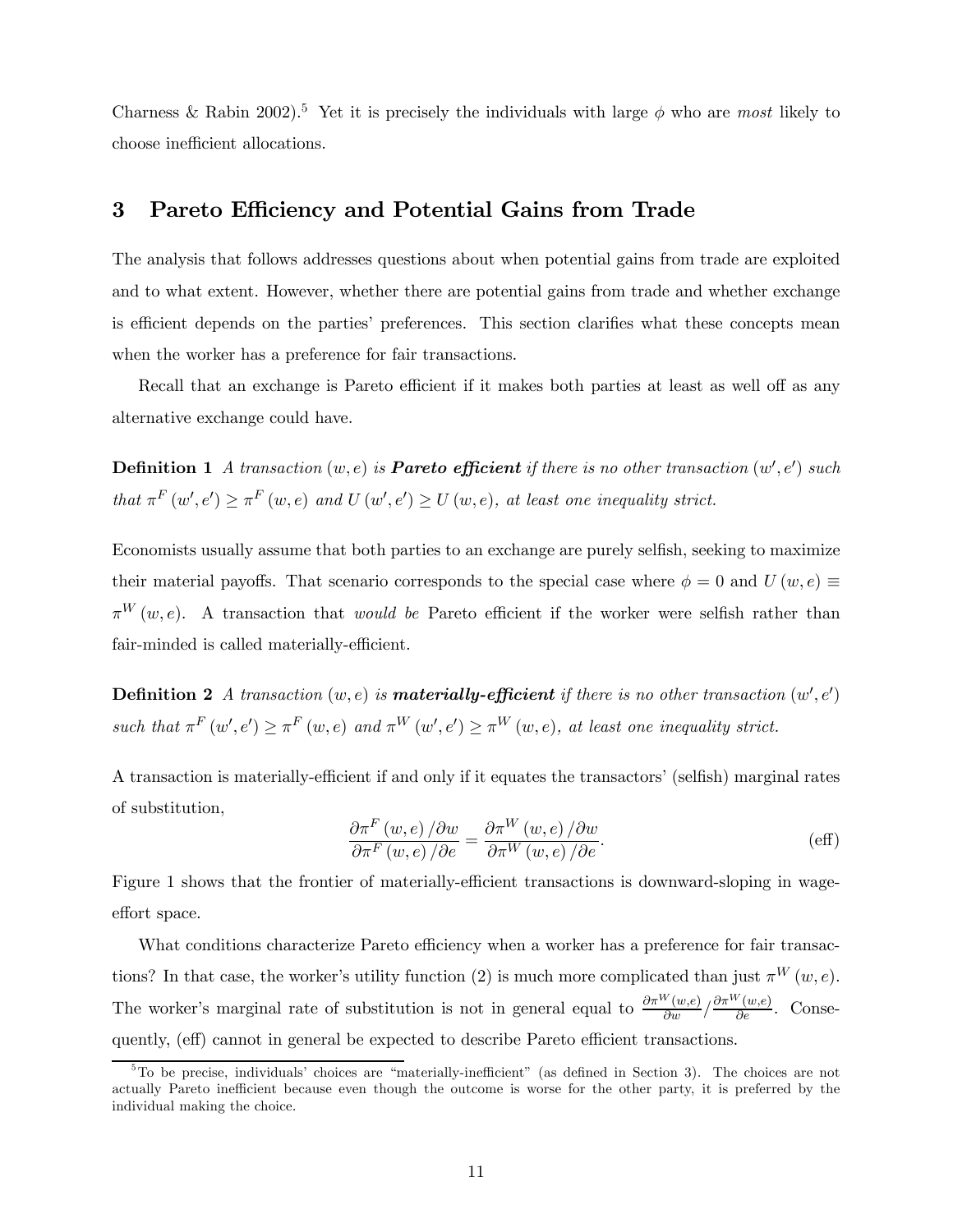Nonetheless, it turns out that (eff) remains a necessary condition for Pareto efficiency. To see why, recall that the worker's utility function (2) equals his material payoff  $\pi^{W}(w, e)$ , minus a correction for the unfairness of the transaction. If a transaction  $(w, e)$  does not satisfy (eff), then there are other transactions that improve both parties' material payoffs. It will always be possible to find some transaction  $(w', e')$  that increases both parties' material payoffs equally, so that  $(w', e')$ is just as fair as  $(w, e)$ . But if  $(w', e')$  gives the worker a higher material payoff and is no less fair than  $(w, e)$ , then the worker's utility must be higher under  $(w', e')$  than  $(w, e)$ . This logic shows that a transaction that does not satisfy (eff) cannot be Pareto efficient.

**Proposition 1** If a transaction  $(w, e)$  is Pareto efficient, then it satisfies (eff). If a transaction  $(w, e)$  satisfies (eff) and  $\pi^W(w, e) - \hat{\pi}^W \leq \pi^F(w, e) - \hat{\pi}^F$ , then it is Pareto efficient.

The second part of Proposition 1 gives a condition a transaction could satisfy that, when combined with material-efficiency, is sufficient for Pareto efficiency. The condition is that the transaction is disadvantageously unfair to the worker: the worker's surplus payoff is smaller than the firm's surplus payoff. Recall that along the frontier of materially-efficient transactions, any exchange that gives a higher material payoff to the firm gives a lower material payoff to the worker. If a materially-efficient transaction were advantageously unfair to the worker, then it might not be Pareto efficient. An alternative transaction on the material-efficiency frontier that gives slightly higher payoff to the firm and slightly lower payoff to the worker might make both parties better off. The firm earns greater profit, and the worker may prefer the more fair transaction, even though it gives lower material payoff. This is not the case for a materially-efficient transaction that is disadvantageously unfair to the worker. An alternative transaction on the material-efficiency frontier that gives slightly higher payoff to the firm and slightly lower payoff to the worker will make the firm better off and the worker worse off. The worker will be worse off under this alternative transaction because it is less fair, in addition to giving him a lower material payoff. Figure 1 illustrates that the set of transactions that is Pareto efficient is contained in the set of transactions that is materially-efficient.

I have discussed whether a particular transaction is Pareto efficient — whether it exhausts all of the gains that are possible from exchange. A distinct question is whether there are any gains from trade to be had at all, relative to not trading. In an encounter between a worker and a firm, there are potential gains from trade if there is some possible exchange that would make both parties better off than their outside options.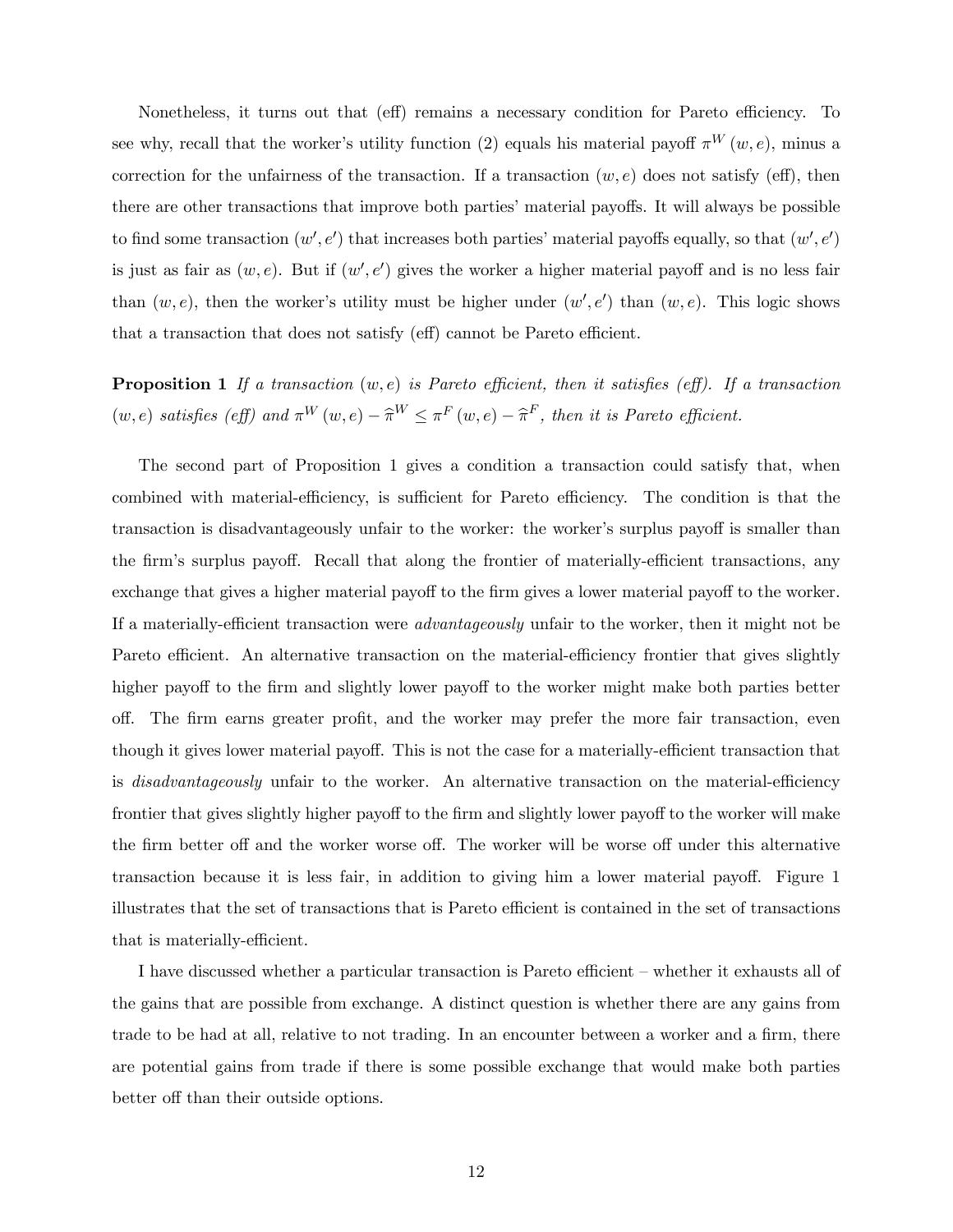**Definition 3** There are potential gains from trade if there is some  $(w, e)$  such that  $\pi^F(w, e)$  $\overline{\pi^F}$  and  $U(w, e) > \overline{U}$ .

Figure 2 illustrates a case where there are potential gains from trade. The worker's indifference curves have a tilted-V shape, with a kink on the equal-surplus line. The figure shows one of these (drawn darkly), the worker's outside option indifference curve. The firm's outside option indifference curve is a horizontal line  $\pi^F = \overline{\pi^F}$ . The darkly-shaded region corresponds to the set of material payoff pairs (attainable by some transaction) that make both parties better off than their outside options.

Of course, whether there are potential gains from trade depends on the worker's preferences. Recall that the worker's utility function (2) has a parameter  $\phi$  describing how much weight the worker puts on the fairness function (1). A transaction's utility is smaller than its material payoff to the extent that the transaction is unfair. Holding constant the material payoff functions, any given transaction is at least as attractive to a worker who puts less weight on fairness.

**Proposition 2** If there are potential gains from trade when the worker's weight on fairness is  $\phi$ , then there are potential gains from trade when the worker's weight on fairness is any  $\phi' < \phi$ .

Figure 2 shows that reducing the weight on fairness enlarges the set of transactions that are perceived as mutually beneficial to the firm and the worker. The lightly-drawn outside option indifference curve corresponds to a higher weight on fairness than the darkly-drawn one. The lightly-shaded area shows the additional material payoff pairs that now make both parties better off than their outside options.

On the other hand, the stronger the weight on fairness, the smaller the set of transactions that are acceptable to the worker because any unfairness carries greater weight. Because the primary question of interest is what happens when there are potential gains from trade, it will be convenient to assume in the analysis that follows that there are potential gains from trade for all  $\phi$ . This assumption is largely technical. It means that there is some fair transaction (on the equal-surplus line) that both parties prefer to their outside options. It ensures that exchange is possible when  $\phi$ is large but does not imply that it occurs.

## 4 Exchange With Enforceable Contracts

As a benchmark for the equilibrium without contracts, this section examines what happens when the firm can offer a take-it-or-leave-it contract to the worker. To be precise, instead of taking its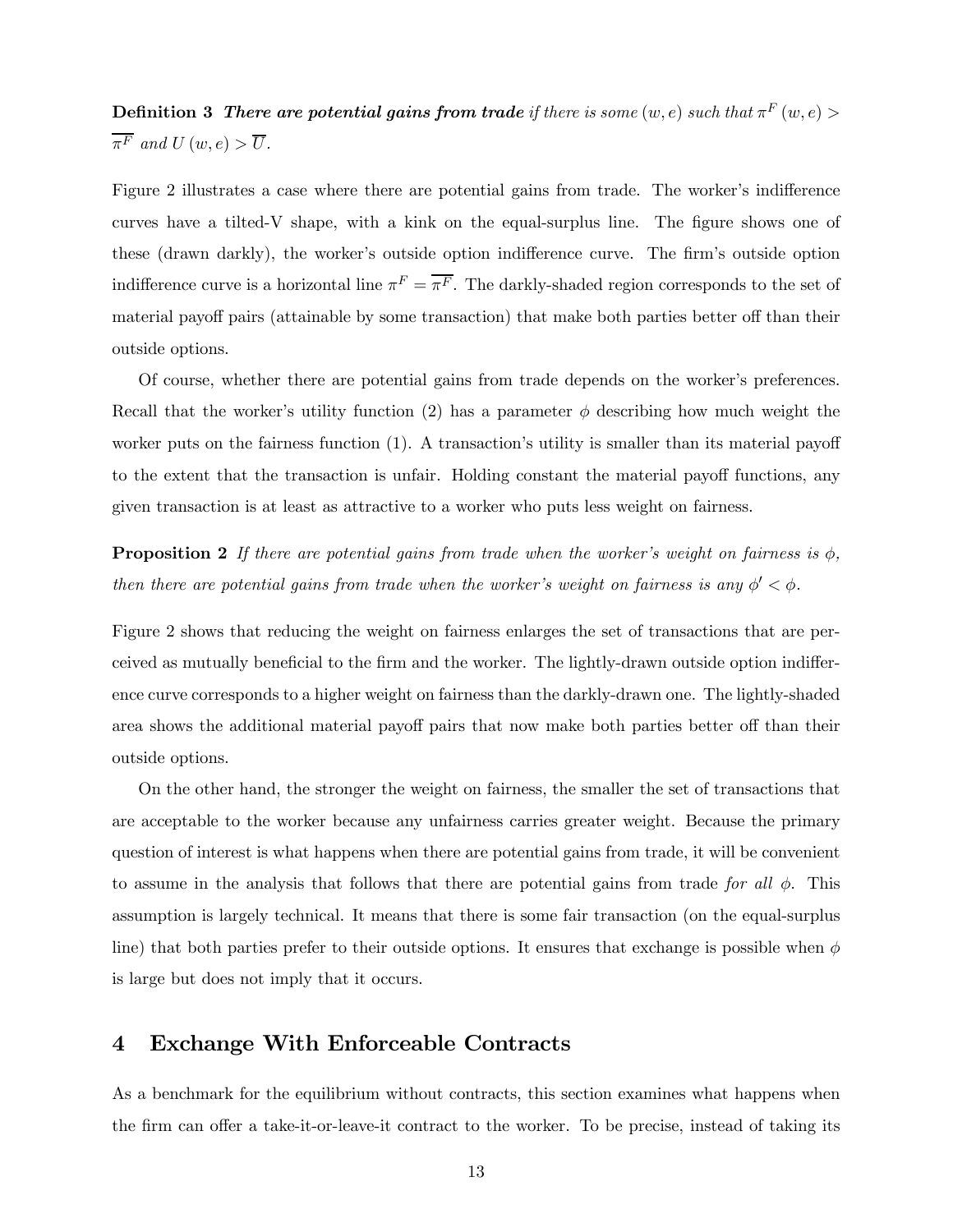outside option level of profit  $\overline{\pi^F}$ , the firm could offer a wage-effort pair  $(w, e)$  to the worker. In that case, the worker can either accept this contract and be committed to exert effort e or decline and get outside option utility  $\overline{U}$ .

The most profitable contract for the firm must be Pareto efficient. This is because if the worker would accept a contract that were not Pareto efficient, then there is some alternative contract that makes both parties strictly better off (they could split the unexploited gains from trade). The worker would of course accept that contract, and the firm would prefer it to the initial contract.

Along the Pareto efficient frontier, any contract that gives higher material payoff to the firm gives lower utility to the worker. Therefore, the most profitable contract for the firm gives the worker the lowest level of utility, subject to the worker preferring the contract to his outside option. The black point in Figure 2 shows that the equilibrium payoffs occur at the intersection of the material-efficiency frontier and the worker's outside option indifference curve.

**Proposition 3** Suppose the firm can offer the worker an enforceable contract. If exchange occurs, it is Pareto efficient, and the worker gets exactly his outside option level of utility. Exchange occurs if and only if there are potential gains from trade.

The last part of Proposition 3 states that gains from trade are always exploited. The only circumstance when exchange does not occur is when the most profitable contract is less profitable than the firm's outside option. But if that is true, then there cannot be any potential gains from trade. In Figure 2, this would mean that the  $\pi^F = \overline{\pi^F}$  line lies above the equilibrium point, so the darkly-shaded region would vanish.

The equilibrium transaction when enforceable contracts are not available will differ in several ways. First, exchange will be Pareto efficient only if the worker's concern for fair transactions is strong enough. In that case, the worker will get strictly more than his outside option level of utility. Second, because of this rent-sharing, exchange may not occur even when there are potential gains from trade. The next two sections analyze these two differences in turn.

# 5 Exchange Without Enforceable Contracts

When enforceable contracts are not available, the firm must rely on the worker's sense of fairness to provide effort. This section solves for the equilibrium employment transaction in two parts. First, I characterize how the worker's choice of effort responds to the firm's wage offer. Second, I derive the firm's optimal wage offer.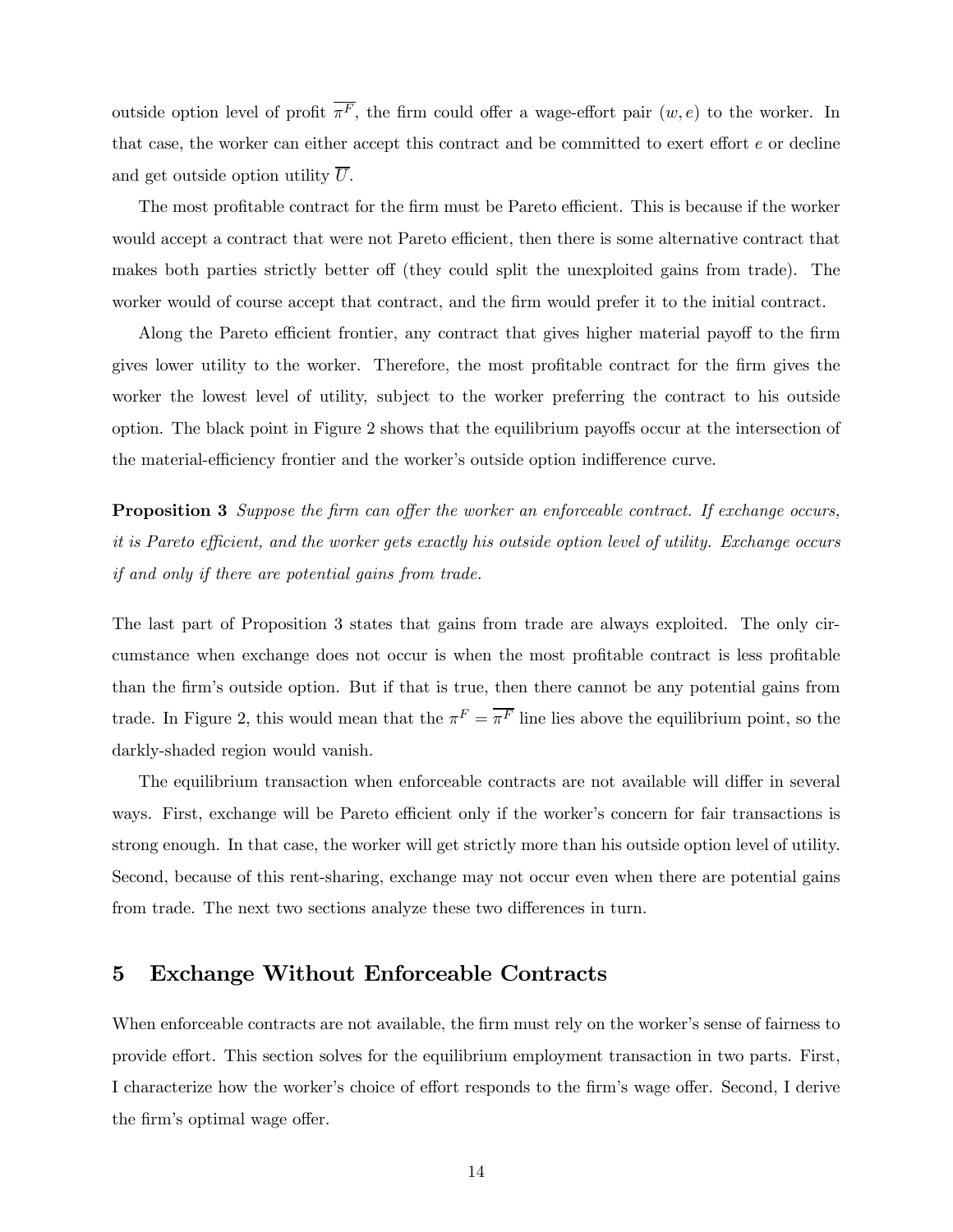In describing how the worker's actual choice of effort depends on the wage, it is useful first to consider the most fair choice of effort:

$$
e^{\text{fair}}(w) \equiv \arg\max_{e} f\left(\pi^W(w, e) - \hat{\pi}^W, \pi^F(w, e) - \hat{\pi}^F\right),
$$

where f is the fairness function (1). The most fair choice of effort  $e^{fair}(w)$  satisfies the "fairness" rule"

$$
\pi^{W}\left(w, e^{\text{fair}}\right) - \widehat{\pi}^{W} = \pi^{F}\left(w, e^{\text{fair}}\right) - \widehat{\pi}^{F},
$$
\n(fair)

,

equating the worker's surplus payoff with the firm's surplus payoff. It follows that

$$
\frac{de^{\text{fair}}\left(w\right)}{dw} = -\frac{\partial \pi^{W}\left(w, e^{\text{fair}}\right) / \partial w - \partial \pi^{F}\left(w, e^{\text{fair}}\right) / \partial w}{\partial \pi^{W}\left(w, e^{\text{fair}}\right) / \partial e - \partial \pi^{F}\left(w, e^{\text{fair}}\right) / \partial e} > 0.
$$

The "fair" effort level is strictly increasing in the wage because, all else equal, an increase in the wage reduces the firm's material payoff and raises the worker's. Maintaining equal surplus payoffs requires that the worker make a transfer back to the firm by increasing effort.

In choosing how much effort to exert, the worker takes into account both his concern for a fair transaction and his own material payoff:

$$
e(w) \equiv \arg\max_{e} \pi^{W}(w, e) + \phi f\left(\pi^{W}(w, e) - \hat{\pi}^{W}, \pi^{F}(w, e) - \hat{\pi}^{F}\right).
$$

The worker's most-preferred choice of effort turns out to be equal to the most fair level of effort, up to some **reciprocity upper bound**  $\bar{e}$ . That is, the worker fairly reciprocates a higher wage with higher effort, except that the worker never works harder than  $\bar{e}$ .

Lemma 1 Suppose the firm offers the worker a wage w, and the worker accepts employment. Then there is some reciprocity upper bound  $\overline{e}$  such that

$$
e(w) = \begin{cases} \overline{e} & \text{if } w > \overline{w} \\ e^{fair}(w) & \text{if } w \leq \overline{w} \end{cases}
$$

where  $\overline{w} \equiv (e^{fair})^{-1} (\overline{e}).$ 

It might seem surprising that for a range of wage offers, the worker chooses exactly the most fair level of effort, even though the worker's preferences trade off fairness with material payoff. The reason is that the worker's utility function is kinked at the most fair level of effort. The most fair level of effort is the solution to the worker's utility maximization problem when the wage offer is low. However, as the wage increases, the marginal cost of reciprocating with higher effort (in terms of material payoff) grows relative to marginal benefit of higher effort (in terms of fairness). At some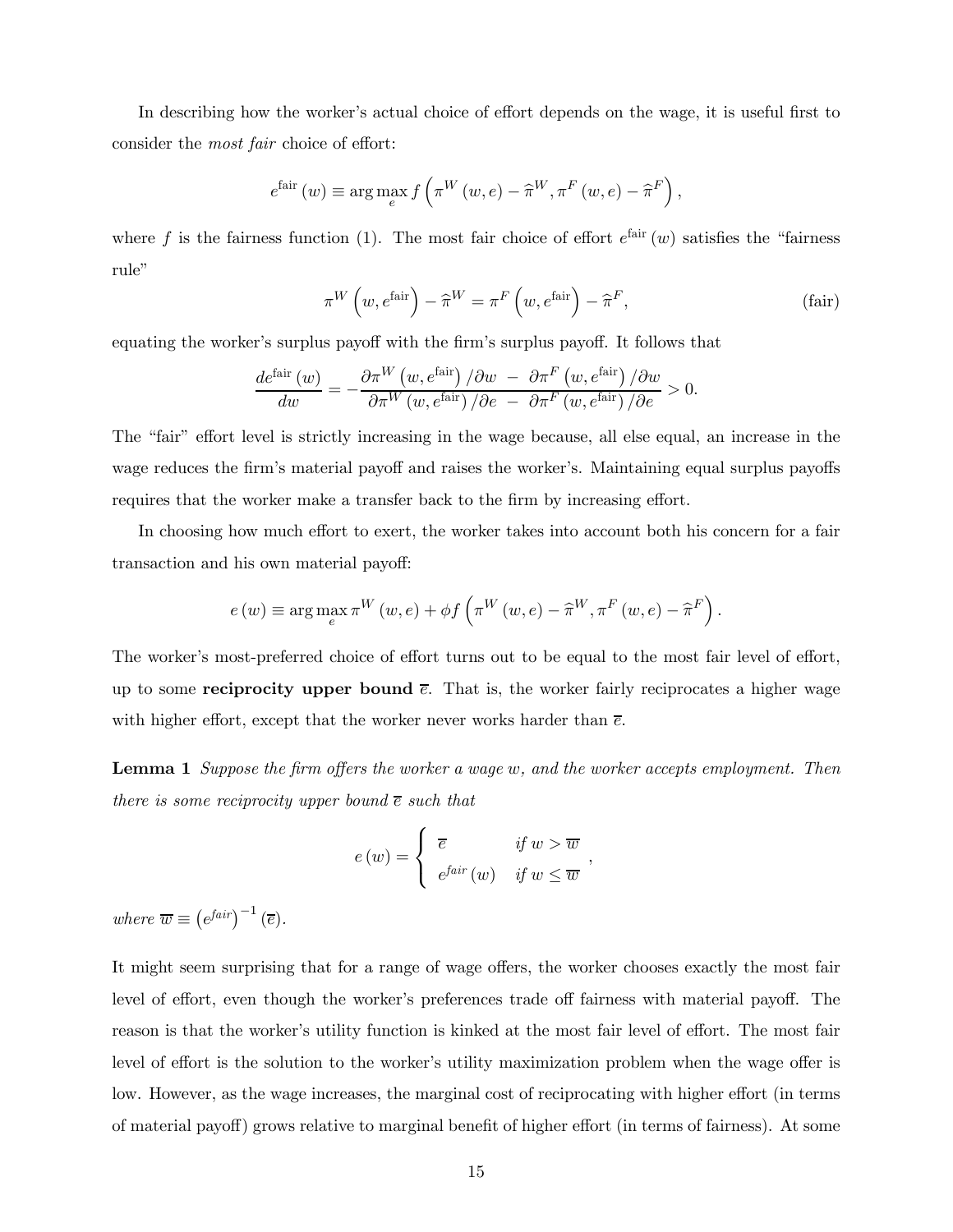point, when the wage offer is sufficiently large, the marginal utility costs of higher effort exceed the marginal utility benefits. Hence the worker will not exert more effort than some upper bound  $\bar{e}$ , no matter how high the wage.

Of course, the level of this upper bound depends on the degree of the worker's concern for fair transactions  $\phi$ . If the worker is entirely selfish (that is, if  $\phi = 0$ ), then  $\overline{e} = -\infty$ , and the worker will never exert effort. When  $\phi > 0$ , then  $\bar{e} > -\infty$ , and the worker would potentially reciprocate a higher wage with greater effort. The higher is  $\phi$ , the higher is  $\bar{e}$ .

For a given wage, the worker's effort level depends on the reference transaction. For example, suppose the reference transaction is more favorable to the firm — the reference wage is lower or the the reference effort is higher. In that case, the worker's reference payoff is lower, and the firm's reference payoff is higher. For any given wage, the worker will perceive it to be fair to exert a higher level of effort.

Lemma 1 microfounds the positive dependence of effort on the wage assumed in Akerlof & Yellen's (1990) fair wage-effort theory of efficiency wages. The original theory simply posited that effort responds positively to the wage (Akerlof 1982; Akerlof & Yellen 1990). Being explicit about the preferences that underlay that relationship makes clear that limited fairness puts an upper bound on the extent of reciprocity and allows this paper to address questions of efficiency.

Akerlof (1982) and Akerlof & Yellen (1990) review sociological evidence that effort responds positively to the wage. Mas (2005) provides the most convincing field evidence that effort responds to plausibly exogenous wage changes. He examined compensation disputes between police offers and their city employers that were resolved by final-offer arbitration. In final-offer arbitration, each side submits a salary proposal, and the arbitrator must pick one of the proposals. Conditional on information in the proposals, the arbitrator's ruling is theoretically random, and Mas presents evidence consistent with that view. He also controls for observable differences between municipalities. He finds that when final-offer arbitration rules in favor of the police officers, exogenously raising pay, police initiate more and higher-quality arrests. When instead final-offer arbitration rules against the police officers (and in favor of their city employers), the number and quality of arrests declines.6 Experimental economists have also found that higher wage offers induce greater

<sup>&</sup>lt;sup>6</sup>Since an arbitrator's ruling is independent of the intentions of the city employers, this evidence suggests that it is the salary itself (rather than the employer's intentions toward the workers) that induces effort.

Gneezy & List (2006) show that workers' reciprocity of greater effort for higher wages may be short-lived in some settings (data-entry and fundraising). See also List (2006), who shows that sellers in product markets may not exhibit a preference for fair transactions in some market settings. He finds that the same baseball card dealers who behave fairly when selling baseball cards in a laboratory experiment behave much more selfishly when selling baseball cards in a naturalistic market.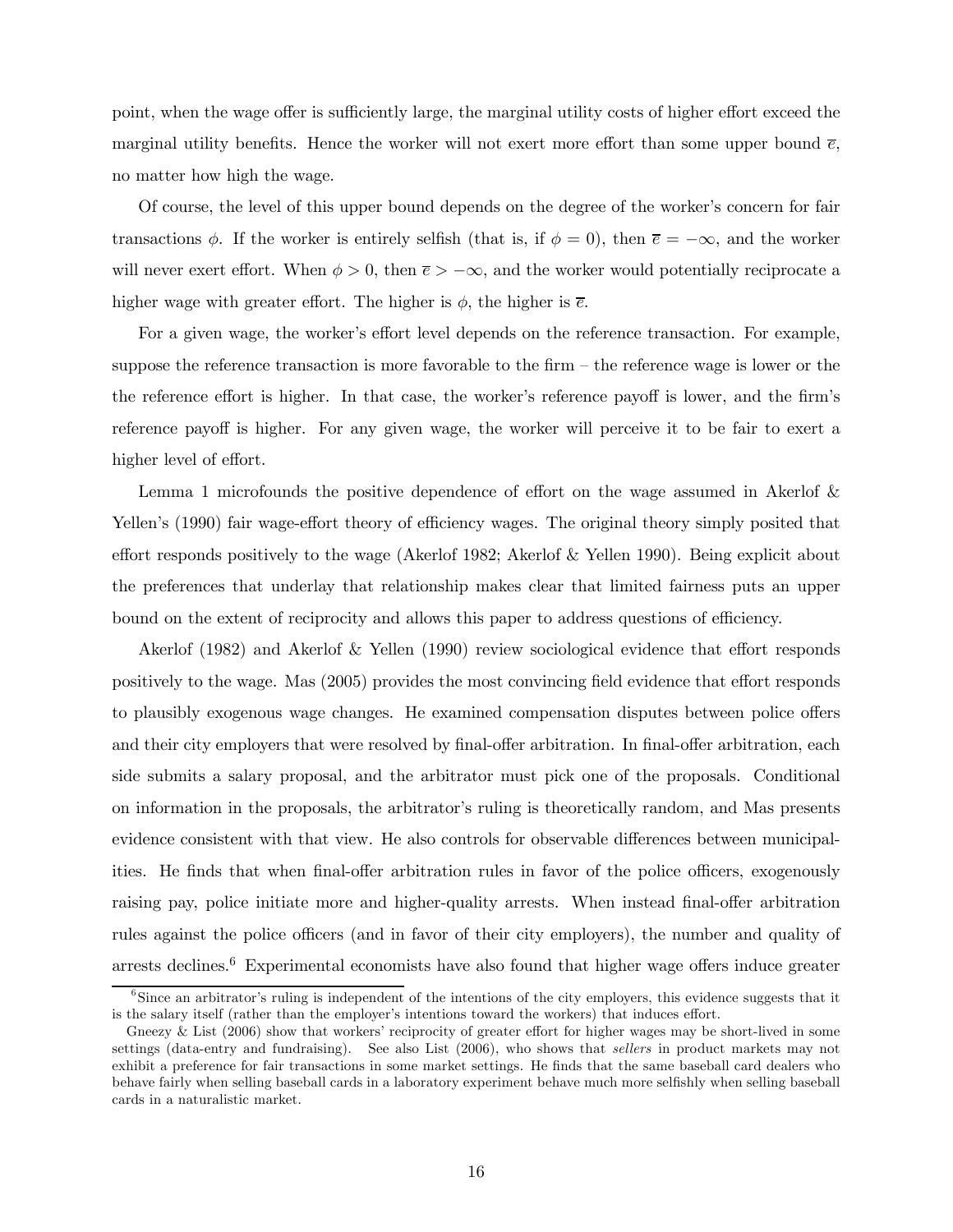effort in laboratory labor markets with one-shot, anonymous interaction (e.g., Fehr, Kirchsteiger, & Riedl 1993; Fehr, Kirchsteiger, & Riedl 1998; Fehr & Falk 1999).

In a field experiment, Pritchard, Dunnette, & Jorgenson (1972) demonstrated that manipulating the reference transaction can affect workers' effort. The experimenters hired college students for a week to work at a company, and, holding the actual wage constant, made some workers feel "overpaid" (or "equitably-paid" or "underpaid," respectively) by telling them they were receiving higher pay than usual (or the same or lower pay, respectively).<sup>7</sup> Overpaid workers produced more output than equitably-paid workers, who produced more than underpaid workers. Also consistent with a preference for fair transactions but hard to reconcile with purely selfish motivations, equitably-paid workers reported more overall job satisfaction than underpaid or overpaid workers (see also Austin & Walster 1974).

Because effort responds positively to the wage, a profit-maximizing firm has an incentive to offer a high wage. The firm's first-order condition is

$$
\frac{\partial \pi^{F}(w, e(w))}{\partial w} + \frac{\partial \pi^{F}(w, e(w))}{\partial e} \frac{de(w)}{dw} = 0.
$$

Suppose the worker always chose the most fair level of effort. In that case, substituting for  $\frac{de^{fair}(w)}{dw}$ and rearranging the firm's first-order condition, the equilibrium wage offer w∗ solves

$$
\frac{\partial \pi^F \left(w^*, e^{\text{fair}}\left(w^*\right)\right) / \partial w}{\partial \pi^F \left(w^*, e^{\text{fair}}\left(w^*\right)\right) / \partial e} = \frac{\partial \pi^W \left(w^*, e^{\text{fair}}\left(w^*\right)\right) / \partial w}{\partial \pi^W \left(w^*, e^{\text{fair}}\left(w^*\right)\right) / \partial e}.\tag{eff}
$$

This is indeed the equilibrium if the associated effort level  $e^{fair}(w^*)$  does not exceed the maximum effort  $\bar{\epsilon}$  that the worker will actually exert in reciprocity for a high wage. Recall that this maximum will be greater the greater is the worker's concern for fair transactions. When this concern is strong enough, the equilibrium wage and effort satisfy (fair) and (eff). Hence the exchange is Pareto efficient.

**Theorem 1** (Rotten Firm theorem) Suppose there are potential gains from trade for all  $\phi$ . Consider the subgame where the firm employs the worker. There exists  $0 < \phi < \infty$  such that if  $\phi \ge \phi$ , the equilibrium wage-effort pair is Pareto efficient.

Efficiency is the result of the *strategic* interaction between a purely selfish firm and a sufficiently fair-minded worker. Regardless of the firm's wage offer, the worker's choice of effort will ensure that the transaction is fair. Consequently, for a small change in the wage, the firm and the worker each

<sup>&</sup>lt;sup>7</sup>The experimenters also made workers feel "overpaid," "equitably-paid," or "underpaid" by increasing, holding constant, or decreasing pay, respectively, halfway through the week.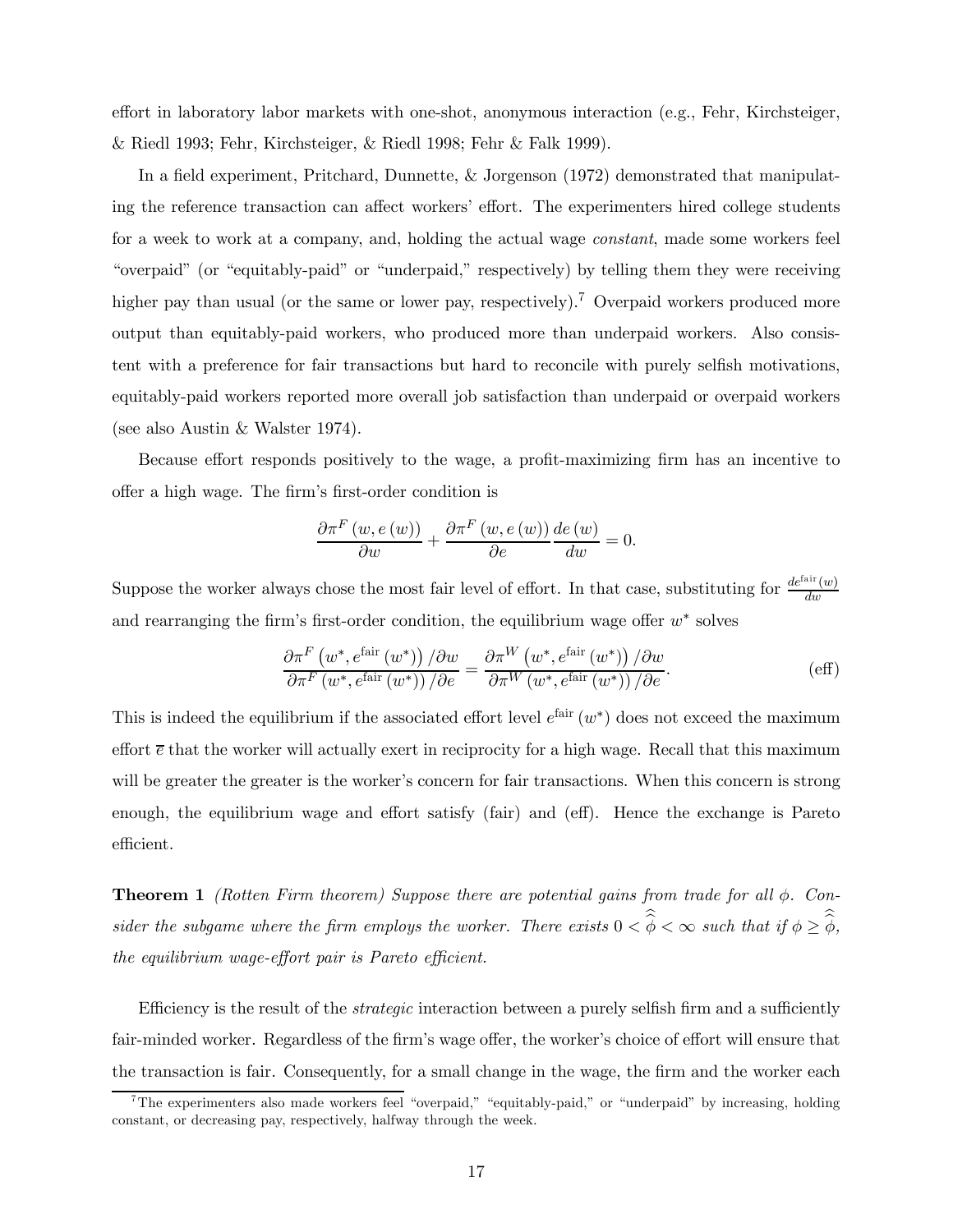get a positive share of the incremental change in the surplus from exchange. The firm therefore maximizes its own payoff by maximizing the total gains from trade.

As discussed in Section 2, a concern for fairness per se does not necessarily lead to efficiency. In a non-strategic setting where a fair-minded individual is choosing among alternative social allocations, a concern for fairness may lead to inefficiency. Efficiency in this strategic setting is an equilibrium phenomenon. At any other wage offer, the resulting wage-effort pair would be inefficient. The equilibrium occurs at the *only* wage-effort pair satisfying (fair) that is Pareto efficient.

Figure 3a illustrates the equilibrium. The tilted-V shapes are the worker's indifference curves when the weight on fairness is high. The three black downward-sloping curves correspond to three different wage offers  $w_0 < w_1 < w_2$  the firm could make. The  $w = w_0$  "wage curve," for example, shows the possible material payoff pairs  $(\pi^W(w_0, e), \pi^F(w_0, e))$  that could occur for different choices of effort e. For a given level of effort, a higher wage reduces the firm's material payoff and increases the worker's. For that reason, the  $w = w_2$  wage curve is the same shape as the  $w = w_1$  wage curve, except shifted downward and to the right. The upper envelope of all possible wage curves is the material-efficiency frontier. At the lowest wage offer  $w_0$ , the light point on the kink of the outside option indifference curve shows the effort the worker would choose. Wage curves corresponding to higher wage offers would intersect with the kink of a better indifference curve for the worker. The arrow shows how the material payoffs crawl up the equal-surplus line as the firm offers a higher and higher wage. At the  $w = w_1$  wage curve, the material payoffs lie on the material-efficiency curve. For a wage higher than that (such as  $w_2$ ), wage and effort are inefficiently high, and the material payoffs crawl back down the equal-surplus line. Notice that any wage offer that gives the firm a higher material payoff also gives the worker a higher material payoff and greater utility. The wage offer that gives the highest material payoff to the firm is  $w = w_1$ . The resulting equilibrium is Pareto efficient.

The Rotten Firm theorem does not depend on the assumption that fair transactions equate the surplus payoffs. What is crucial is that the maximally-fair choice of effort assigns to the firm a positive share of the marginal gains from trade (even if that share is not 50%). That is what makes it in the firm's interest to maximize the total gains from trade.<sup>8</sup>

$$
f\left(\widetilde{\pi}^{W},\widetilde{\pi}^{F}\right)=-\beta \max \left\{\widetilde{\pi}^{W}-g\left(\widetilde{\pi}^{F}\right),0\right\}-(1-\beta) \max \left\{g\left(\widetilde{\pi}^{F}\right)-\widetilde{\pi}^{W},0\right\},\,
$$

 $8$ That is, what is important is that if two transactions are fair, then *both* parties must have higher surplus payoffs at one fair transaction compared to the other. Qualitatively, the results of this paper would be essentially the same if the fairness function were

for some strictly increasing function g. This corresponds to a kind of non-linear inequity-aversion, advocated by Fehr & Schmidt (1999). See also Appendix B.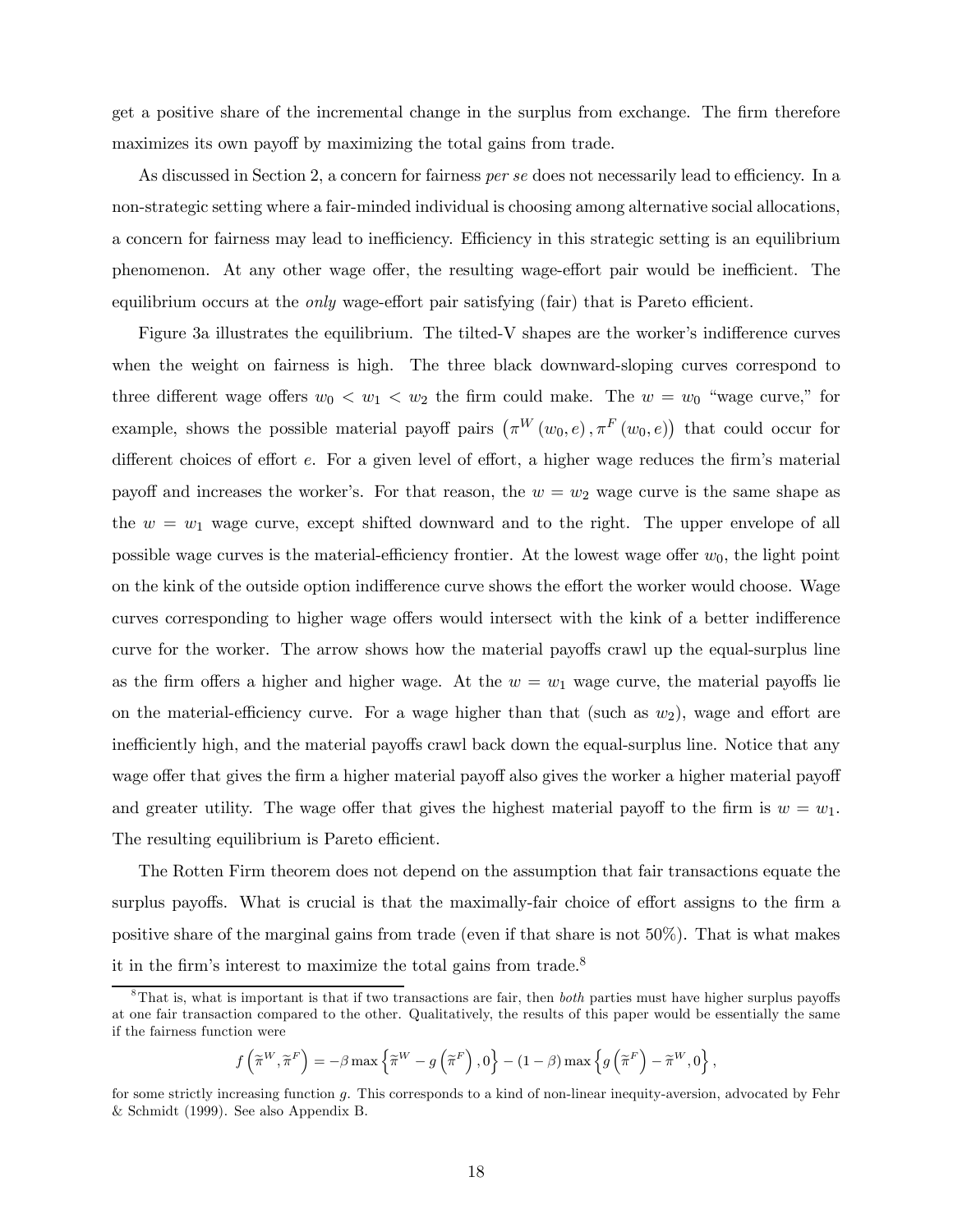Unfortunately, if the worker's concern for fairness is not sufficiently large, then the worker will not be willing to reciprocate enough for the Rotten Kid theorem to hold. In that case, the firm's optimization problem has a "corner solution" at the reciprocity upper bound. The following proposition generalizes the Rotten Firm theorem, characterizing the equilibrium for any degree of fair-mindedness.

**Proposition 4** Suppose there are potential gains from trade for all  $\phi$ . Consider the subgame where the firm employs the worker. There exist  $0 < \phi < \phi < \infty$  such that:

- 1. If  $\phi \in (0, \widehat{\phi}]$ , then at the equilibrium transaction, the worker's utility  $U(w^*, e^*)$  exactly equals his outside option level of utility  $\overline{U}$ .
- 2. If  $\phi \in (\widehat{\phi}, \infty)$ , then at the equilibrium transaction, the worker's utility  $U(w^*, e^*)$  strictly exceeds his outside option level of utility  $\overline{U}$ . Moreover, (fair) is satisfied. Finally, if  $\phi \in$  $[\phi, \infty)$ , then (eff) is also satisfied, and the equilibrium transaction is Pareto efficient.

Figure 3b shows what happens when the worker's weight on fairness is in the middle range  $\phi < \phi < \phi$ . With this reduced concern for fairness, the lower part of the worker's V-shaped indifference curves are closer to vertical. Once again, consider three wage offers  $w_0 < w_1' < w_2$ the firm could make (where  $w'_1 < w_1$ ). The arrow shows how the material payoffs crawl up the equal-surplus line as the firm offers a wage between  $w_0$  and  $w'_1$ . The firm would like to offer an even higher wage (such as  $w_1$ ) and induce higher effort, but the best it can do is get the reciprocity upper bound  $\bar{e}$ . Since effort remains at  $\bar{e}$ , a higher wage offer than  $w'_1$  results in a higher material payoff for the worker but a lower material payoff for the firm. That is why the arrow moves southeast off of the equal-surplus line for wage offers above  $w'_1$ . The firm maximizes its material payoff by offering wage  $w = w_1' = \overline{w}$ , the lowest wage that induces effort  $\overline{e}$ . Notice that in this case, the equilibrium is not Pareto efficient. However, whenever  $\phi > \hat{\phi}$ , the equilibrium lies on the equal-surplus line, so (fair) is satisfied. Moreover, the worker ends up on a strictly better indifference curve than  $U = \overline{U}$ . Although the equilibrium is not fully efficient in this case, the firm and worker share the rents from exchange.

If the weight on fairness is in the lowest range,  $\phi < \hat{\phi}$ , then the reciprocity upper bound  $\bar{e}$  is extremely low. As a result, even if the firm offered wage  $w = w_0$ , the worker's effort  $\bar{e}$  would put the material payoffs southeast of the equal-surplus line. The transaction  $(w_0, \overline{e})$  makes the worker worse off than his outside option. In order to employ the worker, the firm will offer the lowest wage it can that the worker will accept, and the worker will exert effort  $\bar{e}$ . In equilibrium, the worker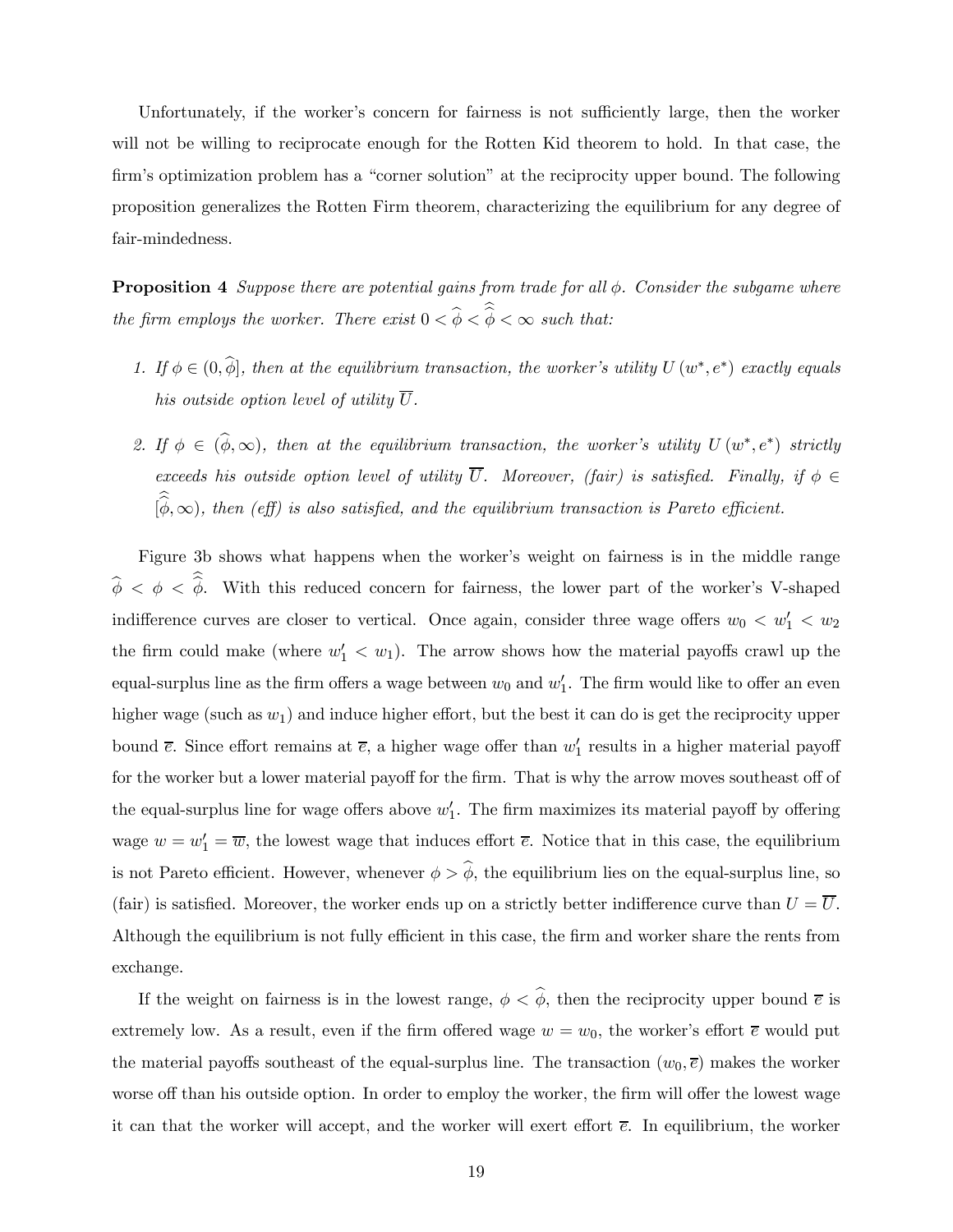will receive utility  $\overline{U}$ . Of course, although the proposition has focused on the subgame where the firm employs the worker, the firm will be unlikely to employ the worker in this case because it will have to offer a high wage in exchange for low effort. In this case where  $\phi < \hat{\phi}$ , the equilibrium is qualitatively similar to when the worker's preferences are purely self-regarding.

The reference transaction influences the equilibrium wage and effort. If the reference transaction is more favorable to the firm (lower reference wage or higher reference effort), then the worker exerts greater effort for a given wage. The equilibrium wage will be lower, and if  $\phi$  is large enough that the worker is not already exerting maximum effort, then equilibrium effort will be higher. Similarly, when the reference transaction is more favorable to the worker, the equilibrium transaction is also more favorable to the worker.

The Rotten Firm theorem says that the equilibrium transaction is Pareto efficient when the worker is sufficiently fair-minded, but how much is "sufficiently"? Appendix A presents rough calibrations based on existing laboratory evidence on social preferences. The question is, in realworld settings, for what proportion of individuals is it true that  $\phi \geq \phi$ ? Unfortunately, the threshold  $\phi$  (as well as  $\phi$ ) in general depends not only on the worker's utility function, but also on other features of the exchange environment: the reference transaction and the functions  $v(\cdot)$ ,  $y(\cdot)$ , and  $c(\cdot)$ , some of which are difficult to measure empirically. However, it turns out that if  $v(w) = w$ , then  $\phi$  depends only on  $\gamma$ , a parameter of the utility function that has been estimated in existing work. Very rough calculations based on these existing estimates (Fehr & Schmidt 1999; Charness & Rabin 2002) suggest that  $\phi \ge \phi$  for a sizeable minority of the population, perhaps 40%.

Unfortunately, it is not possible to be precise about the likelihood that  $\phi > \hat{\phi}$  without many additional assumptions, but Appendix A derives several qualitative results.  $\phi > \hat{\phi}$  will be true more often when the worker's outside option utility is smaller and when the reference transaction (and hence utility in equilibrium) is more favorable to the worker. In both cases,  $U \geq \overline{U}$  is less likely to be a binding constraint for the firm's wage offer. Also,  $\phi > \hat{\phi}$  will be true more often when  $y'(e)$ is large and  $c'(e)$  is small at the fair wage-effort pair  $(w^-, e^-)$  that gives the worker his outside option utility. In that case, it is unlikely that the reciprocity upper bound  $\bar{e}$  is as low as  $e^-$ . If the firm offers an incrementally larger wage than  $w^-$ , fairness requires very little additional effort from the worker beyond e− because the firm benefits a lot from even a little bit more, and exerting that additional effort does not reduce the worker's material payoff by much.

The Rotten Firm theorem (and Proposition 4) might seem to suggest that, in terms of efficiency, a preference for fair transactions can substitute perfectly (or at least very well) for the availability of contracts. But the result presupposes that exchange occurs at all. The next section examines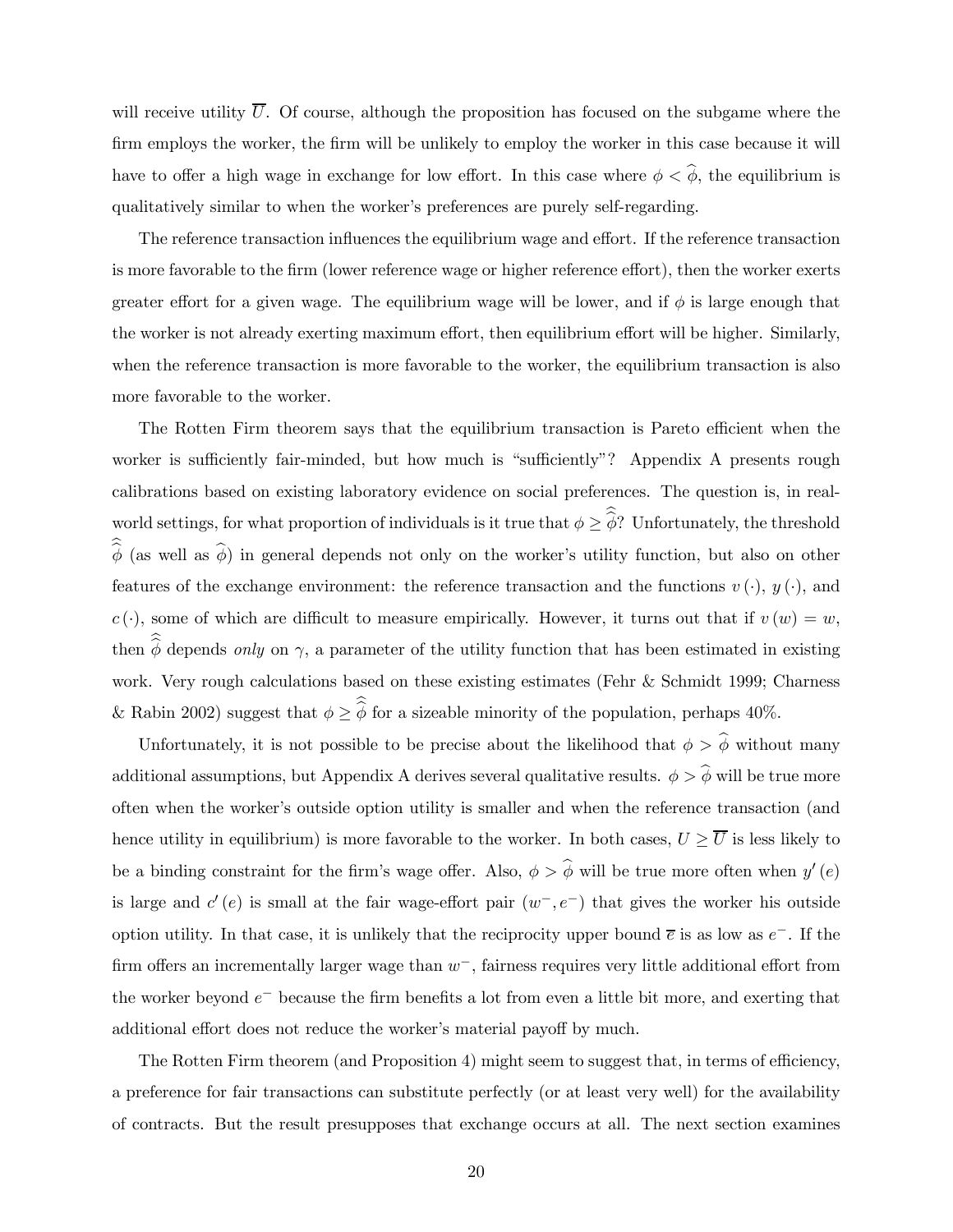this issue of when exchange occurs.

# 6 When Does Exchange Occur?

When does a profit-maximizing firm choose to employ a fair-minded worker? Exchange occurs when the firm earns higher profit from employing the worker than from its outside option. Potential gains from trade are a necessary condition. If there are no potential gains from trade, then by definition there are no wage-effort pairs that both the worker and the firm would prefer to their outside options.

However, potential gains from trade are not a sufficient condition for exchange to occur. The fact that there are potential gains from trade means that it is possible for employment to make both the firm and worker better off. But the employment transaction may leave the firm worse off than its outside option because the firm must share the rents from employment with the worker.

**Proposition 5** If exchange occurs, then there are potential gains from trade. Now suppose there are potential gains from trade for all  $\phi$ . If exchange occurs when the worker's concern for fair transactions is  $\phi'$ , then exchange occurs when the worker's concern for fair transactions is  $\phi'' > \phi'$ .

The last part of Proposition 5 states that the firm is more likely to employ the worker the stronger is the worker's concern for fair transactions.<sup>9</sup> As Figure 3 suggests, the more fair-minded the worker, the higher the firm's profit at the equilibrium employment transaction. In Figure 3b, a higher weight on fairness  $\phi$  causes the equilibrium to lay farther northeast on the equal-surplus line, closer to the material-efficiency frontier, giving higher profit to the firm and higher utility to the worker. Therefore, a stronger concern for fairness both makes exchange more likely and makes it more efficient when it occurs.

Even when the firm prefers not to employ the worker, the worker would prefer to be employed. Because of the unexploited gains from trade, the worker would like to commit to accepting lower pay and exerting greater effort, if only the firm would hire him. That is, the worker would prefer to commit to a transaction that gives him a lower-than-equilibrium material payoff and that is disadvantageously unfair. But commitment is impossible because enforceable contracts are not available. After being hired, the worker would renege on his commitment and enforce a fair transaction by exerting less effort.

<sup>&</sup>lt;sup>9</sup>The assumption that there are potential gains from trade for all  $\phi$  is stronger than necessary. At the cost of substantially lengthening the proof, the same conclusion would follow from assuming that there are potential gains from trade for  $\phi''$ .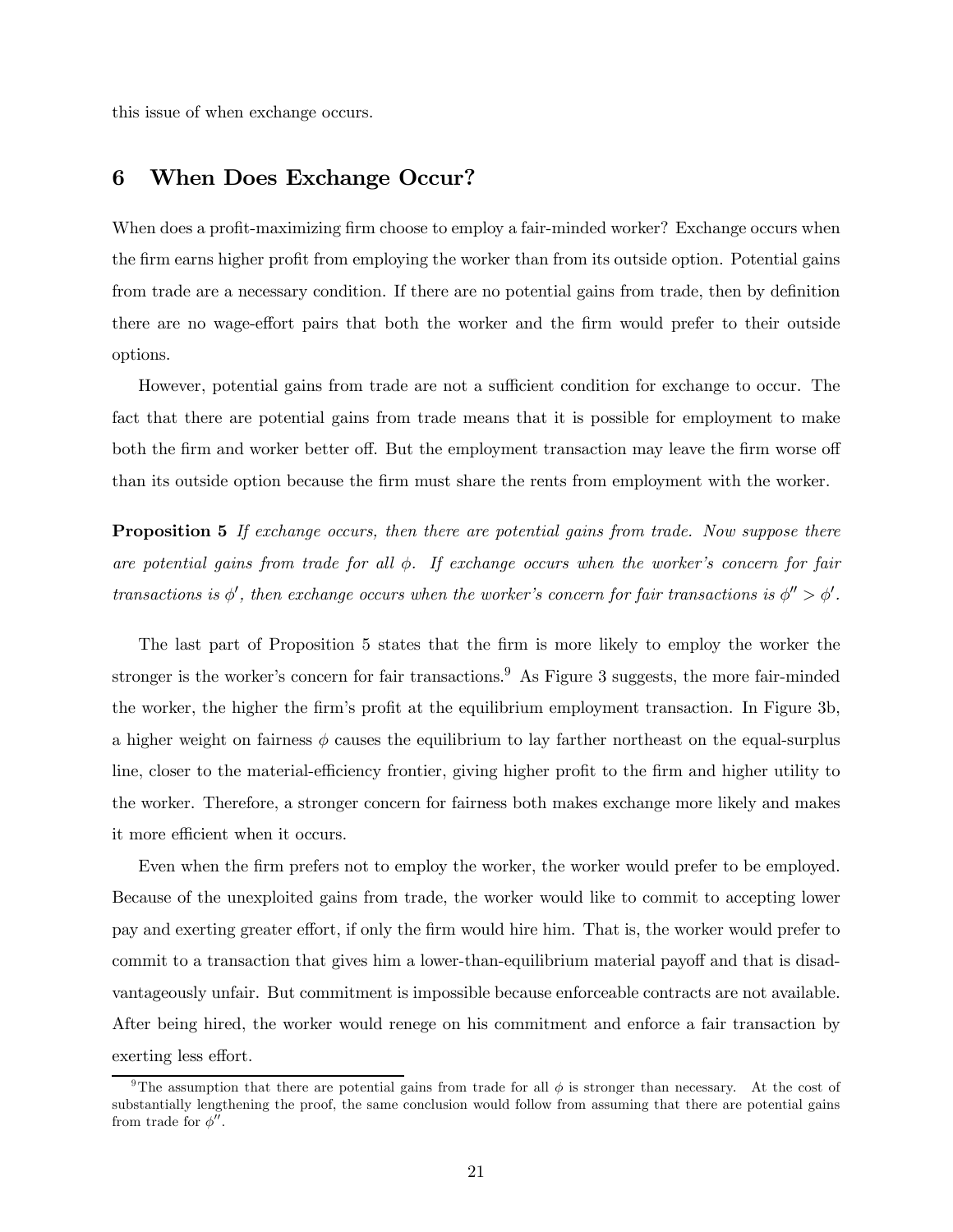The lower the reference wage and the higher the reference level of effort, the higher the firm's material payoff in equilibrium (and the lower the worker's). Consequently, a reference transaction that is more favorable to the firm makes it more likely that the firm will hire the worker.

There is a special circumstance under which sufficient fair-mindedness does perfectly substitute for the availability of enforceable contracts, in the sense that potential gains from trade will *always* be fully exploited. That is when the current market rate determines the worker's reference transaction for judging fairness, in addition to determining the firm's and worker's outside options. That is, the reference transaction gives the firm the same level of profit as its outside option and gives the worker the same level of utility as his outside option:

$$
\pi^F\left(\widehat{w},\widehat{e}\right)=\overline{\pi^F}
$$

and

$$
\pi^{W}(\widehat{w},\widehat{e}) + \phi f\left(\pi^{W}(\widehat{w},\widehat{e}) - \widehat{\pi}^{W}, \pi^{F}(\widehat{w},\widehat{e}) - \widehat{\pi}^{F}\right) = \pi^{W}(\widehat{w},\widehat{e}) = \overline{U}.
$$

In that case, the fact that there are potential gains from trade implies that there are fair transactions that give the firm greater profit than its outside option.

**Proposition 6** If  $\hat{\pi}^F = \overline{\pi^F}$  and  $\hat{\pi}^W = \overline{U}$  and  $\phi$  is sufficiently large and there are potential gains from trade, then exchange occurs.

This result is illustrated in Figure 4. Because  $\hat{\pi}^F = \overline{\pi}^F$  and  $\hat{\pi}^W = \overline{U}$ , the equal-surplus line, the worker's outside option indifference curve, and the  $\pi^F = \overline{\pi^F}$  all intersect at a point. If there are potential gains from trade, then it must be that the material-efficiency curve intersects the equalsurplus line northeast of that point. Since the equilibrium transaction occurs at the intersection of the equal-surplus line and the material-efficiency curve, it gives higher payoffs to the worker and firm than their outside options. Hence exchange occurs.

This result is potentially of interest because market rates provide a natural benchmark against which to judge alternative transactions. To the extent that the market alone pins down the reference transaction, the efficiency-promoting properties of a preference for fairness are all the more striking. In reality, however, many factors appear to influence the reference transaction besides current market rates, such as past transactions between the same worker and firm or the treatment enjoyed by other workers, whose terms of employment may have been set under different market conditions (Kahneman, Knetsch, & Thaler 1986).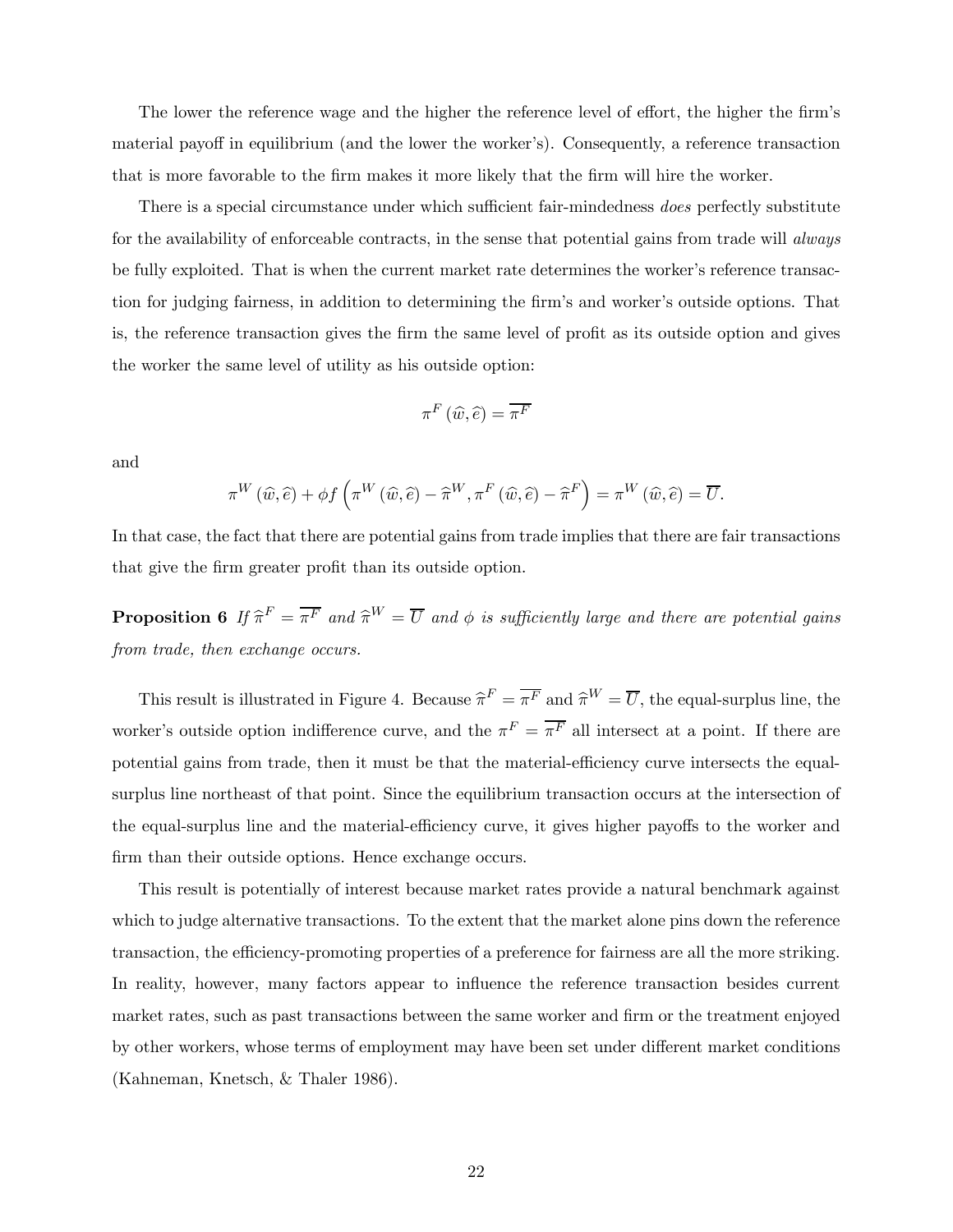# 7 Profit-Sharing

The analysis so far has focused on the power of a preference for fair transactions to enable efficient exchange. However, efficiency implications are difficult to test. This section focuses on observable predictions that may be useful in assessing the theory empirically.

Attention to detail, friendliness to other employees, and friendliness to customers are aspects of output on which it can be difficult or costly to write an enforceable contract. The theory is primarily applicable to jobs where, on the margin, these non-contractible components of output are important to the firm. Many white collar, middle-management positions fall into this category. By contrast, the theory does not apply to jobs where the firm can easily contract on output, like assembly-line work. An obvious but important prediction is that implications of fairness-motivated effort — like "internal labor markets," reference transaction effects, profit-sharing, and rent-sharing, all discussed below — should co-occur in jobs that feature major non-contractible components of output.

Several predictions come out of the analysis already discussed. In contracting or bargaining theories, the worker's and the firm's outside options play an important role in wage determination. A worker whose outside option level of utility is higher must be paid more. By contrast, in the model from previous sections, if the worker's concern for fairness is strong enough, the outside options only matter for whether or not the firm employs the worker. The outside options are irrelevant in determining the equilibrium wage (and effort). In fact, wages often do seem to be relatively insensitive to "external labor market" conditions and much more sensitive to conditions internal to the firm, like profit levels (e.g., Beaudry & DiNardo 1991; Baker, Gibbs, & Holmstrom 1994).

The theory also predicts that the worker's reference transaction will be highly relevant for the equilibrium wage and effort. This is consistent with the fact that in wage negotiations, unions and management often expend substantial resources arguing over which terms of trade should serve as the relevant benchmark (e.g., Babcock & Loewenstein 1997).

In the remainder of this section, I show how a worker's preference for fair transactions explains a puzzle: the widespread use of profit-sharing plans. Over one-fifth of U.S. private-sector employees have their salaries supplemented by profit-sharing plans, gain-sharing plans, or stock options (Kruse et al 2003). These compensation schemes make the worker's wage a function of the firm's profit. Profit-sharing plans are strongly endorsed by both firms and workers in surveys (Weitzman & Kruse 1990). Compensation professionals and firms with profit-sharing plans believe these plans improve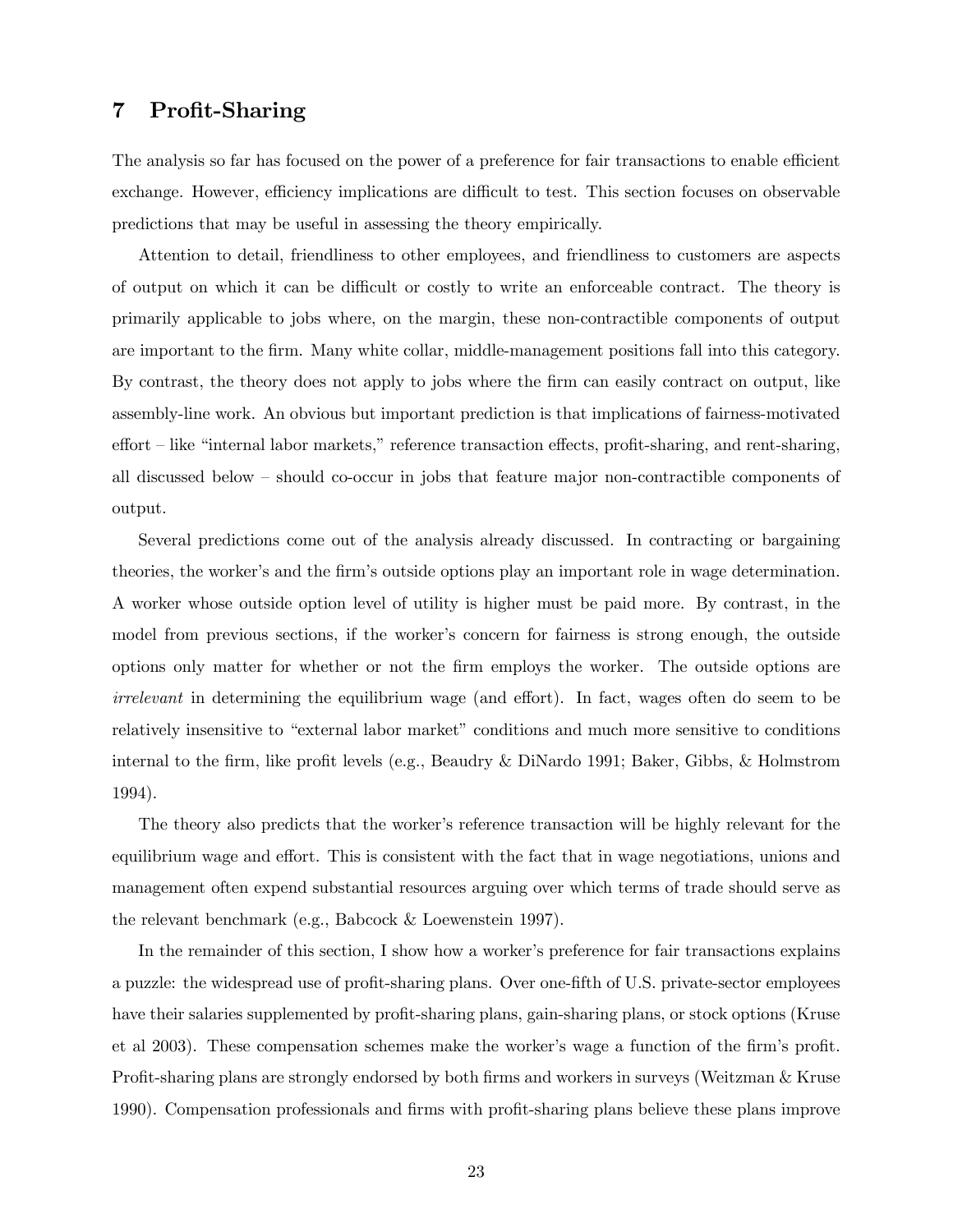productivity (e.g., Lawler 1987; Ehrenberg & Milkovich 1987), and existing evidence suggests they do (Weitzman & Kruse 1990; Kruse 1993). Of course, pay-for-performance is the classic formula for motivating effort. But it only makes sense as an incentive contract for top management, where the level of profit serves as an informative signal about effort. The puzzle is widespread profitsharing for non-management employees, whose individual effect on the firm's profit is small. If these workers were selfish, they would free-ride off of the effort of others. Workers may monitor each other to enforce high effort, but there is a strong incentive also to free-ride on monitoring (Prendergast 1999).

The worker's preference for fairness explains why a firm would offer a profit-sharing compensation scheme. The worker perceives his "fair wage" to depend on how much the firm benefits from the worker's effort. When the firm offers a compensation scheme to the worker at the beginning of the year, there is uncertainty about what the firm's profit will be and hence about the worker's contribution to profit. By making the wage an increasing function of profit, the firm can ensure that the worker will feel fairly paid. Profit-sharing ensures that the worker will exert an efficient level of effort, regardless of how profitable the firm turns out to be.

I illustrate this logic with a simple extension of the previous analysis. The worker's material payoff function,  $\pi^{W}(w, e) = v(w) - c(e)$ , and preferences U remain the same as before. The firm's profit from hiring the worker now has a component that is unknown at the time the firm offers a compensation package to the worker. The shock to profit has mean zero and is drawn from a continuous distribution on  $[\underline{\varepsilon}, \overline{\varepsilon}]$ . For simplicity, I assume that the firm's material payoff function, denoted  $\Pi^F$ , is additively-separable across the deterministic and random components:<sup>10</sup>

$$
\Pi^{F}(w,e) = \pi^{F}(w,e) + \varepsilon = y(e) - w + \varepsilon.
$$

The firm offers a compensation scheme  $w(\varepsilon)$  to the worker to maximize expected profit. If the worker accepts,  $\varepsilon$  is realized, and then the worker chooses effort. To keep the analysis as simple as possible, I restrict attention to what happens when both the firm and worker prefer employment to their deterministic outside options,  $\overline{\pi^F}$  and  $\overline{U}$ , respectively.

Because the worker chooses effort after observing the shock, the most fair choice of effort  $e^{i\text{air}}(w,\varepsilon)$  satisfies a simple modification of the deterministic "fairness rule":

$$
\pi^{W}\left(w, e^{\text{fair}}\right) - \widehat{\pi}^{W} = \pi^{F}\left(w, e^{\text{fair}}\right) - \widehat{\pi}^{F} + \varepsilon.
$$
 (FAIR)

<sup>&</sup>lt;sup>10</sup>I could instead assume that  $\Pi^F(w, e) = \varepsilon v(e) - w$  so that the shock affects the worker's productivity. The results would be largely similar, with equilibrium profit-sharing. The main difference is that the efficient level of effort would be increasing in the shock. This would create a force for the firm to offer an even higher wage in higher-ε states. This would change Proposition 7 in the following way:  $e^{*\prime}(\varepsilon)$  would be of ambiguous sign for  $\phi \in (\overline{\phi}, \infty)$ .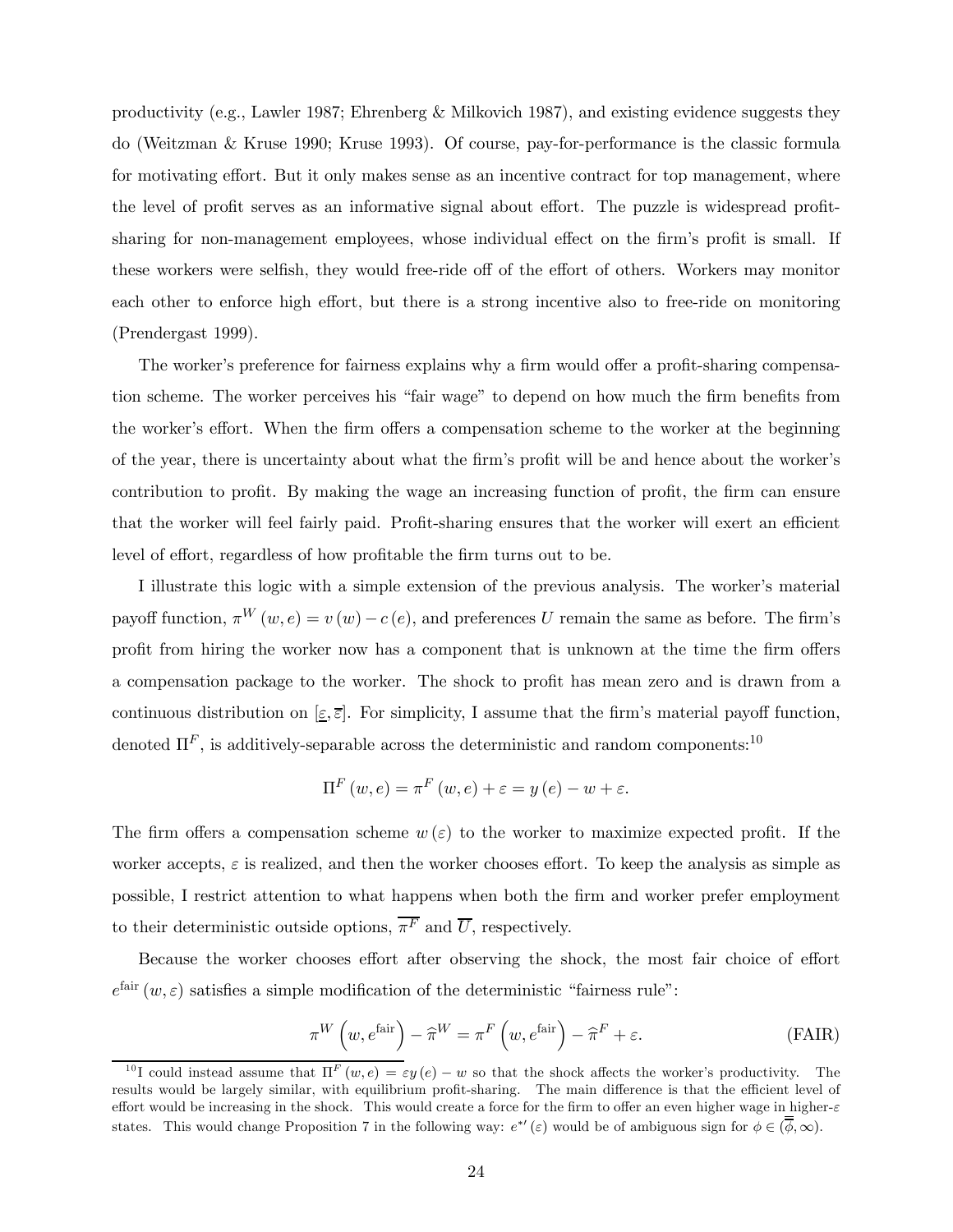Fixing  $\varepsilon$ , the most fair choice of effort is increasing in the wage. Fixing the wage at a particular value  $w(\varepsilon) = w$ , the most fair choice of effort is decreasing in  $\varepsilon$ . If the firm gains more from any particular level of effort, then the worker perceives it as fair to exert less effort. As before, the worker's actual effort choice equals the most fair level of effort, up to some reciprocity upper bound  $\bar{e}$  (which is independent of  $\varepsilon$ ).

There is a unique profit-maximizing wage schedule  $w^*(\varepsilon)$  that locks in the optimal wage for each possible realization of  $\varepsilon$ . As in the deterministic case, the character of the equilibrium depends on how strong is the worker's preference for fair transactions relative to thresholds  $0 < \overline{\phi} < \overline{\phi} < \infty$ . As long as the worker cares enough about fairness, the profit-maximizing compensation schedule involves sharing the increment to profit between the worker and the firm:  $0 < w^{*'}(\varepsilon) < 1$ .

**Proposition 7** Suppose there are potential gains from trade for all  $(\phi, \varepsilon)$ . Consider the subgame where the firm employs the worker. There exist  $0 < \overline{\phi} < \overline{\phi} < \infty$  such that: If  $\phi \in (\overline{\phi}, \infty)$ , then the equilibrium wage schedule features profit-sharing:  $0 < w^{*'}(\varepsilon) < 1$ . If  $\phi \in (\overline{\phi}, \infty)$ , then  $e^{*'}(\varepsilon) < 0$ , and the equilibrium transaction is Pareto efficient for any realization of  $\varepsilon$ .

The profit-sharing result is illustrated in Figure 5a. For any given  $\varepsilon$ , the worker's effort choice  $e(w)$ traces out an upward-sloping relationship between wage and effort, up to the reciprocity upper bound  $\bar{e}$ . The material-efficiency condition (eff) is a downward-sloping relationship between wage and effort. If the worker's concern for fairness is strong enough, then the intersection occurs before the effort function  $e(w)$  becomes vertical at  $e = \overline{e}$ . The equilibrium transaction occurs at the intersection. A greater shock to profit corresponds to a leftward shift of the upward-sloping part of the effort function  $e(w)$ ; the worker provides less effort for any given wage. The new equilibrium has a higher wage and less effort. The Rotten Firm theorem extends to this stochastic model. The equilibrium is Pareto efficient for every realization of  $\varepsilon$ .

The result is similar when the worker has a middling concern for fairnesss,  $\phi \in (\overline{\phi}, \overline{\overline{\phi}})$ , but the maximum level of effort  $\bar{e}$  that the worker will exert is smaller. If the realization of  $\varepsilon$  is large enough, the equilibrium may be Pareto efficient and qualitatively like Figure 5a. Alternatively, for lower realizations of  $\varepsilon$ , the equilibrium can be qualitatively different. In that case, as Figure 5b shows, the intersection of (eff) and  $e(w)$  cannot be the equilibrium because it involves the worker exerting only effort  $\bar{e}$  while the firm offers a higher wage than necessary for  $\bar{e}$ . Instead, the equilibrium occurs at the lowest wage necessary to get the worker to exert  $\bar{e}$ . A greater shock to profit still corresponds to a leftward shift of the upward-sloping part of the effort function  $e(w)$ . Now the firm must offer a higher wage to maintain the same level of effort  $\bar{e}$ . Regardless of the worker's degree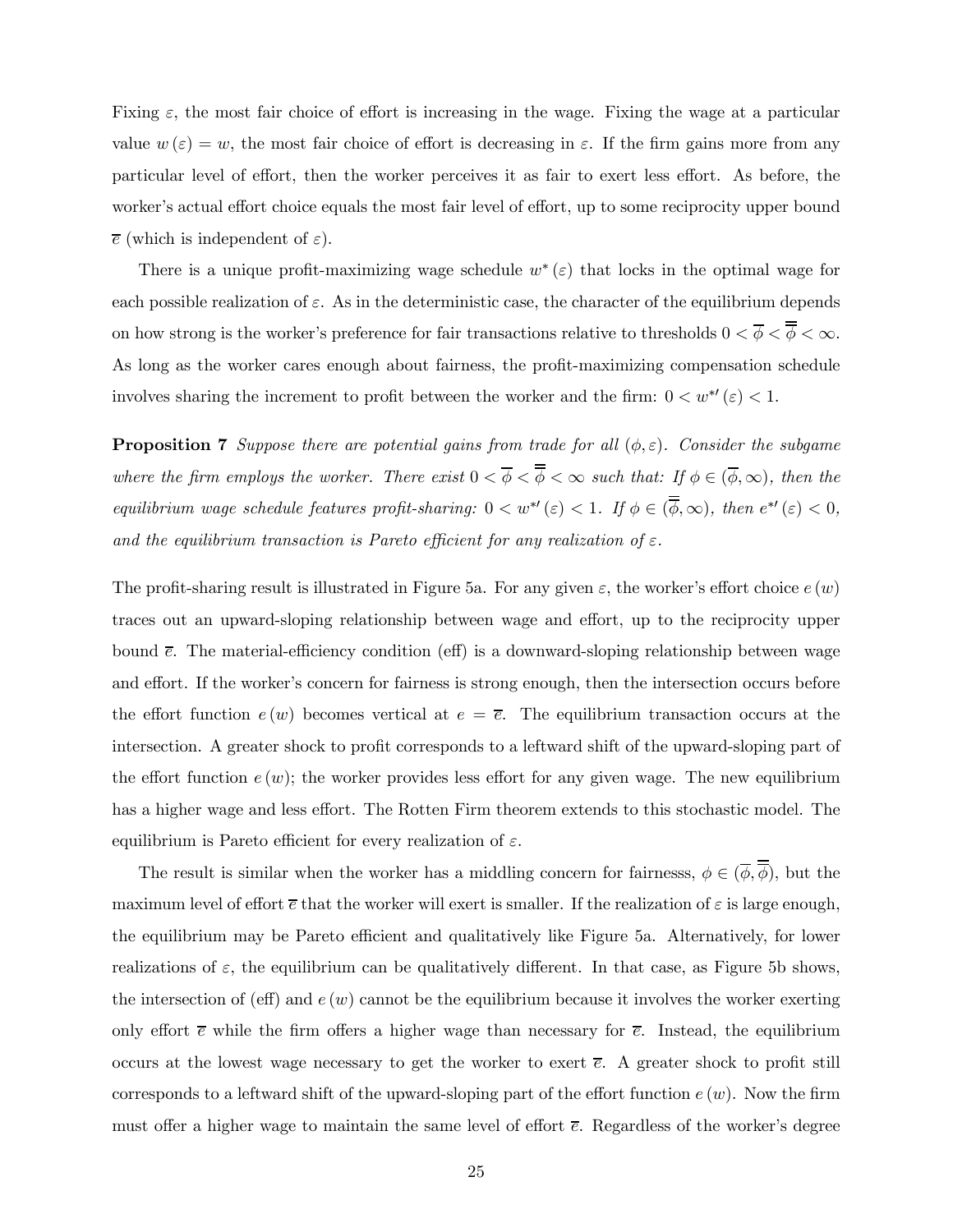of concern for fairness, realized payoffs — the firm's material payoff, the worker's material payoff, and the worker's utility – are increasing in the shock to profit.

I have interpreted the model in terms of profit-sharing: a particular firm making workers' compensation a function of realized profit. However, the same model can be applied to explain rent-sharing, the fact that more profitable firms pay higher wages to apparently identical workers, in contradiction to a competitive labor market model (e.g., Blanchflower, Oswald, & Sanfey 1996; Abowd, Kramarz, & Margolis 1999). To see how the above model explains rent-sharing, reinterpret  $\varepsilon$  as the cross-sectional distribution of profits across firms. Since  $w^{*'}(\varepsilon) > 0$ , the model predicts that more profitable firms pay higher wages to identical workers.

Of course, rent-sharing is often the result of a wage negotiation, where the negotiation outcome reflects relative bargaining power and the outside options of the worker and the firm. However, much of the documented rent-sharing occurs in non-unionized firms (e.g., Dickens & Katz 1987; Blanchflower, Oswald, & Sanfey 1996). Furthermore, when confronted with various possible explanations for their wage policies, managers generally endorse the idea that workers' effort responds to perceived fairness over other possibilities, such as implicit risk-sharing contracts or insider-outsider bargaining theory (e.g., Campbell & Kamlani 1997). The fact that rent-sharing also arises in anonymous, one-shot laboratory labor markets, where bargaining cannot occur, makes plausible the idea that fairness may be responsible for at least some of rent-sharing observed empirically (Fehr, Kirchsteiger, & Riedl 1993; Fehr, Kirchsteiger, & Riedl 1998; Fehr & Falk 1999; Brown, Falk, & Fehr 2004).

# 8 Rotten Firm vs Rotten Kid Theorems

Put aside the worker-firm relationship for a moment, and consider family dynamics. There are two players, a child and a parent. The child's initial income is  $y^c$ , and the parent's is  $y^p \gg y^c$ . The child can take an action that increases family income,  $y^p + y^c$ , but reduces his own personal income  $y^c$ . Then the parent transfers some amount t of family income to the child. The child's material payoff function is  $\pi^c (y^c + t)$ , and the parent's is  $\pi^p (y^p - t)$ , both increasing functions. The child is purely selfish (a "rotten kid") and maximizes  $\pi^c$ . The parent is altruistic and maximizes  $U(\pi^p, \pi^c)$ , increasing in both arguments. The Rotten Kid theorem says that, even though the child is selfish, the child will take actions that maximize family income  $y^p + y^c$ , regardless of the effect on his own income  $y^c$  (Becker 1974). That is, the equilibrium is Pareto efficient.

There are many parallels between the Rotten Kid setup and the Rotten Firm setup. In both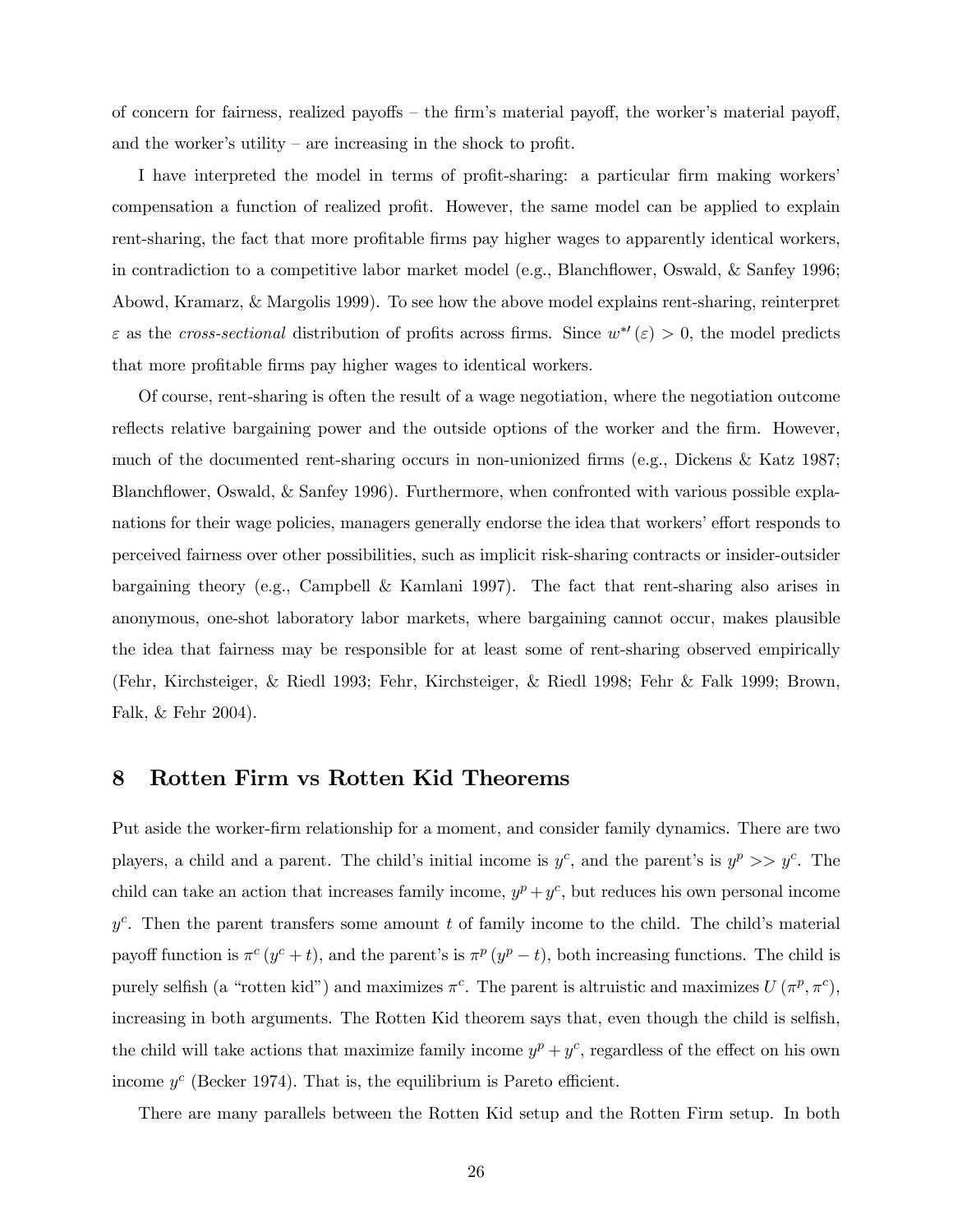cases, the first-mover can take an action that helps the second-mover at a cost to himself. The second-mover can then transfer resources back to the first-mover. The first-mover is purely selfish, while the second-mover has preferences that depend on both her own payoff and the first-mover's.

The intuitions are also analogous. The Rotten Kid theorem follows from the fact that the parent's transfer will ensure that the child's consumption (after the transfer) is increasing in family income. That gives the child an incentive to maximize family income. The Rotten Firm theorem follows from the fact that the worker's choice of the fair level of effort will ensure that the firm's profit is increasing in the surplus from exchange. The firm therefore seeks to maximize overall gains from trade. Both results entail that the solution to the second-mover's problem is interior rather than constrained. The Rotten Kid theorem requires that the parent's income is large enough relative to the child's so that the parent is not constrained in implementing her most-preferred transfer. The Rotten Firm theorem requires that the worker is sufficiently fair-minded so that the maximum effort the worker will offer to reciprocate is not binding, and the worker prefers to exert the fair level of effort.

However, there is an important difference. The Rotten Firm theorem holds quite generally in situations of exchange. By contrast, Bergstrom (1989) has shown that "transferable utility [i.e., material payoff]" is a key assumption underlying the Rotten Kid theorem and its extensions. As in Bergstrom's (1989) counterexamples, the existence of a second commodity introduces a failure of the "transferable utility" assumption. Since trade almost always involves at least two commodities, the Rotten Kid theorem will not typically apply in settings of exchange. If the worker is altruistic toward the firm, the transaction is not in general efficient. This section explores the implications of altruism toward the firm. The analysis helps to clarify the distinct nature of a preference for fair transactions.

In parallel with the last section, the firm offers a state-contingent wage to the worker, then a shock to profit is realized, and then the worker chooses effort. The firm's material payoff is  $\Pi^F(w, e) = \pi^F(w, e) + ε$ . The firm maximizes its expected material payoff. The worker's material payoff is  $\pi^W(w, e)$ , but the worker maximizes utility, which includes social considerations in addition to his own self-interest. In particular, assume now that the worker is altruistic toward the firm, putting positive weight on the firm's payoff. To keep things simple, suppose the worker's utility is additively-separable in his own and the firm's material payoff:

$$
U = \pi^W + a\Pi^F,\tag{3}
$$

where  $0 \le a \le 1$  parameterizes the degree of altruism. The firm's and worker's outside options are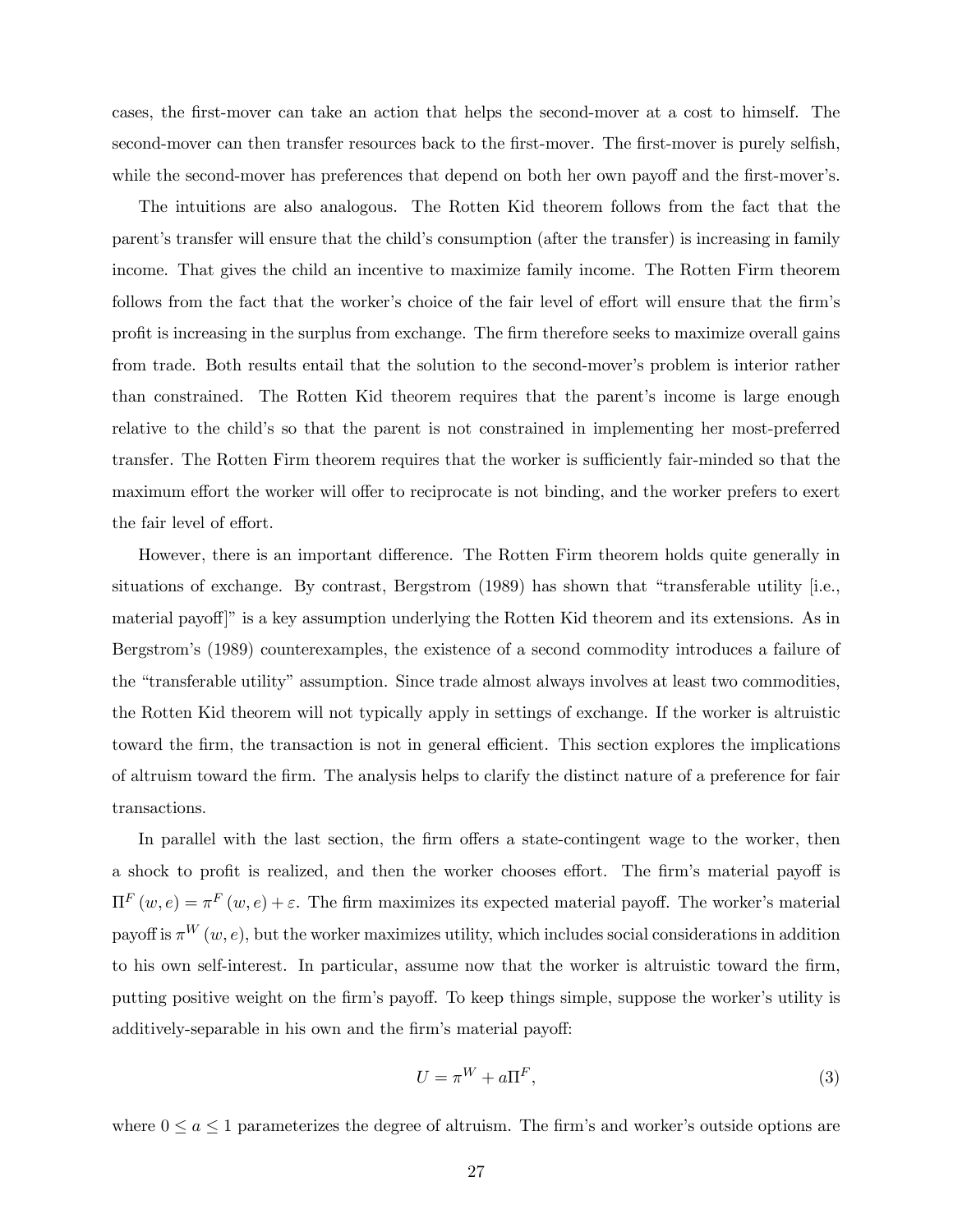$\overline{\pi^F}$  and  $\overline{U}$ , respectively.<sup>11</sup>

With these preferences, a necessary condition for Pareto efficiency is material efficiency,

$$
\frac{\partial \pi^F(w, e)}{\partial \pi^F(w, e)} / \partial w = \frac{\partial \pi^W(w, e)}{\partial \pi^W(w, e)} / \partial w \tag{eff}
$$

In this respect, altruistic preferences are like fair-minded preferences.

However, with altruistic preferences, the worker's equilibrium effort choice  $e^*$  satisfies

$$
\frac{\partial \pi^{W}(w, e^{*})}{\partial e} + a \frac{\partial \pi^{F}(w, e^{*})}{\partial e} = 0.
$$
\n(4)

With the additively-separable utility function (3), the worker's effort is independent of the wage and the shock to the firm's profit.

The firm therefore pays the lowest wage it can get away with, the smallest  $w^*$  satisfying

$$
\pi^{W}(w^{*},e^{*}) + a\left(\pi^{F}(w^{*},e^{*}) + \varepsilon\right) = \overline{U}.
$$
\n(5)

This makes the worker just willing to accept the firm's offer rather than his outside option.

The equilibrium wage-effort pair  $(w^*, e^*)$  satisfies (4) and (5). As long as this gives the firm a higher material payoff than its outside option, employment occurs in equilibrium. But notice that, except by lucky coincidence, there is no particular reason why  $(w^*, e^*)$  would satisfy (eff). In general, the equilibrium transaction is not Pareto efficient. Moreover, it can easily happen that no exchange occurs, even though there are potential gains from trade.

With an altruistic worker, the equilibrium wage is *decreasing* in the shock to the firm's profit, the opposite of profit-sharing (and rent-sharing). The reason is that an altruistic worker has higher utility when the firm's profit is higher. The firm can offer a lower wage and still have the worker accept employment.

**Proposition 8** Suppose the worker is altruistic and there are potential gains from trade for all  $\phi$ . Consider the subgame where the firm employs the worker. Generically, the equilibrium transaction is not Pareto efficient. In equilibrium, the worker earns exactly his outside option level of utility, and  $w^{*'}(\varepsilon) < 0$ .

This counterfactual implication supports the view that, in most cases, workers' altruism toward the firm is unlikely to play a major role in motivating effort.

<sup>&</sup>lt;sup>11</sup>The assumption that  $\overline{\pi}^F$  and  $\overline{U}$  are constant keeps the model parallel with previous sections. However, it may be less realistic in the context of altruistic preferences. It means that the worker's utility is insensitive to the firm's payoff when the worker is not employed by the firm.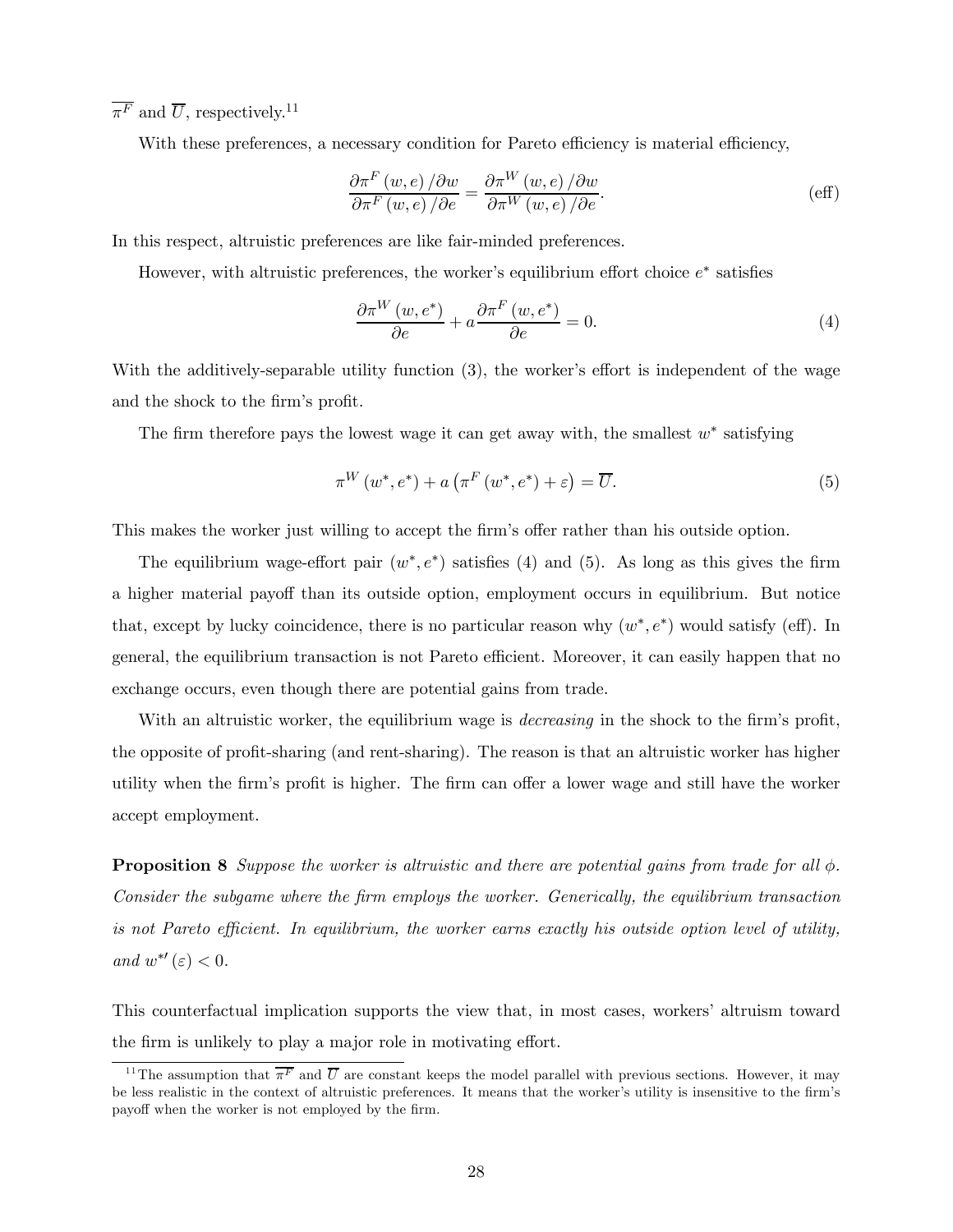Notice that the altruistic utility function (3) can be written equivalently as

$$
U = (1 - \alpha) \pi^{W} + a \left( \pi^{W} + \Pi^{F} \right).
$$

In this formulation, the worker puts weight on his own material payoff and weight on a utilitarian social welfare function. In the experimental economics literature, this is often called a preference for "efficiency" (e.g., Charness & Rabin 2002; Engelmann & Strobel 2004). Altruism and a preference for efficiency are formally identical. Therefore, the results for altruism carry over directly. A preference for efficiency does not necessarily lead to efficient exchange.

When describing the "invisible hand" that allocates resources efficiently in competitive markets, Adam Smith (1776) wryly commented, "By pursuing his own interest [an individual] frequently promotes that of society more effectually than when he really intends to promote it." The results of this section point to a similar irony: By pursuing fair transactions, an individual may promote social efficiency more effectively than he would if he acted directly on a preference for efficiency.

# 9 Conclusions

A preference for fair transactions promotes efficient exchange — when it does not rule out exchange altogether. The fact that this preference enables efficient exchange might explain why it evolved biologically or culturally. The hypothesis that workers have such a preference is consistent with a variety of observations about labor markets, such as "internal labor markets," reference transaction effects, profit-sharing, and rent-sharing.

The same preference for fair transactions may also explain a wide variety of observations about product markets, housing markets, and marketing tactics. When costs increase, firms typically raise prices and often inform customers of the reason. A cost increase makes a price increase fair because the firm and consumer share the loss in material payoff. By contrast, firms often voluntarily maintain prices below market-clearing during temporary periods of high demand, leading to long lines or stockouts (e.g., Rotemberg 2005; Olmstead & Rhode 1985; Dacy & Kunreuther 1969). Raising prices would be perceived as unfair because the firm's profit would increase at the consumer's expense. Rent increases on new tenants are much more common than rent increases on existing tenants (Genesove 1999; Kahneman, Knetsch, & Thaler 1986). Rent increases on existing tenants will seem unfair to the extent that the previous rent serves as the reference transaction. Free samples not only inform potential new customers, but also make some feel obligated to purchase, even if they did not much like the product (Cialdini 1984).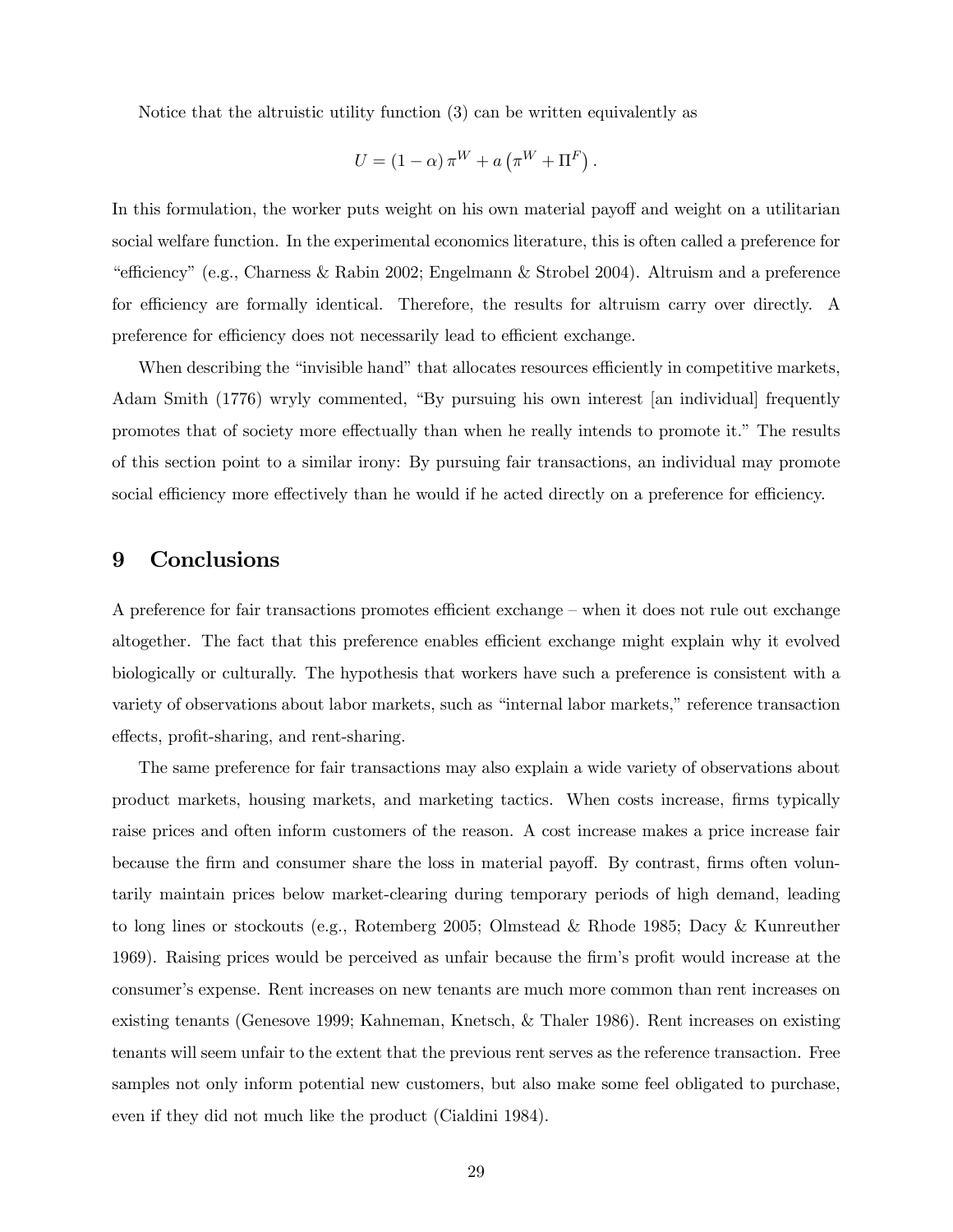Throughout the paper, I have assumed that only employees have a preference for fair transactions. The overall pull toward "fair" outcomes would be even stronger if employers also had a preference for fairness, at least if the worker and the firm share the same reference transaction. In fact, however, disagreements about the reference transaction are often important in real-world interactions. For example, when there are several reasonable precedents, negotiators seem able to convince themselves that the one most favorable to themselves is appropriate. This self-serving bias often causes negotiations to break down (Babcock & Loewenstein 1997). Similar problems could arise if only one party cares about fairness, but the selfish party does not know what the fair-minded party considers to be the reference transaction.

If a worker's reference transaction is influenced by what other workers at the same firm are paid, then the firm must take this fairness externality into account when setting a wage policy. If past pay influences a worker's reference transaction, then a preference for fair transactions will affect wage dynamics. The analysis in this paper has taken the reference transaction as exogenous. However, understanding the broader effects of fairness concerns on market equilibrium will require specifying how the reference transaction is determined.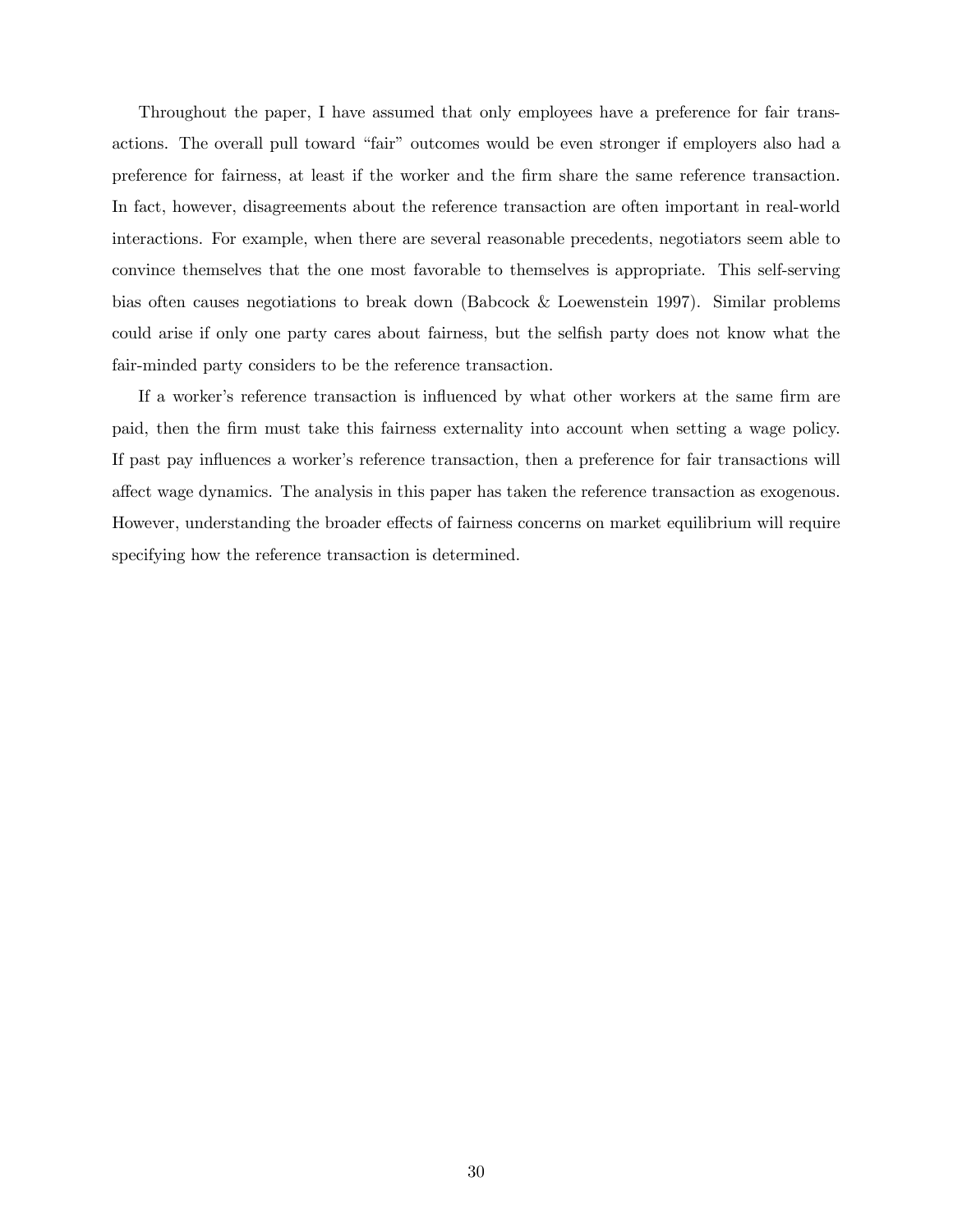# 10 Appendix A: Calibration

How fair-minded must a worker be for the equilibrium to be Pareto efficient, or at least to involve sharing the rents from exchange between the firm and the worker? This appendix provides a rough calibration of the model from Section 5 using estimates of preference parameters from behavior in laboratory experiments.

Recall from Proposition 4 that there exist  $0 < \phi < \phi < \infty$  such that if  $\phi > \phi$ , then the worker earns strictly more than his outside option utility; and if  $\phi \geq \phi$ , then the equilibrium is Pareto efficient. By contrast, if  $\phi \leq \hat{\phi}$ , then the worker earns exactly his outside option utility, and the equilibrium is qualitatively similar to what would arise from the standard, purely selfish model. The question is: In an actual situation of economic exchange, how likely is it that  $\phi$  is larger than the thresholds  $\phi$  and  $\phi$ ?

From the proof of Proposition 4, the threshold  $\phi$  is defined by

$$
\widehat{\widehat{\phi}} \equiv \frac{1}{\gamma \left( \frac{y'(e^+)}{c'(e^+)} + 1 \right)},
$$

where  $e^+$  corresponds to effort level such that some transaction  $(w^+, e^+)$  gives the material payoff pair at the intersection of the equal-surplus line and the material efficiency frontier. In general,  $\hat{\phi}$  depends on  $\frac{y'(e^+)}{c'(e^+)}$  (or equivalently  $\frac{1}{v'(w^+)}$ ), which will vary from one setting to another. It may be challenging to measure relevant aspects of the exchange environment, such as the cost-of-effort function. However, calibration of  $\phi$  becomes straightforward if the material payoff functions are quasi-linear in the wage:  $v(w) = w$ , so that  $\pi^W = w - c(e)$  (and, as before,  $\pi^F = y(e) - w$ ). In that case, there is a unique efficient level of effort satisfying  $y'(e^{\text{eff}}) = c'(e^{\text{eff}})$ , which is independent of the wage. Since  $e^+$  is the effort level at a materially-efficient transaction, it follows that  $e^+ = e^{\text{eff}}$ , so

$$
\widehat{\widehat{\phi}} = \frac{1}{2\gamma}.
$$

Hence  $\phi$  depends only on the worker's preferences, not on any specific features of the situation like  $y(\cdot), c(\cdot)$ , or the reference transaction. In this case, it is possible to assess how likely it is that  $\phi \geq \phi$  by finding estimates of  $\phi$  and  $\gamma$  from existing experimental work.

Recall that the worker's utility function is

$$
U = \pi^{W} - \phi \gamma \max \left\{ \tilde{\pi}^{W} - \tilde{\pi}^{F}, 0 \right\} - \phi \left( 1 - \gamma \right) \max \left\{ \tilde{\pi}^{F} - \tilde{\pi}^{W}, 0 \right\}.
$$
 (6)

In laboratory experiments, participants are paid monetary amounts, say  $x^W$  and  $x^F$ , respectively. Assuming that in the laboratory,  $\widetilde{\pi}^W \approx x^W$  and  $\widetilde{\pi}^F \approx x^F$ , the utility function (6) represents a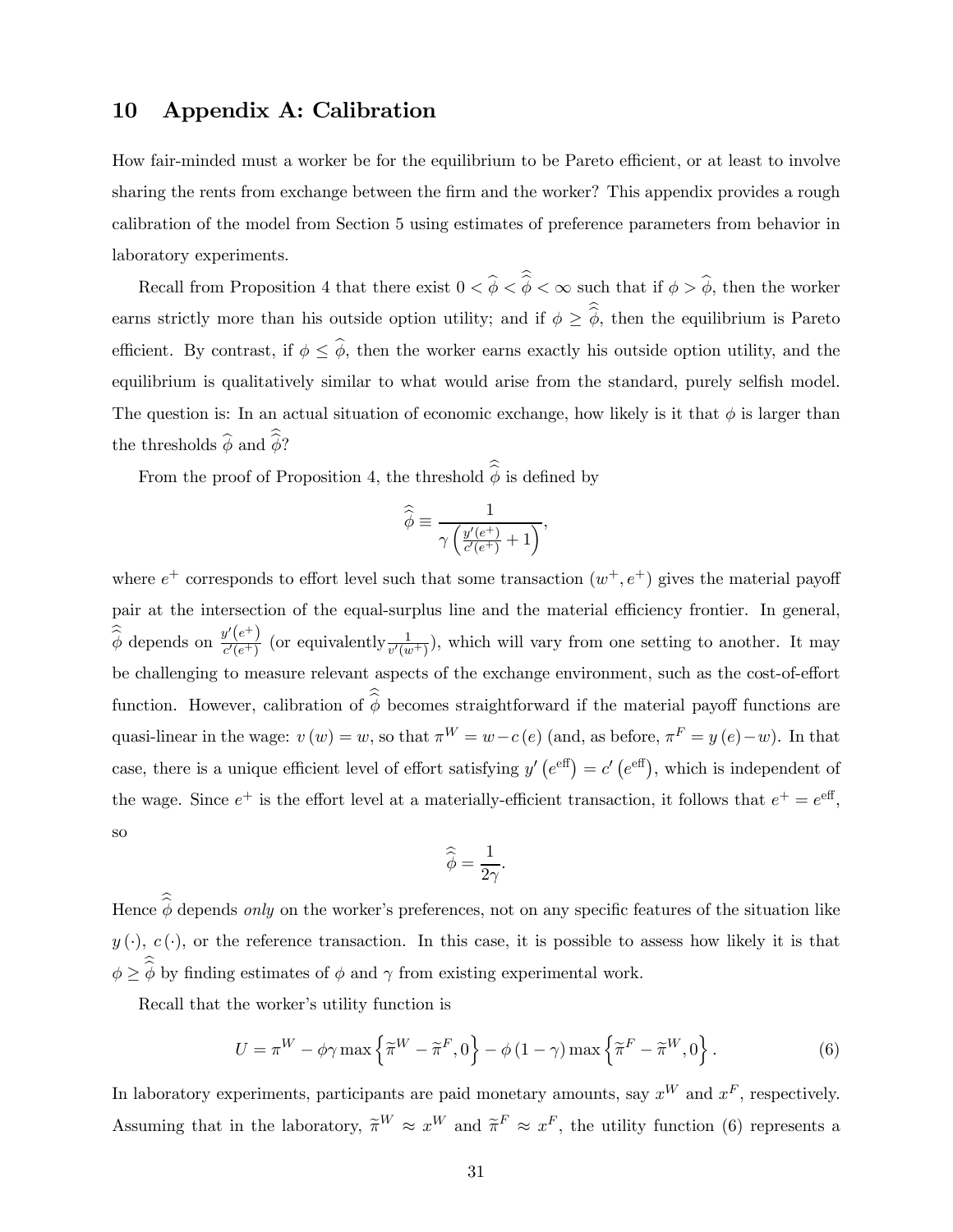reparameterization of the utility function estimated from laboratory behavior by Fehr & Schmidt (1999):

$$
U_{FS} = x^W - \beta \max \left\{ x^W - x^F, 0 \right\} - \alpha \max \left\{ x^F - x^W, 0 \right\}.
$$

In particular,  $\phi = \alpha + \beta$  and  $\gamma = \frac{\beta}{\alpha + \beta}$ . As a rough calibration to fit behavior in a wide variety of experimental games, Fehr & Schmidt (1999, Table III and p.864) argue that

$$
(\alpha, \beta) = (0, 0) \text{ (which implies } \left(\phi, \frac{1}{2\gamma}\right) = (0, \infty)) \qquad \text{for about 30\% of individuals}
$$

$$
(\alpha, \beta) = (0.5, 0.25) \text{ (which implies } \left(\phi, \frac{1}{2\gamma}\right) = (0.75, 1.5)) \qquad \text{for about 30\% of individuals}
$$

$$
(\alpha, \beta) = (1, 0.6) \text{ (which implies } \left(\phi, \frac{1}{2\gamma}\right) = (1.6, 1.33)) \qquad \text{for about 30\% of individuals}
$$

$$
(\alpha, \beta) = (4, 0.6) \text{ (which implies } \left(\phi, \frac{1}{2\gamma}\right) = (4.6, 3.83)) \qquad \text{for about 10\% of individuals}
$$

These estimates suggest that  $\phi \geq \phi$  for about 40% of the subject population. However, it is important to keep in mind that this calculation is extremely rough.<sup>12</sup>

Based on a different set of experiments, Charness & Rabin (2002, Table VI, line 5) estimate the population average  $(\alpha, \beta) \approx (0, 0.4)$ , so  $(\phi, \frac{1}{2\gamma})$  $\left(0.4, 0.5\right)$ . Although these point estimates imply that  $\phi < \phi$  on average, they are consistent with  $\phi \geq \phi$  for a sizeable minority of the population since there is substantial behavioral heterogeneity.

It is not straightforward to estimate  $\hat{\phi}$  without additional assumptions about the economic environment, but several qualitative conclusions are possible. From the proof of Proposition 4, the threshold  $\widehat{\phi}$  is defined by

$$
\widehat{\phi} \equiv \frac{1}{\gamma \left( \frac{y'(e^-)}{c'(e^-)} + 1 \right)},
$$

where  $e^-$  corresponds to smallest effort level such that some transaction  $(w^-, e^-)$  gives the material payoff pair at the intersection of the equal-surplus line and the worker's outside option indifference curve. A larger outside option utility  $\overline{U}$  for the worker, or a more favorable reference transaction for the firm, implies that  $e^-$  is larger and therefore  $\hat{\phi}$  is larger. Clearly, the larger is  $\frac{y'(e^-)}{c'(e^-)}$ , the smaller is  $\hat{\phi}$ . Roughly speaking, this is more likely to be true at small e<sup>−</sup> if the production function is not very concave  $(y''$  is small) and the cost-of-function is highly convex  $(c''$  is large).

<sup>&</sup>lt;sup>12</sup>For example, Shaked (2005) emphasizes that Fehr & Schmidt have little basis for estimating the *joint* distribution of  $\alpha$  and  $\beta$ .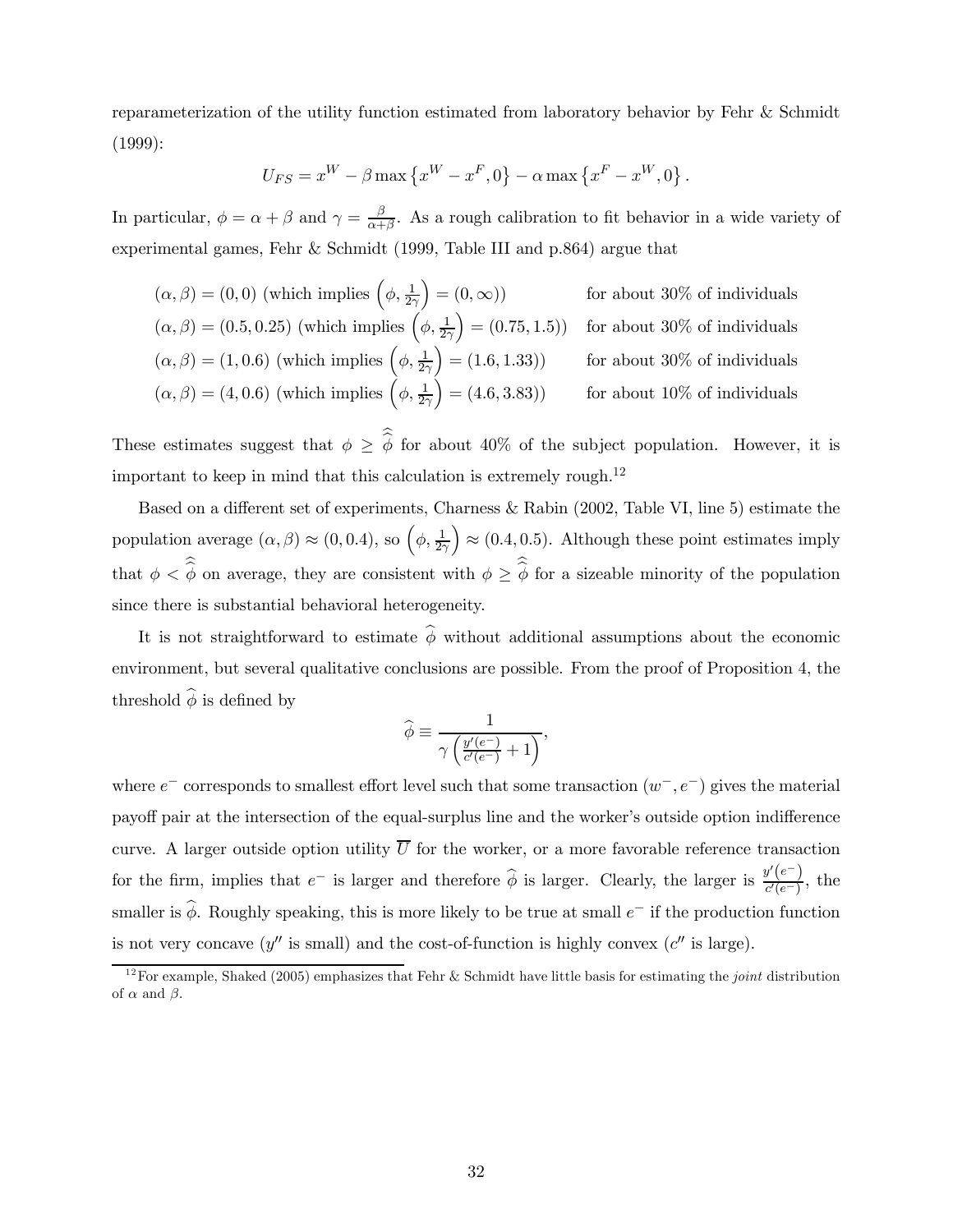# 11 Appendix B: A Smooth Preference For Fair Transactions

In this appendix, I discuss the robustness of the Rotten Firm theorem to alternative ways of modeling a preference for fair transactions, and I present an analog to the Rotten Firm theorem. The fairness function (1) in the main text has a kink at each "fair" transaction (that equates the firm's and worker's surplus payoffs). Here I instead assume a smooth functional form. The property of the fairness function that captures the worker's preference for fairness is the fact that the firm's surplus payoff and the worker's surplus payoff enter in the worker's utility function as complements. The stronger the complementarity, the stronger the worker's concern for fair transactions, and the closer the equilibrium is to Pareto efficient. A kinked fairness function exhibits perfect complementarity and leads to full efficiency.

The model here also differs from the text in that it incorporates altruism (or, equivalently, a utilitarian preference for efficient transactions). Hence the analysis serves to demonstrate that the key intuitions are robust to a realistic mixture of these motivations, as long as the concern for fairness is sufficiently strong.

The setup is the same as Section 5. The firm offers a wage to the worker, and the worker chooses effort. I assume there are potential gains from trade and focus on what happens when exchange occurs.

The fairness function depends on the worker's and firm's surplus payoffs:

$$
f\left(\widetilde{\pi}^W, \widetilde{\pi}^F\right) = \frac{-\ln\left((1-\theta)\exp\left\{-\kappa \widetilde{\pi}^W\right\} + \theta\exp\left\{-\kappa \widetilde{\pi}^F\right\}\right)}{\kappa},\tag{7}
$$

where  $0 \le \theta \le 1$  and  $\kappa > 0$ . I call this a "constant-coefficient-of-complementarity" functional form because the parameter  $\kappa =$  $\partial^2f$  $\frac{\partial \widetilde{\pi}^W}{\partial f} \frac{\partial \widetilde{\pi}^F}{\partial \widetilde{\pi}^W} \frac{\partial f}{\partial \widetilde{\pi}^F}$  $> 0$  measures the degree of complementarity.<sup>13</sup> It is more appropriate than a constant-elasticity-of-substitution function because it allows the surplus payoffs to take negative values.<sup>14</sup> The limit  $\kappa \to 0$  is altruistic,  $f\left(\tilde{\pi}^W, \tilde{\pi}^F\right) = (1 - \theta)\tilde{\pi}^W + \theta \tilde{\pi}^F$ . The limit  $\kappa \to \infty$ ,  $f\left(\tilde{\pi}^W, \tilde{\pi}^F\right) = \min\left\{\tilde{\pi}^W, \tilde{\pi}^F\right\}$ , is a type of perfect complementarity that includes a utilitarian concern for social efficiency.<sup>15</sup> For intermediate values of  $\kappa$ , (7) exhibits complementarity as well as altruistic (or efficiency) concerns. As before, I assume the worker's utility is additively-

 $^{13}$ I am grateful to Michael Ostrovsky for suggesting this functional form to me.

 $14$ The constant-elasticity-of-substitution (CES) and constant-coefficient-of-complementarity (CCC) functions are closely related. Consider a CES function,  $f^{CES}(\tilde{\pi}^W, \tilde{\pi}^F) = ((1 - \psi)(\tilde{\pi}^W)^p + \psi(\tilde{\pi}^F)^p)^{\frac{1}{p}}$  (defined for  $\tilde{\pi}^W, \tilde{\pi}^F \ge 0$ ) and a CCC function (7) (defined for all  $\tilde{\pi}^W$ ,  $\tilde{\pi}^F$ ). Notice that  $f^{\text{CCC}}(\ln \tilde{\pi}^W, \ln \tilde{\pi}^F) = \ln f^{\text{CES}}(\tilde{\pi}^W, \tilde{\pi}^F)$ , where  $\theta = \psi$ and  $\kappa = -\rho$ . Various properties of the CCC function follow. For example, since  $f^{CES}(\lambda \tilde{\pi}^W, \lambda \tilde{\pi}^F) = \lambda f^{CES}(\tilde{\pi}^W, \tilde{\pi}^F)$ , it follows that  $f^{\text{CCC}}(\widetilde{\pi}^W + \lambda, \widetilde{\pi}^F + \lambda) = f^{\text{CCC}}(\widetilde{\pi}^W, \widetilde{\pi}^F) + \lambda$ .

 $15$  In fact, the min function corresponds to a particular mixture of the fairness function (1) from the main text with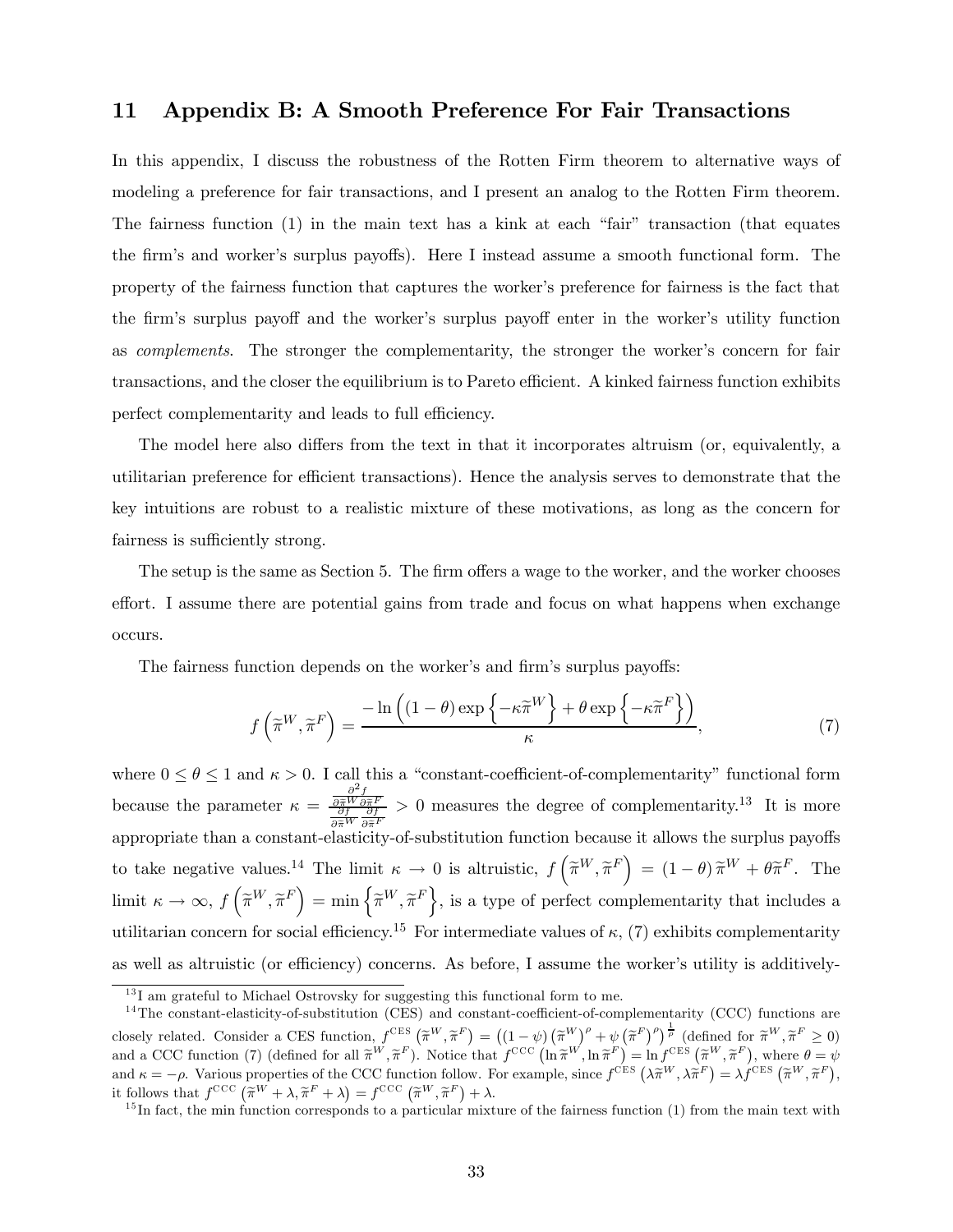separable in his own material payoff and fairness:

$$
U = (1 - \varphi) \pi^{W} + \varphi f\left(\pi^{W} - \widehat{\pi}^{W}, \pi^{F} - \widehat{\pi}^{F}\right),
$$
\n(8)

where  $0 < \varphi < 1.16$ 

The extent to which the equilibrium transaction is efficient depends on how strong the worker's concern for fair transactions is. Assuming the worker puts enough weight on fairness, the equilibrium is closer to Pareto efficient the stronger the complementarity  $\kappa$  in the worker's preferences.

**Proposition 9** Suppose there are potential gains from trade for all  $(\varphi, \kappa)$ . Consider the subgame where the firm employs the worker. There exists  $0 < \hat{\varphi} < 1$  such that if  $\varphi > \hat{\varphi}$ , then in the limit  $\kappa \to \infty$ , the equilibrium transaction is Pareto efficient.

This limit result implies that the Rotten Firm theorem holds not only with the fairness function (1) in the main text but also with the "Rawlsian" fairness function  $f\left(\tilde{\pi}^W, \tilde{\pi}^F\right) = \min\left\{\tilde{\pi}^W, \tilde{\pi}^F\right\},\$ advocated by some authors (Yaari & Bar-Hillel 1984; Charness & Rabin 2002).

a utilitarian preference for efficiency. To see this, notice that

$$
f\left(\tilde{\pi}^{W}, \tilde{\pi}^{F}\right) = -\beta \max \left\{\tilde{\pi}^{W} - \tilde{\pi}^{F}, 0\right\} - (1 - \beta) \max \left\{\tilde{\pi}^{F} - \tilde{\pi}^{W}, 0\right\} + \beta \tilde{\pi}^{W} + (1 - \beta) \tilde{\pi}^{F}
$$
  
\n
$$
= \beta \min \left\{\tilde{\pi}^{F} - \tilde{\pi}^{W}, 0\right\} + (1 - \beta) \min \left\{\tilde{\pi}^{W} - \tilde{\pi}^{F}, 0\right\} + \beta \tilde{\pi}^{W} + (1 - \beta) \tilde{\pi}^{F}
$$
  
\n
$$
= \beta \min \left\{\tilde{\pi}^{F}, \tilde{\pi}^{W}\right\} + (1 - \beta) \min \left\{\tilde{\pi}^{W}, \tilde{\pi}^{F}\right\}
$$
  
\n
$$
= \min \left\{\tilde{\pi}^{F}, \tilde{\pi}^{W}\right\}.
$$

<sup>16</sup>The utility function in the main text (2) is parameterized differently, with  $U = \pi^{W} + \phi f$ . The fairness function (1) has a maximum value of zero, so the level of utility along the equal-surplus line does not depend on  $\phi$ . By contrast, the fairness function (7) has no maximum value. By parameterizing utility as  $U = (1 - \varphi) \pi^{W} + \varphi f$ , I can ensure that the level of utility along the equal-surplus line does not depend on  $\varphi$  in the limit  $\kappa \to \infty$ . If the utility function did not have this property, then it would make little sense to take the worker's outside option  $\overline{U}$  as constant.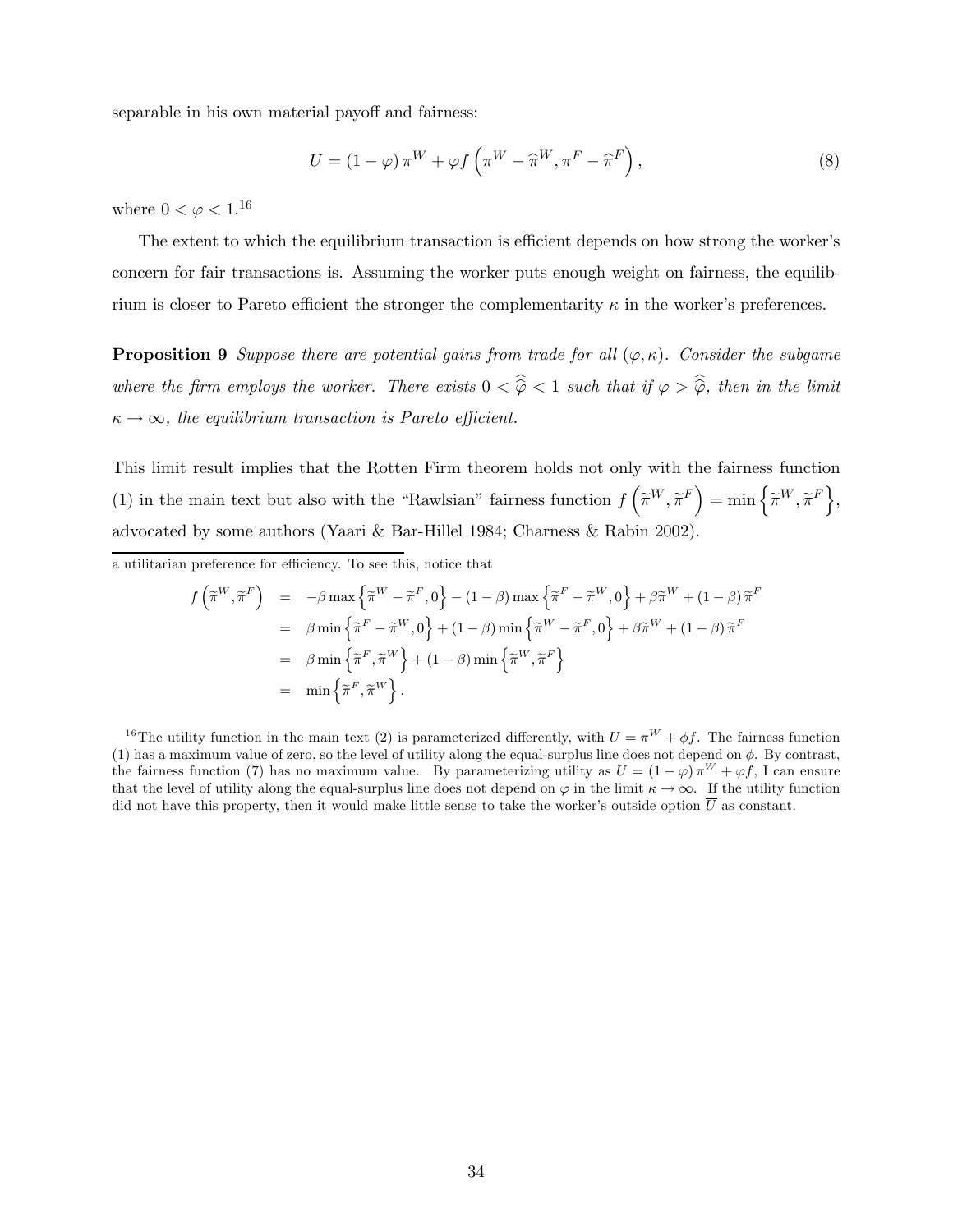# 12 Appendix C: Proofs

## 12.1 Proof of Proposition 1

Note that the worker's utility function can be written

$$
U = \begin{cases} \begin{array}{ll} \widehat{\pi}^W + (1 - \phi \gamma) \, \widetilde{\pi}^W + \phi \gamma \widetilde{\pi}^F & \text{if } \widetilde{\pi}^W \geq \widetilde{\pi}^F \\ \widehat{\pi}^W + (1 + \phi \, (1 - \gamma)) \, \widetilde{\pi}^W - \phi \, (1 - \gamma) \, \widetilde{\pi}^F & \text{if } \widetilde{\pi}^W < \widetilde{\pi}^F \end{array} \end{cases}.
$$

In  $(\tilde{\pi}^W, \tilde{\pi}^F)$ -space, call  $\tilde{\pi}^W = \tilde{\pi}^F$  the **equal-surplus line**. Above the equal-surplus line, U is increasing in  $\tilde{\pi}^W$  and decreasing in  $\tilde{\pi}^F$ . Below the equal-surplus line, U is increasing in  $\tilde{\pi}^F$  and may be either increasing or decreasing in  $\tilde{\pi}^W$ , depending on the sign of  $(1 - \phi \gamma)$ . On the equalsurplus line,  $U = \widetilde{\pi}^F = \widetilde{\pi}^W$ . Call  $\big\{ \big( \pi^W(w,e) \, , \pi^F(w,e) \big) \big\}_{(w,e)}$  the **material payoff possibility** set, and call the boundary (which satisfies (eff)) the **material-efficiency frontier**. Note that the material payoff possibility set is convex, and the material-efficiency frontier is downward-sloping.

To demonstrate the first part of the proposition, assume that  $(w, e)$  does not satisfy (eff), so that a neighborhood of  $(\pi^W(w, e), \pi^F(w, e))$  lies on the interior of the material payoff possibility set. There are three cases. If  $\left(\widetilde{\pi}^W(w,e),\widetilde{\pi}^F(w,e)\right)$  lies below the equal-surplus line, then we can find  $\left(\widetilde{\pi}^{W\prime},\widetilde{\pi}^{F\prime}\right)=\left(\widetilde{\pi}^{W}\left(w',e'\right),\widetilde{\pi}^{F}\left(w',e'\right)\right)\text{ such that }\widetilde{\pi}^{W\prime}>\widetilde{\pi}^{W}\left(w,e\right),\widetilde{\pi}^{F\prime}=\widetilde{\pi}^{F}\left(w,e\right)\text{ and }\widetilde{\pi}^{W\prime}>\widetilde{\pi}^{F\prime}.$ This implies that  $U(w', e') > U(w, e)$  and  $\tilde{\pi}^F(w', e') = \tilde{\pi}^F(w, e)$ , so  $(w, e)$  is Pareto dominated. If  $\left(\widetilde{\pi}^W(w,e),\widetilde{\pi}^F(w,e)\right)$  lies on the equal-surplus line, then  $(w,e)$  must be Pareto dominated by some other transaction  $(w', e')$  on the equal-surplus line with  $\tilde{\pi}^F(w', e') > \tilde{\pi}^F(w, e)$  (and hence also  $U(w', e') > U(w, e)$ ). Finally, if  $\left(\tilde{\pi}^W(w, e), \tilde{\pi}^F(w, e)\right)$  lies above the equal-surplus line, then  $\mathbf{w}$ e can find  $(\widetilde{\pi}^{W\prime}, \widetilde{\pi}^{F\prime}) = (\widetilde{\pi}^{W}(w', e'), \widetilde{\pi}^{F}(w', e'))$  such that  $\widetilde{\pi}^{F\prime} > \widetilde{\pi}^{F}(w, e), \widetilde{\pi}^{W\prime} = \widetilde{\pi}^{W}(w, e)$  and  $\widetilde{\pi}^{W} < \widetilde{\pi}^{F'}$ . This implies that  $U(w', e') > U(w, e)$  and  $\widetilde{\pi}^{F}(w', e') = \widetilde{\pi}^{F}(w, e)$ , so  $(w, e)$  is Pareto dominated.

For the second part, assume that  $(w, e)$  satisfies (eff) and  $\tilde{\pi}^W(w, e) < \tilde{\pi}^F(w, e)$  but that  $(w, e)$ is not Pareto efficient. Then there is some  $(w', e')$  such that  $\tilde{\pi}^F(w', e') \geq \tilde{\pi}^F(w, e)$  and  $U(w', e') \geq$  $U(w, e)$ , with at least one inequality strict. Since  $\tilde{\pi}^F(w', e') \geq \tilde{\pi}^F(w, e)$  and the material-efficiency frontier is downward-sloping,  $(\widetilde{\pi}^W(w', e'), \widetilde{\pi}^F(w', e'))$  must lie above the equal-surplus line, where U is increasing in  $\widetilde{\pi}^W$  and decreasing in  $\widetilde{\pi}^F$ . This and  $U(w', e') \ge U(w, e)$  imply that  $\widetilde{\pi}^W(w', e') \ge$  $\widetilde{\pi}^W(w, e)$ , with strict inequality if  $\widetilde{\pi}^F(w', e') = \widetilde{\pi}^F(w, e)$ , which contradicts the assumption that  $(w, e)$  satisfies (eff).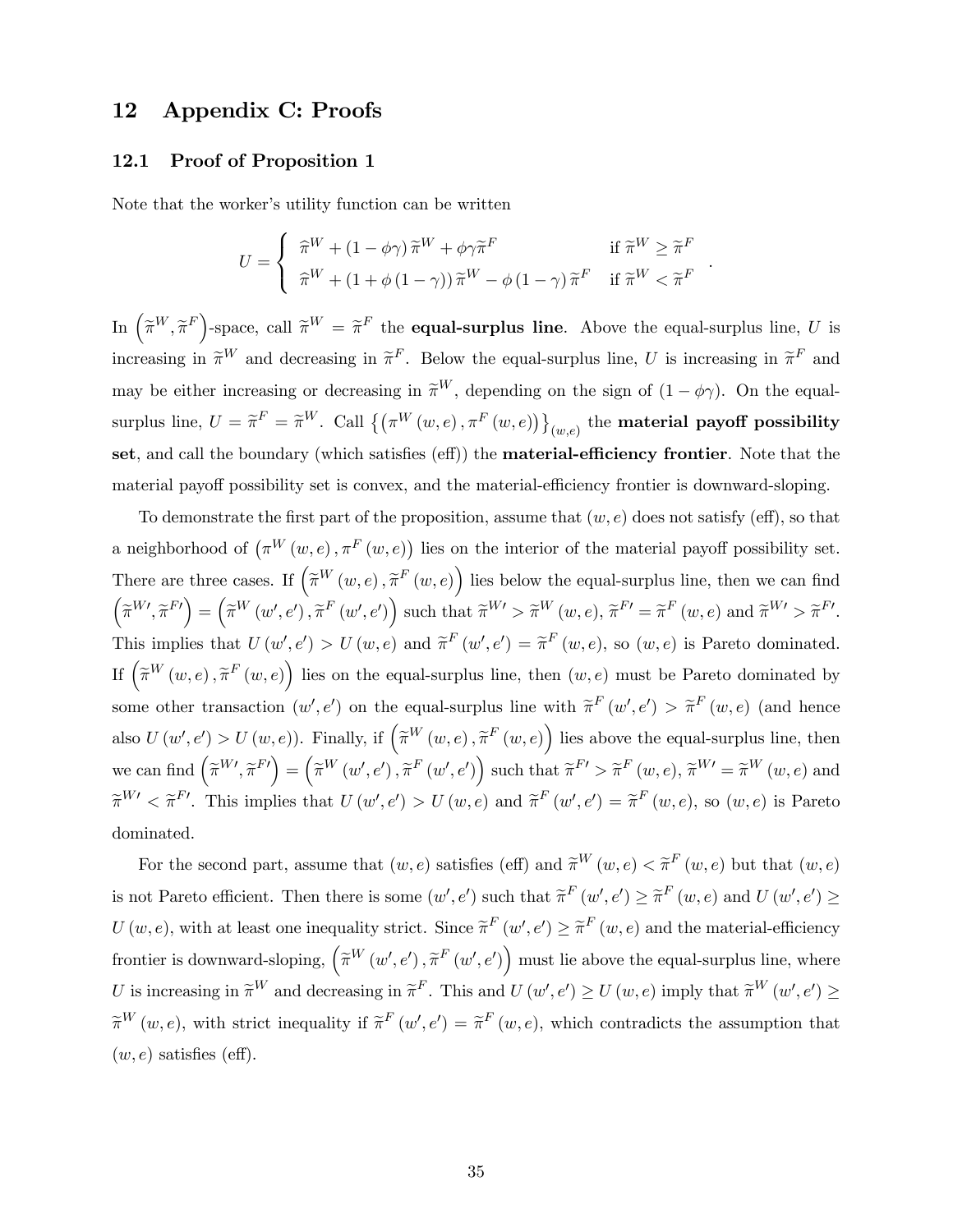## 12.2 Proof of Proposition 2

Assume there are potential gains from trade when the worker's weight on fairness is  $\phi$ . Then there is some  $(w, e)$  such that  $\pi^F(w, e) \geq \overline{\pi^F}$  and  $U(w, e) \geq \overline{U}$ . When the worker's weight on fairness is  $\phi < \phi'$ , his utility from the transaction  $(w, e)$  is

$$
\pi^{W}(w, e) - \phi \gamma \max \left\{ \tilde{\pi}^{W} - \tilde{\pi}^{F}, 0 \right\} - \phi (1 - \gamma) \max \left\{ \tilde{\pi}^{F} - \tilde{\pi}^{W}, 0 \right\}
$$
  

$$
\leq \pi^{W}(w, e) - \phi' \gamma \max \left\{ \tilde{\pi}^{W} - \tilde{\pi}^{F}, 0 \right\} - \phi' (1 - \gamma) \max \left\{ \tilde{\pi}^{F} - \tilde{\pi}^{W}, 0 \right\}
$$

which is the worker's utility from the transaction when his weight on fairness is  $\phi'$ . So when the worker's weight on fairness is  $\phi', \pi^F(w, e) \ge \overline{\pi^F}$  and  $U(w, e) \ge \overline{U}$ , and there are potential gains from trade.

## 12.3 Proof of Proposition 3

Assume that exchange  $(w, e)$  occurs and is not Pareto efficient. Then for some  $(w', e'), \tilde{\pi}^F(w', e') \ge$  $\widetilde{\pi}^F(w, e)$  and  $U(w', e') \geq U(w, e)$ , with at least one inequality strict. If  $\widetilde{\pi}^F(w', e') > \widetilde{\pi}^F(w, e)$ and  $U(w', e') \ge U(w, e)$ , the firm would strictly prefer (and the worker would accept)  $(w', e')$ to  $(w, e)$ , so exchange cannot occur at  $(w, e)$ . We are left with the case  $\tilde{\pi}^F(w', e') = \tilde{\pi}^F(w, e)$ and  $U(w', e') > U(w, e)$ . It is easy to check that both  $\tilde{\pi}^F$  and U are locally non-satiated in  $(w, e)$ -space, which implies that for some  $(w'', e'')$  close to  $(w', e'), \tilde{\pi}^F(w'', e'') > \tilde{\pi}^F(w, e)$  and  $U(w'', e'') \ge U(w, e)$ . Again, the firm would strictly prefer (and the worker would accept)  $(w'', e'')$ to  $(w, e)$ , so exchange cannot occur at  $(w, e)$ . By contradiction, any exchange that occurs is Pareto efficient. Next, assume towards contradiction that exchange occurs with  $U(w, e) > \overline{U}$ . Again using local non-satiation, for some  $(w', e')$  close to  $(w, e), \tilde{\pi}^F(w', e') > \tilde{\pi}^F(w, e)$  and  $U(w', e') \geq \overline{U}$ . Thus the firm would strictly prefer (and the worker would accept)  $(w', e')$  to  $(w, e)$ , and exchange does not occur at  $(w, e)$ . The claim that exchange occurs if and only if there are potential gains from trade is obvious.

## 12.4 Proof of Lemma 1

The worker's utility function can be written

$$
U(w, e) = \begin{cases} \begin{array}{ll} \hat{\pi}^{W} + (1 - \phi\gamma)\,\tilde{\pi}^{W}(w, e) + \phi\gamma\tilde{\pi}^{F}(w, e) & \text{if } e \leq e^{\text{fair}}(w) \\ \hat{\pi}^{W} + (1 + \phi(1 - \gamma))\,\tilde{\pi}^{W}(w, e) - \phi(1 - \gamma)\,\tilde{\pi}^{F}(w, e) & \text{if } e > e^{\text{fair}}(w) \end{array} \end{cases}
$$

.

It is easy to check that  $U(w, e)$  is strictly concave in e and that  $\lim_{e\to\pm\infty}U(w, e) = -\infty$ . Thus the problem  $e(w) = \arg \max_e U(w, e)$  has a unique solution.  $U(w, e)$  is strictly decreasing in e on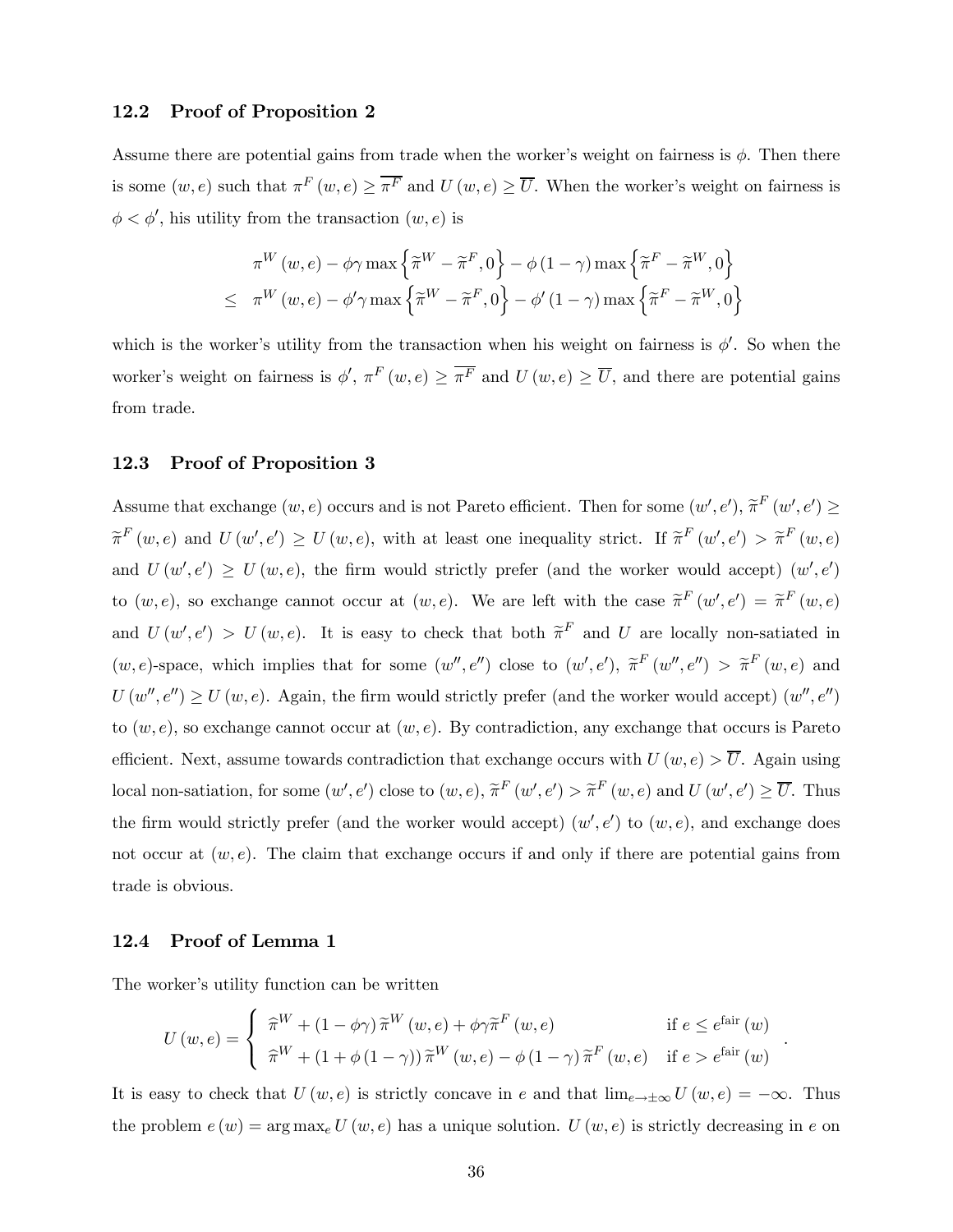$e > e^{\text{fair}}(w)$ , so  $e(w) \leq e^{\text{fair}}(w)$ . Define  $\overline{e}$  by

$$
-(1-\phi\gamma) c'(\overline{e}) + \phi\gamma y'(\overline{e}) = 0.
$$

If  $\overline{e} < e^{\text{fair}}(w)$ , then clearly  $e(w) = \overline{e}$ . Otherwise, the only candidate for  $e(w)$  is  $e^{\text{fair}}(w)$ . Since  $e^{\text{fair}}(w)$  is increasing in w, the lemma follows. Note that  $\lim_{w\to\pm\infty}e^{\text{fair}}(w) = \pm\infty$ , so  $\overline{w}$  is welldefined.

## 12.5 Proof of Theorem 1

A special case of Proposition 4.

## 12.6 Proof of Proposition 4

Define  $(\tilde{\pi}^-, \tilde{\pi}^-)$  to be the intersection (in terms of surplus payoffs) between the equal-surplus line and the set  $\{(\pi^W, \pi^F) : U(\pi^W, \pi^F) = \overline{U}\}\$  which gives the worker his outside option level of utility (see Figure 2). Define  $(\tilde{\pi}^+, \tilde{\pi}^+)$  to be the intersection of the equal-surplus line and the materialefficiency frontier (see Figure 1). Note that  $\tilde{\pi}^-$  and  $\tilde{\pi}^+$  are independent of  $\phi$ .

It follows from Lemma 1 that any equilibrium transaction must give a material payoff pair  $(\pi^W, \pi^F)$  that lies on or below the equal-surplus line. We now proceed in 9 steps.

- 1.  $\tilde{\pi}^+ > \tilde{\pi}^-$ . Assume otherwise, that  $\tilde{\pi}^+ \leq \tilde{\pi}^-$ . Consider first the case where  $\tilde{\pi}^+ < \tilde{\pi}^-$ . Then we may easily check that for  $1 - \phi \gamma < 0$ , any surplus payoff pair  $(\tilde{\pi}^W, \tilde{\pi}^F)$  with  $U(\tilde{\pi}^W, \tilde{\pi}^F) \ge \overline{U}$  $\left(\widetilde{\pi}^W, \widetilde{\pi}^F\right) \geq \left(\widetilde{\pi}^-, \widetilde{\pi}^-\right)$ . But any attainable material payoff pair  $\left(\widetilde{\pi}^{W\prime}, \widetilde{\pi}^{F\prime}\right)$  lies on or under the material-efficiency frontier, and so has  $\widetilde{\pi}^{W} \leq \widetilde{\pi}^+ < \widetilde{\pi}^-$  or  $\widetilde{\pi}^{F'} \leq \widetilde{\pi}^+ < \widetilde{\pi}^-$ . It follows that the material payoff possibility set has null intersection with the set of material payoff pairs that give the worker at least his outside option utility. Thus there are no potential gains from trade for sufficiently large  $\phi$ . We may attack the case  $\tilde{\pi}^+ = \tilde{\pi}^-$  similarly to show that when  $1 - \phi \gamma < 0$ , the material payoff possibility set with the set of material payoff pairs that give the worker at least his outside option utility is the singleton  $(\tilde{\pi}^-,\tilde{\pi}^-)$ . Thus the worker cannot receive more than his outside option utility level, and there are no potential gains from trade.
- 2. Any material payoff pair  $(\pi^W, \pi^F)$  that lies on the material-efficiency frontier in  $(\pi^W, \pi^F)$ space corresponds to exactly one transaction, while any material payoff pair that lies below the material-efficiency frontier can be generated by exactly two transactions. To see this, fix  $\pi^{F}$ <sup> $\ell$ </sup>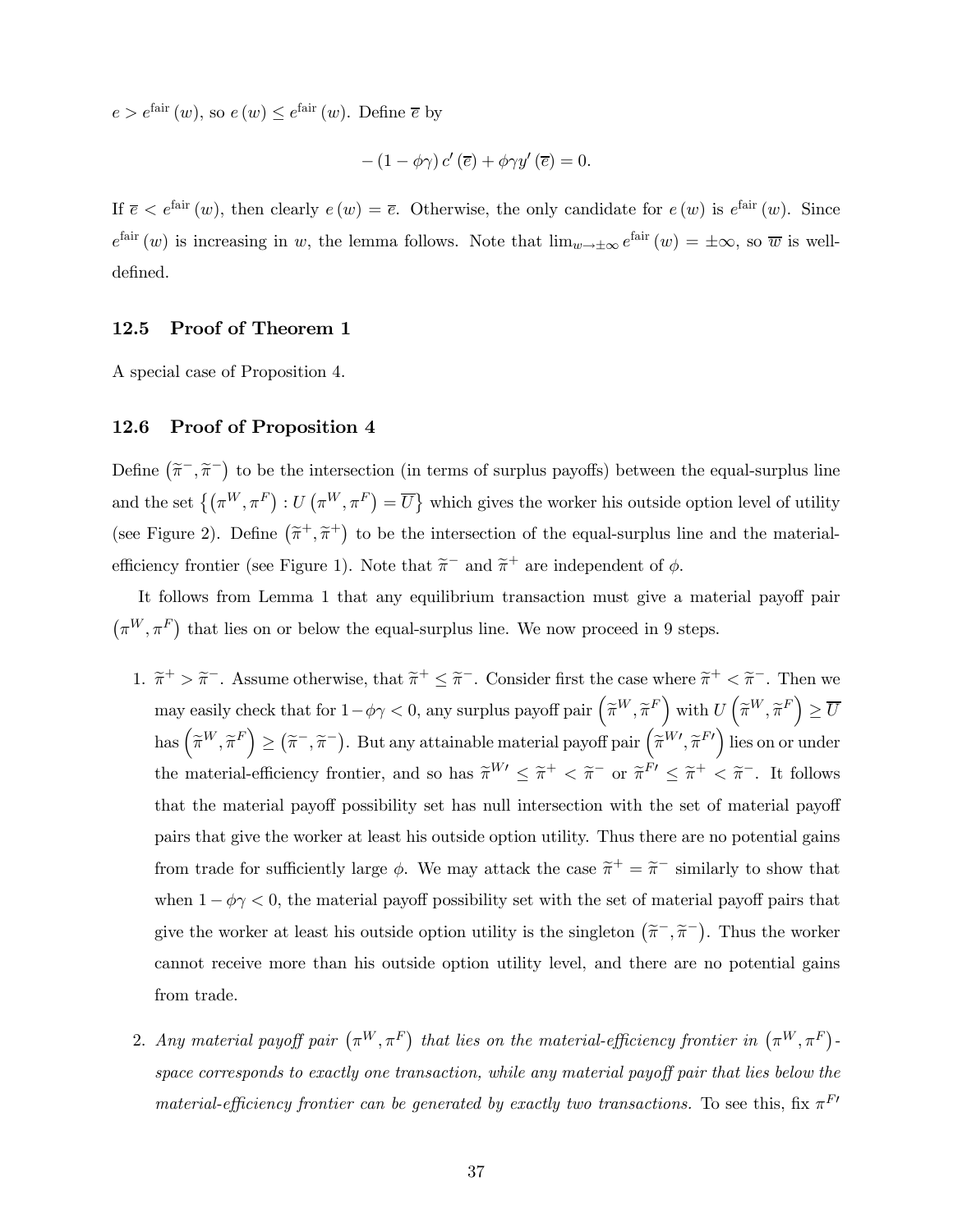and define  $e(\pi^{F}y, w)$  to be the unique effort level such that  $\pi^{F}(w, e(\pi^{F}y, w)) = \pi^{F}y$ . This gives us  $e(\pi^{F}y, w) = y^{-1}(\pi^{F}y + w)$ . Notice that

$$
\pi^{W}(w, e(\pi^{F'}, w)) = v(w) - c(y^{-1}(\pi^{F'} + w))
$$

is concave with  $\lim_{w\to\pm\infty} \pi^W(w, e(\pi^{F'} , w)) = -\infty$ . The observation follows immediately.

3. If some equilibrium material payoff pair lies below the equal-surplus line, then the worker earns his outside option level of utility, and the firm's material payoff is less than  $\tilde{\pi}^-$ . Note that Lemma 1 implies that any equilibrium transaction with a material payoff pair below the equal-surplus line has effort level  $\bar{e}$ . Define  $w^{\text{fair}}(e) \equiv (e^{\text{fair}})^{-1}(e)$ . Assume towards a contradiction that some equilibrium material payoff pair  $(\pi^W(w, \overline{e}), \pi^F(w, \overline{e}))$ lies below the equal-surplus line, but the firm's surplus payoff exceeds  $\tilde{\pi}^-$ . Then since  $\widetilde{\pi}^W(w,\overline{e})$  >  $\widetilde{\pi}^F(w,\overline{e})$ , we must have  $\pi^F(w^{\text{fair}}(\overline{e}), \overline{e})$  >  $\pi^F(w,\overline{e})$ , so the firm would strictly prefer  $(w^{\text{fair}}(\overline{e}), \overline{e})$  to  $(w, \overline{e})$ . Since  $\tilde{\pi}^F(w, \overline{e}) > \tilde{\pi}^-$  and  $U(\tilde{\pi}, \tilde{\pi})$  is strictly increasing in  $\widetilde{\pi}$ , we have  $U\left(\widetilde{\pi}^W\left(w^{\text{fair}}\left(\overline{e}\right), \overline{e}\right), \widetilde{\pi}^F\left(w^{\text{fair}}\left(\overline{e}\right), \overline{e}\right)\right) > U\left(\widetilde{\pi}^-, \widetilde{\pi}^-\right) = \overline{U}$ . Moreover since  $\overline{e} =$  $\arg \max_{e} U\left(w^{\text{fair}}\left(\overline{e}\right), e\right)$ , the worker will accept  $\left(w^{\text{fair}}\left(\overline{e}\right), e\right)$ . This implies that  $(w, \overline{e})$  cannot be an equilibrium transaction.

Next, assume towards a contradiction that an equilibrium material payoff pair  $(\pi^W(w, \overline{e}), \pi^F(w, \overline{e}))$ lies below the equal-surplus line, but that the worker exceeds his outside option level of utility. Choose  $w' < w$  so that  $U(w', \overline{e}) > \overline{U}$  and  $\pi^F(w', \overline{e}) > \pi^F(w, \overline{e})$  but  $w' > w^{\text{fair}}(\overline{e})$ . The firm strictly prefers  $(w', \overline{e})$  to  $(w, \overline{e})$ . Since  $\overline{e} = \arg \max_{e} U(w', e)$ , the worker accepts  $(w', \overline{e})$ . This implies that  $(w, \overline{e})$  cannot be an equilibrium transaction. By contradiction, the observation holds.

4. An equilibrium transaction  $(w', e')$  lies on the equal-surplus line if and only if there exists some (possibly distinct) transaction  $(w, e^{\text{fair}}(w))$  such that (1)  $e^{\text{fair}}(w) = \arg \max_{e} U(w, e)$ , and (2)  $(w, e^{fair}(w))$  gives surplus payoffs  $(\tilde{\pi}^-, \tilde{\pi}^-)$ . We first prove the if direction. Assume there exists some  $(w, e^{\text{fair}}(w))$  that satisfies (1) and (2). Suppose  $(w', e')$  gives material payoffs lying below the equal-surplus line. Step 3 shows that the firm's equilibrium surplus payoff is less than  $\tilde{\pi}^-$ . Thus the firm would strictly prefer  $(w, e^{i\pi i} (w))$  to the equilibrium transaction. The worker would accept  $(w, e^{\text{fair}}(w))$  because  $e^{\text{fair}}(w) = \arg \max_{e} U(w, e)$  and  $U(\tilde{\pi}^-, \tilde{\pi}^-) = \overline{U}$ . Thus the equilibrium transaction cannot be an equilibrium, a contradiction. We now prove the only if direction. Assume  $(w', e')$  lies on the equal-surplus line. Note that  $e' = e^{\text{fair}}(w')$ . If  $(w', e')$  gives surplus payoffs  $(\tilde{\pi}^-, \tilde{\pi}^-)$ , then we are finished, so suppose it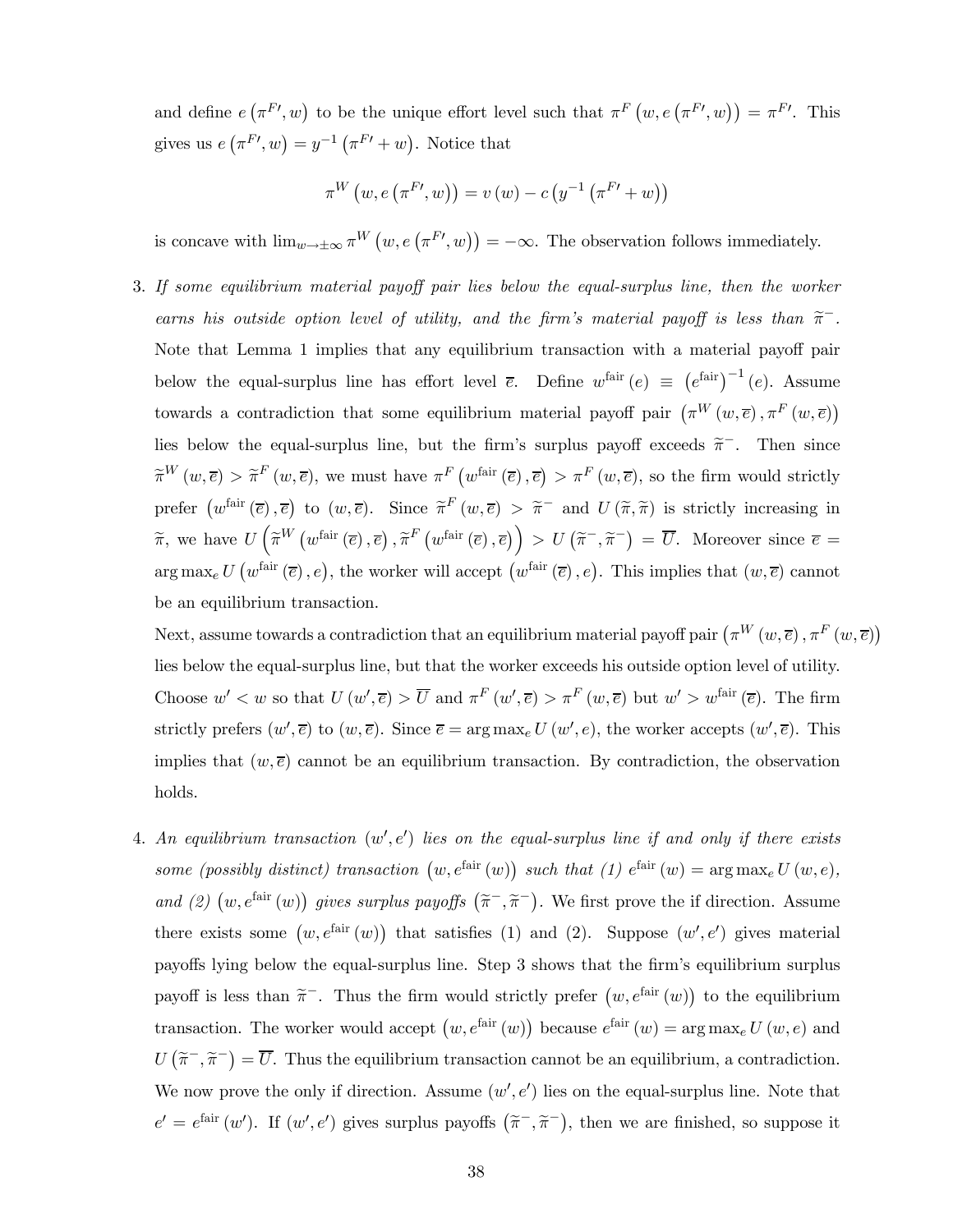does not. Since there are potential gains from trade, it must be that  $(w', e')$  gives surplus payoffs  $(\tilde{\pi}', \tilde{\pi}') > (\tilde{\pi}^-, \tilde{\pi}^-)$ . Step 1 implies that for some  $w < w'$ , we have

$$
\left(\widetilde{\pi}^{W}\left(w,e^{\mathrm{fair}}\left(w\right)\right),\widetilde{\pi}^{F}\left(w,e^{\mathrm{fair}}\left(w\right)\right)\right)=\left(\widetilde{\pi}^{-},\widetilde{\pi}^{-}\right).
$$

Also, since  $e^{\text{fair}}(w') = \arg \max_{e} U(w', e)$ , we have

$$
-(1 - \phi\gamma) c' \left(e^{\text{fair}} (w')\right) + \phi\gamma y' \left(e^{\text{fair}} (w')\right) \ge 0.
$$

Since  $e^{\text{fair}}(w) < e^{\text{fair}}(w')$ ,

$$
-\left(1-\phi\gamma\right)c'\left(e^{\text{fair}}\left(w\right)\right)+\phi\gamma y'\left(e^{\text{fair}}\left(w\right)\right)\geq 0.
$$

Thus  $e^{\text{fair}}(w) = \arg \max_{e} U(w, e)$ .

 $5. \ \ 0 < \widehat{\phi} < \infty$  exists such that  $(1)$  if  $\phi \in (0, \widehat{\phi})$ , any equilibrium payoff lies below the equalsurplus line, and (2) if  $\phi \in [\hat{\phi}, \infty)$ , any equilibrium payoff lies on the equal-surplus line. Let  $(w^{\text{fair}}(e^-), e^-)$  and  $(w^{\text{fair}}(e'), e')$  be the two transactions corresponding to the surplus payoff pair  $(\tilde{\pi}^-, \tilde{\pi}^-)$ . Without loss of generality, assume  $e^- \le e'$ . Define

$$
\widehat{\phi} \equiv \frac{c'(e^-)}{\gamma (y'(e^-) + c'(e^-))}.
$$

Note that the conditions for step 4 are satisfied if and only if

$$
-(1-\phi\gamma) c'\left(e^{-}\right)+\phi\gamma y'\left(e^{-}\right)\geq 0;
$$

equivalently, only if  $\phi \geq \hat{\phi}$ . The result follows immediately.

6. If  $\phi \in (\widehat{\phi}, \infty)$ , then the worker's utility exceeds his outside option utility at the equilibrium *transaction.* Note that since  $\phi > \hat{\phi}$ , there is a transaction corresponding to the surplus payoff pair  $(\tilde{\pi}^-,\tilde{\pi}^-)$  such that

$$
-(1-\phi\gamma) c'(e) + \phi\gamma y'(e) > 0.
$$

Denote this transaction by  $(w^{\text{fair}}(e), e)$ . Choose  $e' > e$  such that

$$
-(1-\phi\gamma) c'\left(e'\right)+\phi\gamma y'\left(e'\right)\geq 0.
$$

Then  $w^{\text{fair}}(e') > w^{\text{fair}}(e)$ , so

$$
\widetilde{\pi}^{F}\left(w^{\text{fair}}\left(e'\right), e'\right) > \widetilde{\pi}^{F}\left(w^{\text{fair}}\left(e\right), e\right) = \widetilde{\pi}^{-}.
$$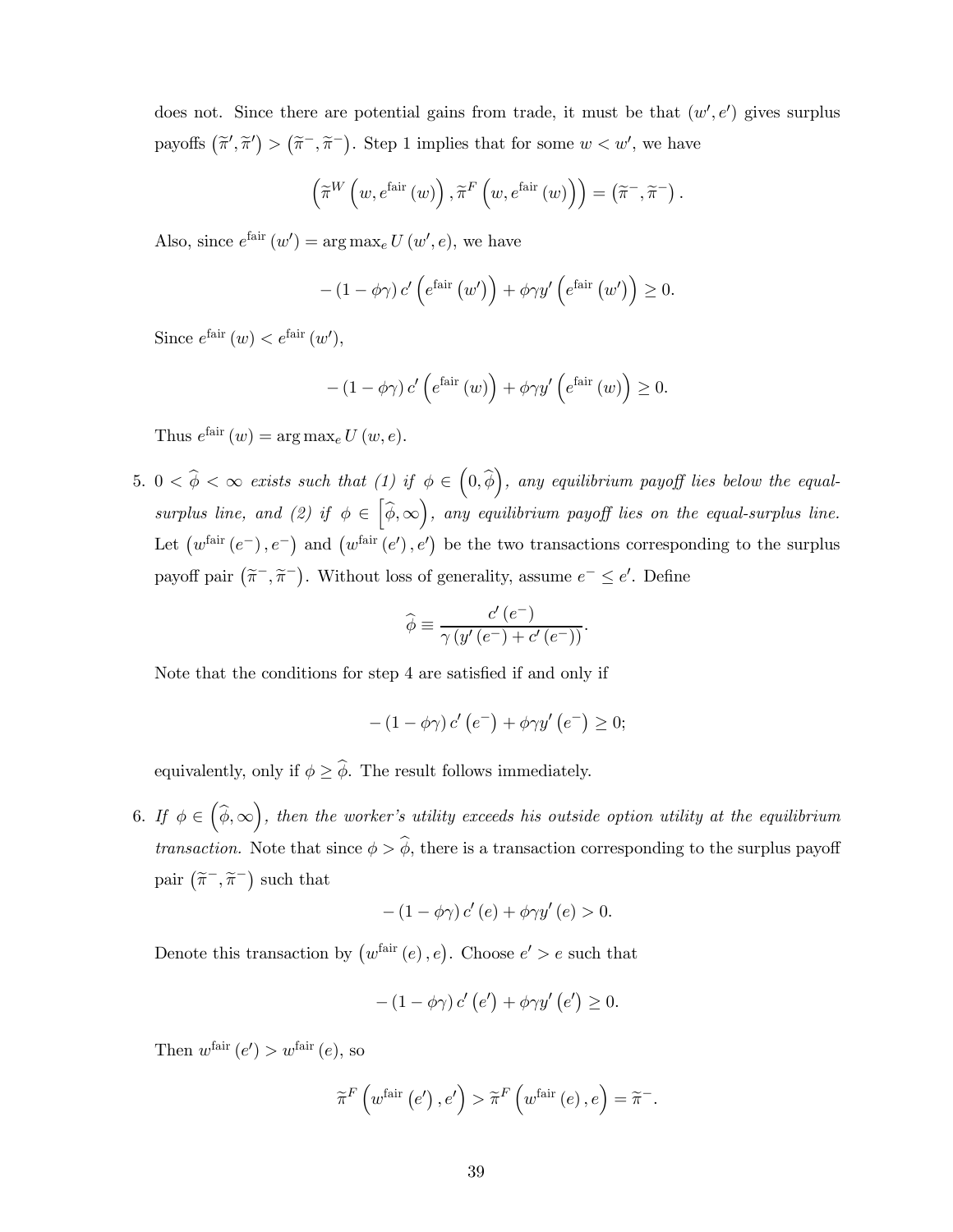The firm strictly prefers  $(w^{\text{fair}}(e'), e')$  to  $(w^{\text{fair}}(e), e)$ . Our choice ensures that

 $e' = \arg \max_{e} U (w^{\text{fair}}(e'), e) \text{ and } U (w^{\text{fair}}(e'), e') > \overline{U}, \text{ so the worker accepts } (w^{\text{fair}}(e'), e').$ Thus a fortiori the *equilibrium* payoff must earn the firm a surplus payoff strictly greater than  $\tilde{\pi}^-$ . Since the equilibrium surplus payoff pair lies on the equal-surplus line, the worker's utility strictly exceeds  $U\left(\tilde{\pi}^{-}, \tilde{\pi}^{-}\right) = \overline{U}.$ 

7. Define  $(w^+, e^+)$  to be the (unique) transaction that corresponds to  $(\tilde{\pi}^+, \tilde{\pi}^+)$ . Then  $(w^+, e^+)$ is Pareto efficient, and  $(w^+, e^+)$  is the equilibrium transaction if and only if

$$
\phi \ge \frac{c'(e^+)}{\gamma (c'(e^+) + y'(e^+))} \equiv \widehat{\widehat{\phi}}.
$$

It follows from Proposition 1 that the transaction  $(w^+, e^+)$  is Pareto efficient. From Lemma 1, any transaction that the worker accepts must give surplus payoffs that lie on or below the equal-surplus line. Thus the firm cannot do better than  $\tilde{\pi}^+$ . Note that  $e^+ = e^{\text{fair}}(w^+)$ . The firm will offer wage  $w^+$  whenever the employee responds with  $e^{fair}(w^+)$ . This occurs if and only if

$$
-(1-\phi\gamma) c'\left(e^+\right)+\phi\gamma y'\left(e^+\right)\geq 0,
$$

or equivalently  $\phi \geq \phi$ .

8.  $\pi^F(w, e^{\text{fair}}(w))$  is strictly concave in w and has a unique maximum (which is w<sup>+</sup>). Straightforward calculations reveal that

$$
\frac{de^{\text{fair}}\left(w\right)}{dw} = \frac{1 + v'\left(w\right)}{y'\left(e\right) + c'\left(e\right)}
$$

and that

$$
\frac{d^{2}e^{\text{fair}}(w)}{dw^{2}} = \frac{v''(w)}{y'(e) + c'(e)} - \frac{1 + v'(w)}{(y'(e) + c'(e))^{2}} (y''(e) + c''(e)) \frac{de^{\text{fair}}(w)}{dw}
$$

so

$$
\frac{d^2\pi^F(w, e^{\text{fair}}(w))}{dw^2} = y''(e) \left(\frac{de^{\text{fair}}(w)}{dw}\right)^2 + y'(e) \frac{d^2e^{\text{fair}}(w)}{dw^2}
$$

$$
= \frac{y''(1+v')^2c' + y'v''(r'+c')^2 - y'(1+c')^2c''}{(y'+c')^3}
$$

$$
< 0.
$$

As shown in the text, the first-order condition of the firm's maximization problem implies that  $(w^*, e^{\text{fair}}(w^*))$  is materially-efficient. But that implies that the unique maximum is  $w^* = w^+$ .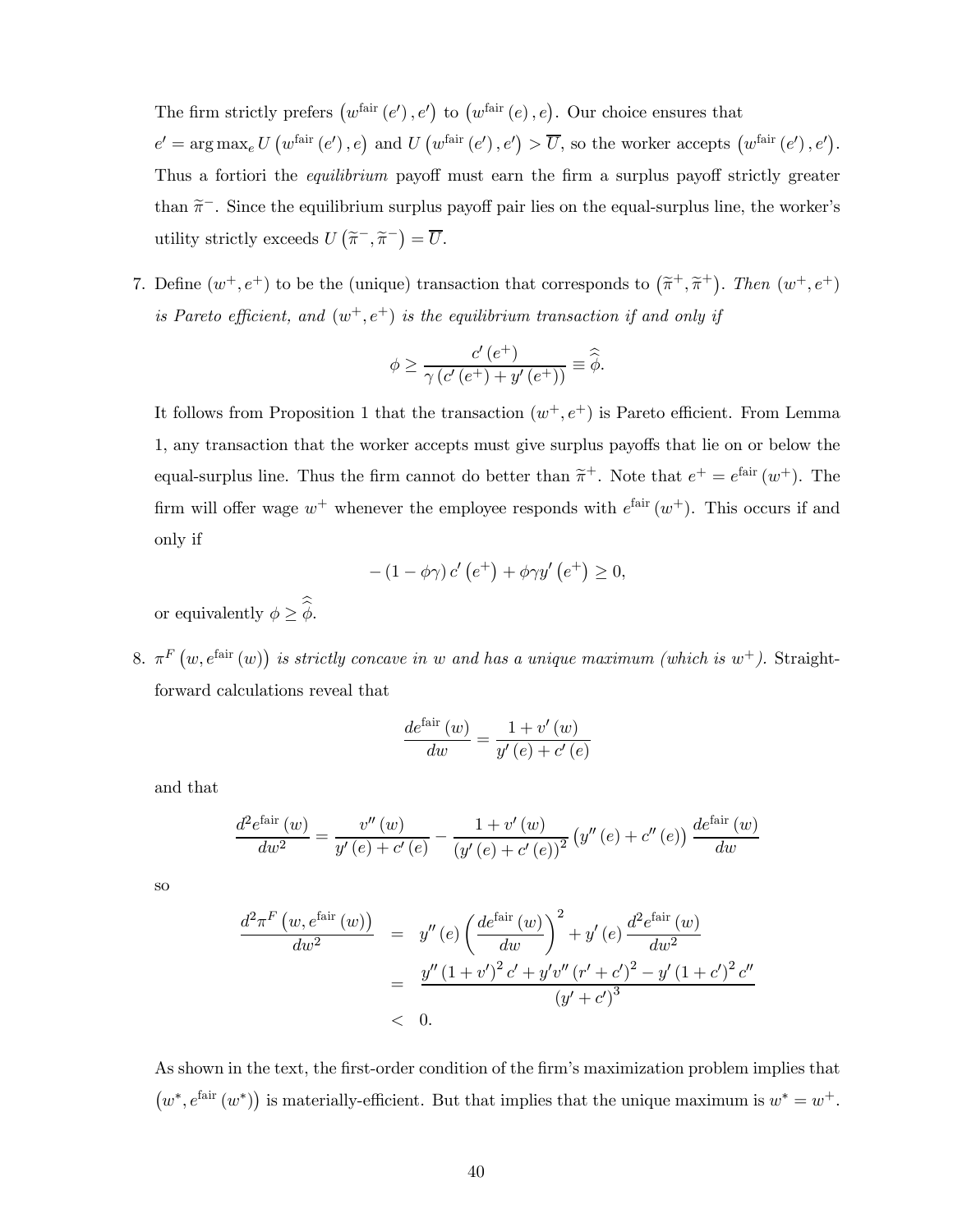- 9.  $0 < \hat{\phi} < \hat{\phi} < \infty$ . We already know that  $0 < \hat{\phi}, \hat{\phi} < \infty$ . Step 8 showed that  $\tilde{\pi}^F(w, e^{\text{fair}}(w))$  is strictly concave in w and has a unique maximum at  $w^+$ , which implies that  $\widetilde{\pi}^F(w^{\text{fair}}(e), e)$  is strictly quasiconcave in e and has a unique maximum of  $\tilde{\pi}^+$  at  $e^+$ . Since  $\tilde{\pi}^+ > \tilde{\pi}^-$ , it follows from the definition of  $e^-$  that  $e^+ > e^-$ . Recall  $\hat{\hat{\phi}} \equiv \frac{c'(e^+)}{\gamma(c'(e^+) + y'(e^+))}$  and  $\hat{\phi} \equiv \frac{c'(e^-)}{\gamma(y'(e^-) + c'(e^-))}$ , and note that  $\frac{c'(e)}{\gamma(y'(e)+c'(e))} = \frac{1}{\gamma(\frac{y'(e)}{c'(e)}+1)}$  is strictly increasing in e. Hence  $\hat{\phi} > \hat{\phi}$ .
- 10. We complete the proof by noting that the equilibrium transaction is unique. We first consider the case  $\phi \geq \hat{\phi}$ . Since we know the equilibrium material payoff pair lies on the equal-surplus line, the firm's profit-maximization problem becomes  $\max_{w} \pi^F(w, e^{\text{fair}}(w)),$ subject to the constraint  $-(1 - \phi \gamma) c' (e^{\text{fair}}(w)) + \phi \gamma y' (e^{\text{fair}}(w)) \geq 0$ . Recall from step 8 that  $\pi^F(w, e^{\text{fair}}(w))$  is concave in w and has a unique maximum, so we can restrict the maximization problem to a compact wage interval. This immediately implies that an equilibrium transaction exists. If the constraint is not binding, then step 8 has already shown uniqueness. If the constraint is binding, then it uniquely defines the equilibrium wage and effort level. (Note that this implies  $e = \overline{e}(\phi)$  for  $\phi \in (\phi, \phi]$ .)

Next we consider the case  $\phi < \hat{\phi}$ . As we will discuss in further detail in the proof of Proposition 5, the equilibrium transaction is  $(w(\phi), \bar{e}(\phi))$  where  $w(\phi)$  satisfies (11). Noting that  $(w(\hat{\phi}), \bar{e}(\hat{\phi}))$  is the unique equilibrium transaction for  $\hat{\phi}$  and observing as in the proof of Proposition 5 that (11) satisfies Lipschitz conditions on  $\left[w(\phi), w(\hat{\phi})\right] \times \left[\phi, \hat{\phi}\right]$ , we may invoke Picard's theorem and infer that the equilibrium transaction  $(w(\phi), \overline{e}(\phi))$  is unique.

## 12.7 Proof of Proposition 5

If there are no potential gains from trade, then by definition, no transaction makes both firm and worker better off than their outside options. Exchange cannot occur. We prove the second part in three cases.

First, suppose  $\phi \le \phi' < \phi''$ . Let  $(w, e)$  denote the equilibrium transaction that occurs at  $\phi'$ . It is easy to check that  $(w, e)$  is a feasible contract for  $\phi''$ , and it gives the same material payoff to the firm and the same utility to the worker. (The fairness function takes the value zero because the equilibrium material payoff pair lies on the equal-surplus line.) Since the equilibrium payoffs exceeded the outside option payoffs at  $\phi'$ , they do so at  $\phi''$ .

Second, suppose  $\phi' < \phi, \phi'' \ge \phi$ . Then at  $\phi'$ , the equilibrium material payoff pair lies below the equal-surplus line. The worker's utility is  $\overline{U}$ , and the firm's surplus payoff is less than  $\widetilde{\pi}^-$ . At  $\phi'' > \hat{\phi}$ , the equilibrium transaction gives the worker utility at least  $\overline{U}$ . Since  $(\tilde{\pi}^-, \tilde{\pi}^-)$  is a feasible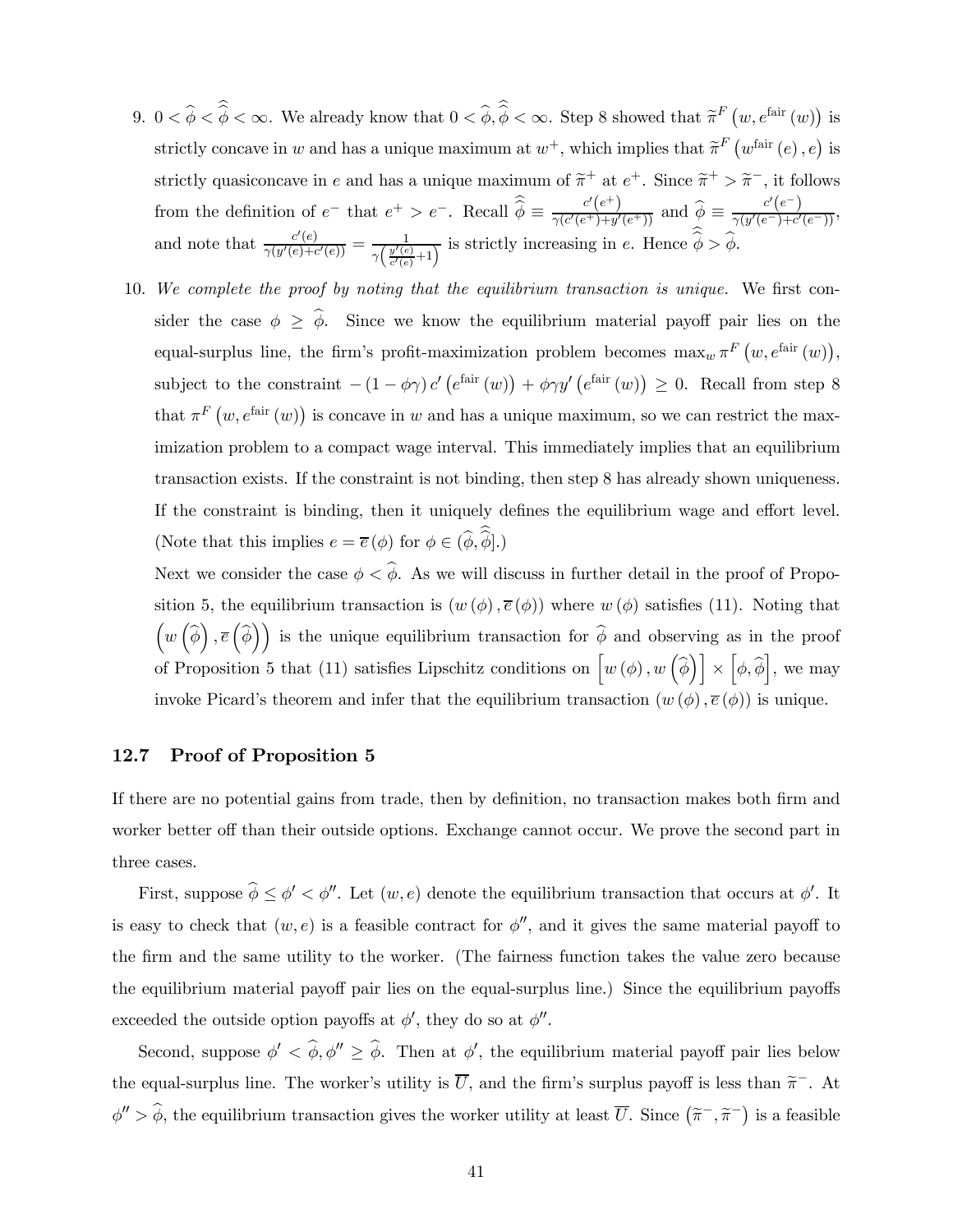surplus payoff pair that the worker would accept, the firm's surplus payoff in equilibrium must be at least  $\widetilde{\pi}^-$ .

Finally, suppose  $\phi' < \phi'' < \phi$ . Then at  $\phi'$ , the worker's utility is  $\overline{U}$ , and the firm's surplus payoff is less than  $\tilde{\pi}^-$ . At  $\phi''$ , we claim that there is a feasible transaction  $(w, e)$  where the worker receives his outside option utility. For a given  $\phi < \hat{\phi}$ , this occurs if and only if (1)  $e = \overline{e}(\phi)$  (since the transaction payoff pair must lie below the equal-surplus line), (2) and the transaction gives the worker utility  $U = \overline{U}$  and gives the firm a higher material payoff than  $\overline{\pi^F}$ . We can write,

$$
\overline{U} = \widehat{\pi}^{W} + (1 - \phi\gamma)\,\widetilde{\pi}^{W}\left(w, \overline{e}\left(\phi\right)\right) + \phi\gamma\widetilde{\pi}^{F}\left(w, \overline{e}\left(\phi\right)\right) \tag{9}
$$

$$
\overline{\pi^F} - \widehat{\pi}^F \le \widetilde{\pi}^F \left( w, \overline{e} \left( \phi \right) \right) \le \widetilde{\pi}^-.
$$
\n(10)

Define  $w(\phi)$  so that  $(w(\phi), \bar{e}(\phi))$  satisfies (9). We assume that  $w(\phi')$  exists and  $\tilde{\pi}^F(w(\phi'), \bar{e}(\phi')) \ge$  $\overline{\pi^F} - \hat{\pi}^F$ , and we seek to show that  $w(\phi'')$  exists and satisfies (10). Differentiating (9) with respect to  $\phi$  gives

$$
(1 - \phi\gamma) \left( v' \left( w \left( \phi \right) \right) w' \left( \phi \right) - c' \left( \overline{e} \left( \phi \right) \right) \overline{e}' \left( \phi \right) \right) + \phi\gamma \left( y' \left( \overline{e} \left( \phi \right) \right) \overline{e}' \left( \phi \right) - w' \left( \phi \right) \right) + \gamma \left( \widetilde{\pi}^F \left( w \left( \phi \right), \overline{e} \left( \phi \right) \right) - \widetilde{\pi}^W \left( w \left( \phi \right), \overline{e} \left( \phi \right) \right) \right) = 0.
$$

Recall that  $\bar{e}'(\phi) > 0$  and  $\tilde{\pi}^W(w(\phi), \bar{e}(\phi)) - \tilde{\pi}^F(w(\phi), \bar{e}(\phi)) > 0$ . By definition of  $\bar{e}(\phi)$ ,  $(1 - \phi \gamma) = \frac{\phi \gamma y'(\overline{e}(\phi))}{c'(\overline{e}(\phi))}$ . To see this, note that the "effort curve"  $\left\{ \left( \widetilde{\pi}^W \left( w', \overline{e}(\phi) \right), \widetilde{\pi}^F \left( w', \overline{e}(\phi) \right) \right) \right\}_{w'}$ must be tangent to the line (9) at  $(\widetilde{\pi}^W(w,\overline{e}(\phi)),\widetilde{\pi}^F(w,\overline{e}(\phi)))$ . Substituting and rearranging, we obtain

$$
w'(\phi) = \frac{\overline{e}'(\phi)((1-\phi\gamma)c'(\overline{e}(\phi)) - \phi\gamma y'(\overline{e}(\phi))) + \gamma \left(\widetilde{\pi}^W(w(\phi), \overline{e}(\phi)) - \widetilde{\pi}^F(w(\phi), \overline{e}(\phi))\right)}{(1-\phi\gamma)v'(w(\phi)) - \phi\gamma}
$$
  

$$
= \frac{\gamma \left(\widetilde{\pi}^W(w(\phi), \overline{e}(\phi)) - \widetilde{\pi}^F(w(\phi), \overline{e}(\phi))\right)}{\phi\gamma \left(\frac{y'(\overline{e}(\phi))v'(w(\phi))}{c'(\overline{e}(\phi))} - 1\right)}.
$$
(11)

By definition of  $\widehat{\phi}$ ,  $w\left(\widehat{\phi}\right)$  exists and  $\widetilde{\pi}^F\left(w\left(\widehat{\phi}\right), \overline{e}\left(\widehat{\phi}\right)\right) = \widetilde{\pi}^-$ . Note that the denominator of (11) is zero if and only if (eff) is satisfied, which only occurs on the material-efficiency frontier. Thus Lipschitz conditions are satisfied in some neighbourhood of  $(\widehat{\phi}, w(\widehat{\phi}))$ . Choosing this initial condition, we claim that the domain of the unique maximal solution to the Cauchy initial value problem (11) contains  $\phi'$ . (That is, we claim that  $w'(\phi)$  can be integrated from  $\phi$  to  $\phi'$ , allowing us to find  $w(\phi')$  and  $w(\phi'')$ .) Assume otherwise, that the domain of the maximal solution is some  $(\underline{\phi}, \overline{\phi})$  with  $\underline{\phi} \ge \phi'$ . Let  $w(\underline{\phi}) \equiv \lim_{\phi \to \underline{\phi}} w(\phi)$ . Each  $(w(\phi), \overline{e}(\phi))$  corresponds to a material payoff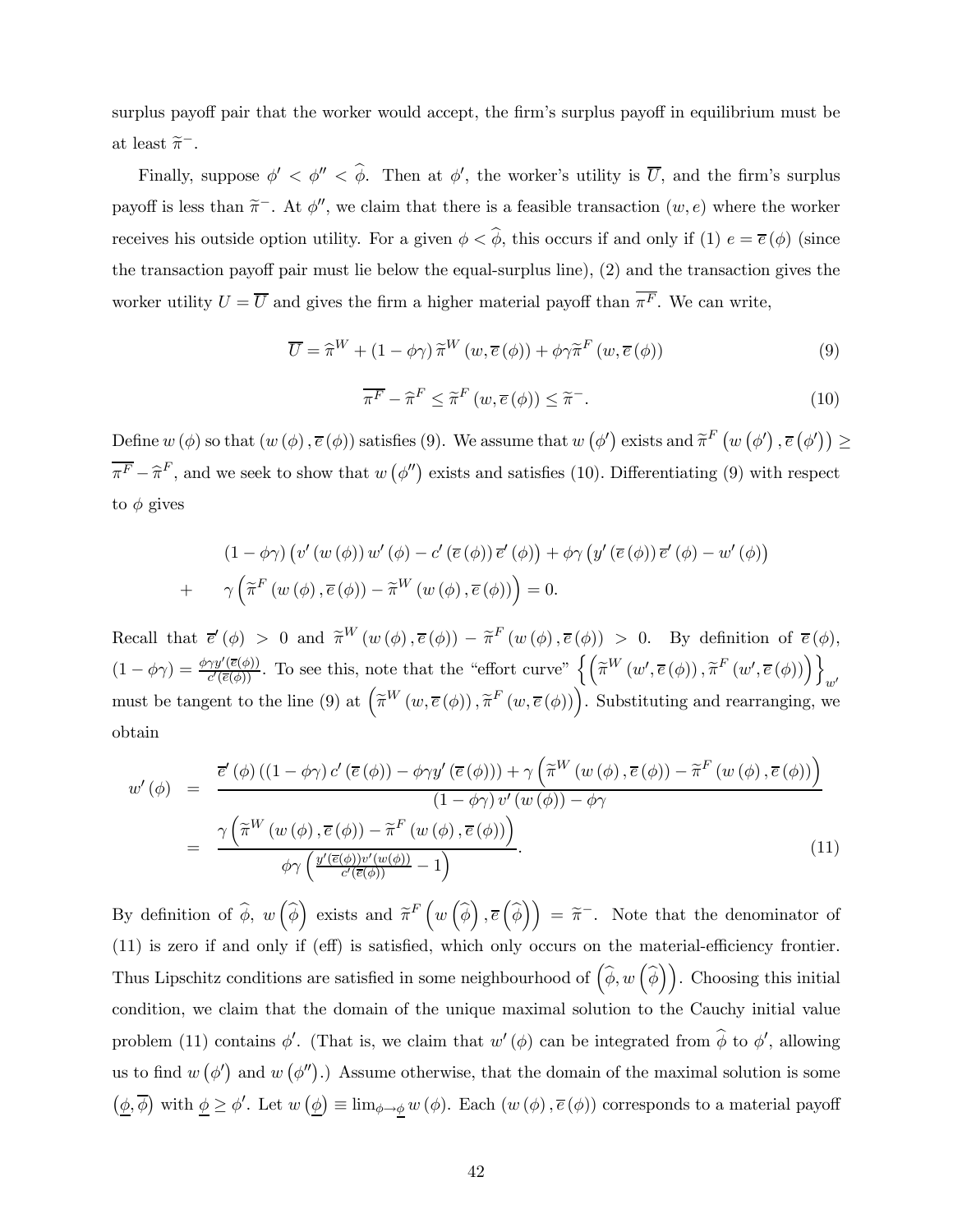pair which lies on the intersection of the line (9) and the material payoff possibility set. This intersection is a finite line segment. For  $\phi \in (\underline{\phi}, \widehat{\phi})$ , the surplus payoff pair must thus lie within

$$
\left\{ \left( \widetilde{\pi}^{W}, \widetilde{\pi}^{F} \right) : \overline{U} = \widehat{\pi}^{W} + (1 - \phi\gamma) \widetilde{\pi}^{W} \left( w, \overline{e} \left( \phi \right) \right) + \phi\gamma\widetilde{\pi}^{F} \left( w, \overline{e} \left( \phi \right) \right) \right\}_{\phi \in \left[ \underline{\phi}, \widehat{\phi} \right]}
$$

$$
\cap \left\{ \left( \widetilde{\pi}^{W} \left( w, e \right), \widetilde{\pi}^{F} \left( w, e \right) \right) \right\}_{(w,e) \in \mathbb{R}^{2}}
$$

which, being a union of such finite line segments over  $\phi \in \left[\underline{\phi}, \widehat{\phi}\right]$ , is a compact set. Since  $\left(\widetilde{\pi}^W\left(w\left(\underline{\phi}\right), \overline{e}\left(\underline{\phi}\right)\right), \widetilde{\pi}^F\left(w\left(\underline{\phi}\right), \overline{e}\left(\underline{\phi}\right)\right)\right)$  must also lie in this set,  $w\left(\underline{\phi}\right)$  is finite.

Since the maximal domain cannot be extended to  $\phi$ , we must have  $\frac{y'(\overline{e}(\phi))v'(w(\phi))}{\phi(\overline{e}(\phi))}$  $\frac{\sqrt{\varphi}}{c'(\overline{e}(\phi))}$  = 1, so  $(w(\phi), \bar{e}(\phi))$  is materially-efficient. By contrast, we claim any transaction  $(w, \bar{e}(\phi))$  satisfying (9) cannot be materially-efficient. This is because the "effort curve"  $\left\{ \left( \widetilde{\pi}^W \left( w', \overline{e} \left( \phi \right) \right), \widetilde{\pi}^F \left( w', \overline{e} \left( \phi \right) \right) \right) \right\}$ must be tangent to the line (9) at  $\left(\widetilde{\pi}^W(w,\overline{e}(\phi)),\widetilde{\pi}^F(w,\overline{e}(\phi))\right)$ . However, if  $(w,\overline{e}(\phi))$  were materially-efficient, the effort curve  $\left\{ \left( \tilde{\pi}^W \left( w', \overline{e}(\phi) \right), \tilde{\pi}^F \left( w', \overline{e}(\phi) \right) \right) \right\}_{w'}$  would also be tangent to the material-efficiency frontier at  $(\tilde{\pi}^W(w,\overline{e}(\phi)),\tilde{\pi}^F(w,\overline{e}(\phi)))$ . The line (9) contains  $(\tilde{\pi}^-, \tilde{\pi}^-)$ , which lies strictly within the material payoff possibility set. (This is a consequence of the assumption that there are potential gains from trade for all  $\phi$ , as we showed in Proposition 5). This implies, conversely to the separating hyperplane theorem, that the line (9) cannot be tangent to the material efficiency frontier at their intersection points. By contradiction, the previous claim holds. In particular,  $(w(\phi), \bar{e}(\phi))$  cannot be materially-efficient for  $\phi \in (\underline{\phi}, \bar{\phi})$ . Since  $(w(\underline{\phi}), \bar{e}(\underline{\phi}))$  is a limit point of  $\{(w(\phi), \overline{e}(\phi))\}_{\phi \in (\underline{\phi}, \overline{\phi})}$ , it must also satisfy (9). But this contradicts the observation that  $(w(\phi), \bar{e}(\phi))$  is materially-efficient. Thus  $w(\phi')$  and  $w(\phi'')$  exist.

One final step: the denominator of (11) must then be of one sign for  $\phi \in (\underline{\phi}, \overline{\phi})$ . In particular,  $\frac{y'(\overline{e}(\widehat{\phi}))v'(w(\widehat{\phi}))}{c'(\overline{e}(\phi))} < 1$ , so  $\frac{y'(\overline{e}(\phi))v'(w(\phi))}{c'(\overline{e}(\phi))} < 1$  throughout. This implies  $w'(\phi) < 0$  for  $\phi \in (\phi, \overline{\phi})$ .  $w'(\phi) < 0$  implies  $\frac{d\widetilde{\pi}^F(w(\phi), \overline{e}(\phi))}{d\phi} > 0$  (and incidentally  $\frac{d\widetilde{\pi}^W(w(\phi), \overline{e}(\phi))}{d\phi} < 0$ ).  $\widetilde{\pi}^F(w(\widehat{\phi}), \overline{e}(\widehat{\phi})) = \widetilde{\pi}^{-1}$ and  $\tilde{\pi}^F(w(\phi'), \bar{e}(\phi')) \geq \overline{\pi^F} - \hat{\pi}^F$  then imply  $\overline{\pi^F} - \hat{\pi}^F \leq \tilde{\pi}^F(w(\phi''), \bar{e}(\phi'')) \leq \tilde{\pi}^-$ . This completes the proof.

## 12.8 Proof of Proposition 6

Let  $\phi \geq \frac{1}{\gamma}$ , so  $1 - \phi \gamma \leq 0$ . Then since

$$
U = \begin{cases} \begin{array}{c} \widehat{\pi}^{W} + \widetilde{\pi}^{W} - \phi \gamma \left( \widetilde{\pi}^{W} - \widetilde{\pi}^{F} \right) & \text{if } \widetilde{\pi}^{W} \geq \widetilde{\pi}^{F} \\ \widehat{\pi}^{W} + \widetilde{\pi}^{W} - \phi \left( 1 - \gamma \right) \left( \widetilde{\pi}^{F} - \widetilde{\pi}^{W} \right) & \text{if } \widetilde{\pi}^{W} < \widetilde{\pi}^{F} \end{array} \end{cases},
$$

 $U \ge \overline{U}$  only if  $\widetilde{\pi}^W \ge 0$  and  $\widetilde{\pi}^F \ge 0$ . Also,  $\widehat{\pi}^F = \overline{\pi}^F$  implies that the firm receives at least its outside option material payoff if and only if  $\tilde{\pi}^F \geq 0$ . Thus a necessary condition for  $\pi^F \geq \overline{\pi^F}$  and  $U \geq \overline{U}$  is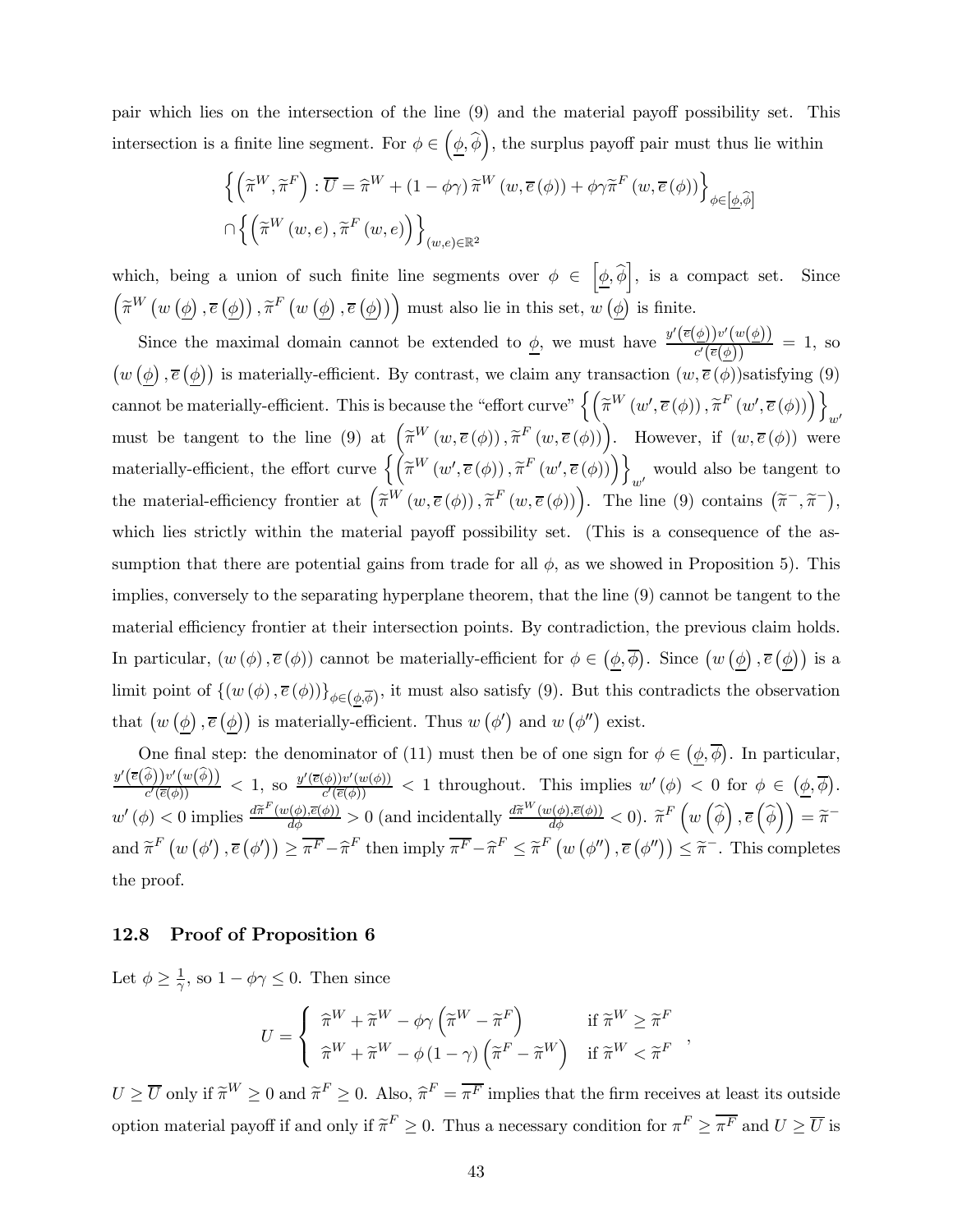that  $\tilde{\pi}^W \ge 0$  and  $\tilde{\pi}^F \ge 0$ . This, combined with the assumption that there are potential gains from trade, implies that there exists some transaction that gives both the worker and the firm strictly positive surplus payoffs. Since the material payoff possibility set is convex and downward-sloping, the surplus payoff pair  $(\eta, \eta)$  for  $\eta > 0$  small is attained by some transaction  $(w, e^{i\text{air}}(w))$ . Since  $1 - \phi \gamma \leq 0$ , we have  $-(1 - \phi \gamma) c'(e') + \phi \gamma y'(e') \geq 0$ , so  $e^{\text{fair}}(w) = \arg \max_{e} U(w, e)$ . Therefore by offering  $w$ , the firm could earn strictly more than its outside option. The equilibrium must be at least as good for the firm as offering w, so exchange occurs.

## 12.9 Proof of Proposition 7

We define  $\phi$  and  $\phi$  as in the proof of Proposition 5, but note that now  $\phi$  and  $\phi$  depend on the realized value of  $\varepsilon$ . We derive results in terms of  $\phi(\varepsilon)$  and  $\phi(\varepsilon)$ , and at the end of the proof we will define  $\phi$  and  $\phi$  appropriately.

First, consider the case  $\phi \in (\phi(\varepsilon), \phi(\varepsilon)]$ . In this case, step 10 of Proposition 5 demonstrates that we have  $e^*(\varepsilon) = \overline{e}$ , so  $e^{*\prime}(\varepsilon) = 0$ .  $w^*(\varepsilon)$  is then defined by

$$
v(w^*(\varepsilon)) - c(\overline{e}) - \widehat{\pi}^W = y(\overline{e}) - w^*(\varepsilon) + \varepsilon - \widehat{\pi}^F,
$$

so

$$
w^{*'}(\varepsilon) = \frac{1}{v'(w^*(\varepsilon)) + 1}.
$$

It follows that  $0 < w^{*'}(\varepsilon) < 1$ .

Next, consider the case  $\phi \in (\phi, 1]$ . Then the equilibrium payoff lies at the intersection of the material-efficiency frontier and the equal-surplus line, which is defined by

$$
v(w^*(\varepsilon)) - c(e^*(\varepsilon)) - \hat{\pi}^W = y(e^*(\varepsilon)) - w^*(\varepsilon) + \varepsilon - \hat{\pi}^F,
$$
  

$$
\frac{c'(e^*(\varepsilon))}{y'(e^*(\varepsilon))} = v'(w^*(\varepsilon)).
$$

Differentiating both equalities with respect to  $\varepsilon$  yields

$$
w^{*'}(\varepsilon) = \frac{(y'(e^*(\varepsilon)) + c'(e^*(\varepsilon))) e^{*'}(\varepsilon) + 1}{v'(w^*(\varepsilon)) + 1},
$$
\n(12)

$$
\frac{w^{*}(\varepsilon)}{e^{*}(\varepsilon)} = \frac{c''(e^*(\varepsilon)) - v'(w^*(\varepsilon))y''(e^*(\varepsilon))}{v''(w^*(\varepsilon))y'(e^*(\varepsilon))} < 0.
$$
\n(13)

(13) implies that  $w^{*'}(\varepsilon)$  and  $e^{*'}(\varepsilon)$  must have opposite sign. But then (12) can only be satisfied if  $w^{*'}(\varepsilon) > 0$ ,  $e^{*'}(\varepsilon) < 0$ . Since the numerator of (12) is smaller than 1 and the denominator is larger than 1, it also follows that  $w^{*'}(\varepsilon) < 1$ .

To complete the proof, let  $\phi \equiv \max_{\varepsilon \in [\underline{\varepsilon}, \overline{\varepsilon}]} \phi(\varepsilon)$  and  $\phi \equiv \max_{\varepsilon \in [\underline{\varepsilon}, \overline{\varepsilon}]} \phi(\varepsilon)$ . The result follows immediately.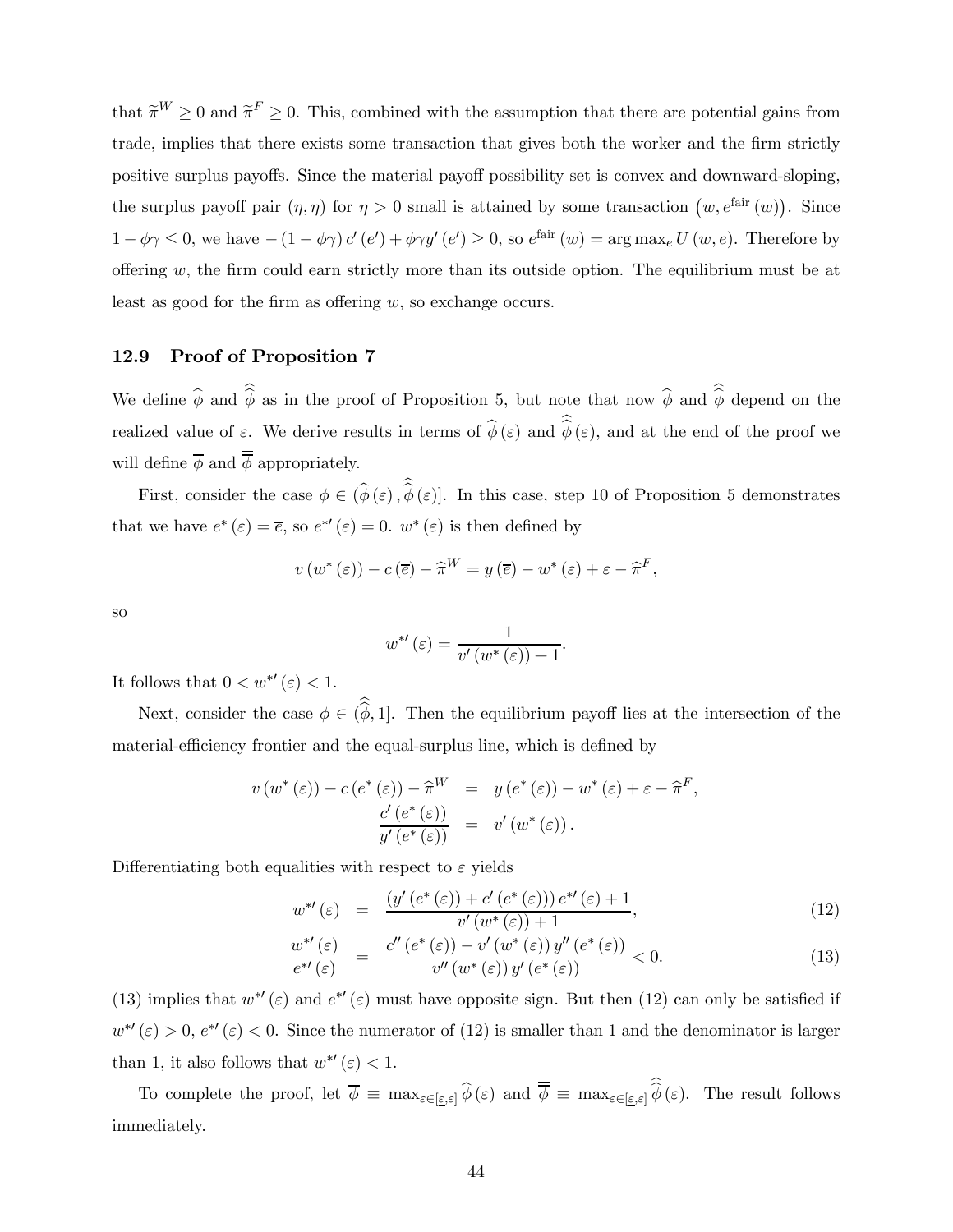## 12.10 Proof of Proposition 8

The worker's equilibrium effort choice uniquely satisfies

$$
-c'(e^*) + ay'(e^*) = 0
$$

and is independent of the firm's wage offer w and the shock to profit  $\varepsilon$ . The firm's problem is to maximize  $\pi^F(w, e^*)$ , which is equivalent to minimizing w, subject to the constraint

$$
U(w, e^*) = \pi^W(w, e^*) + a\left(\pi^F(w, e^*) + \varepsilon\right) \ge \overline{U}.
$$

Clearly the constraint is binding at any solution to the firm's problem, so the worker earns his outside option level of utility. Note that since  $U(w, e^*)$  is concave in w, there are at most two distinct values of  $w$  at which the constraint binds. This implies that the equilibrium transaction  $(w^*(\varepsilon), e^*)$  is unique. Implicit differentiation of the binding constraint with respect to  $\varepsilon$  yields, after rearranging,

$$
w^{*'}(\varepsilon) = -\frac{a}{v'(w^*(\varepsilon)) + a} < 0.
$$

Finally, we claim that there is exactly one value of  $\varepsilon$  for which  $(w^*(\varepsilon), e^*)$  is Pareto efficient. To show this, first note that since any allocation  $(w, e)$  with

$$
\left(\pi^{W}\left(w,e\right),\pi^{F}\left(w,e\right)\right) \geq \left(\pi^{W}\left(w^{*}\left(\varepsilon\right),e^{*}\right),\pi^{F}\left(w^{*}\left(\varepsilon\right),e^{*}\right)\right)
$$

must also have

$$
\left(U\left(w,e\right),\pi^{F}\left(w,e\right)\right)\geq\left(U\left(w^{*}\left(\varepsilon\right),e^{*}\right),\pi^{F}\left(w^{*}\left(\varepsilon\right),e^{*}\right)\right),
$$

any Pareto efficient transaction must also be materially-efficient. But given  $e^*$ , the materialefficiency condition  $\frac{v'(w)}{c'(e^*)} = \frac{1}{y'(e^*)}$  has exactly one solution in w. Since  $w^{*\prime}(\varepsilon) < 0$ , there is at most one value of  $\varepsilon$  for which the equilibrium transaction is materially-efficient. Generically, the equilibrium transaction is not Pareto efficient.

#### 12.11 Proof of Proposition 9

We present a sketch of the proof, in 6 steps:

1. If  $f\left(\widetilde{\pi}^W, \widetilde{\pi}^F\right) = \min\left\{\widetilde{\pi}^W, \widetilde{\pi}^F\right\}$ , then there exists  $0 < \widehat{\widehat{\varphi}} < 1$  such that for  $\varphi \geq \widehat{\widehat{\varphi}}$ , the equilibrium payoff lies at the intersection of the equal-surplus line and the material-efficiency frontier. The worker's utility function is

$$
U(\pi^{W}, \pi^{F}) = (1 - \varphi) \pi^{W} + \varphi \min \{\tilde{\pi}^{W}, \tilde{\pi}^{F}\}
$$
  
=  $(1 - \varphi) \tilde{\pi}^{W} + \tilde{\pi}^{W} - \varphi \left( \max \left\{ 0, \tilde{\pi}^{F} - \tilde{\pi}^{W} \right\} + \max \left\{ 0, \tilde{\pi}^{W} - \tilde{\pi}^{F} \right\} \right)$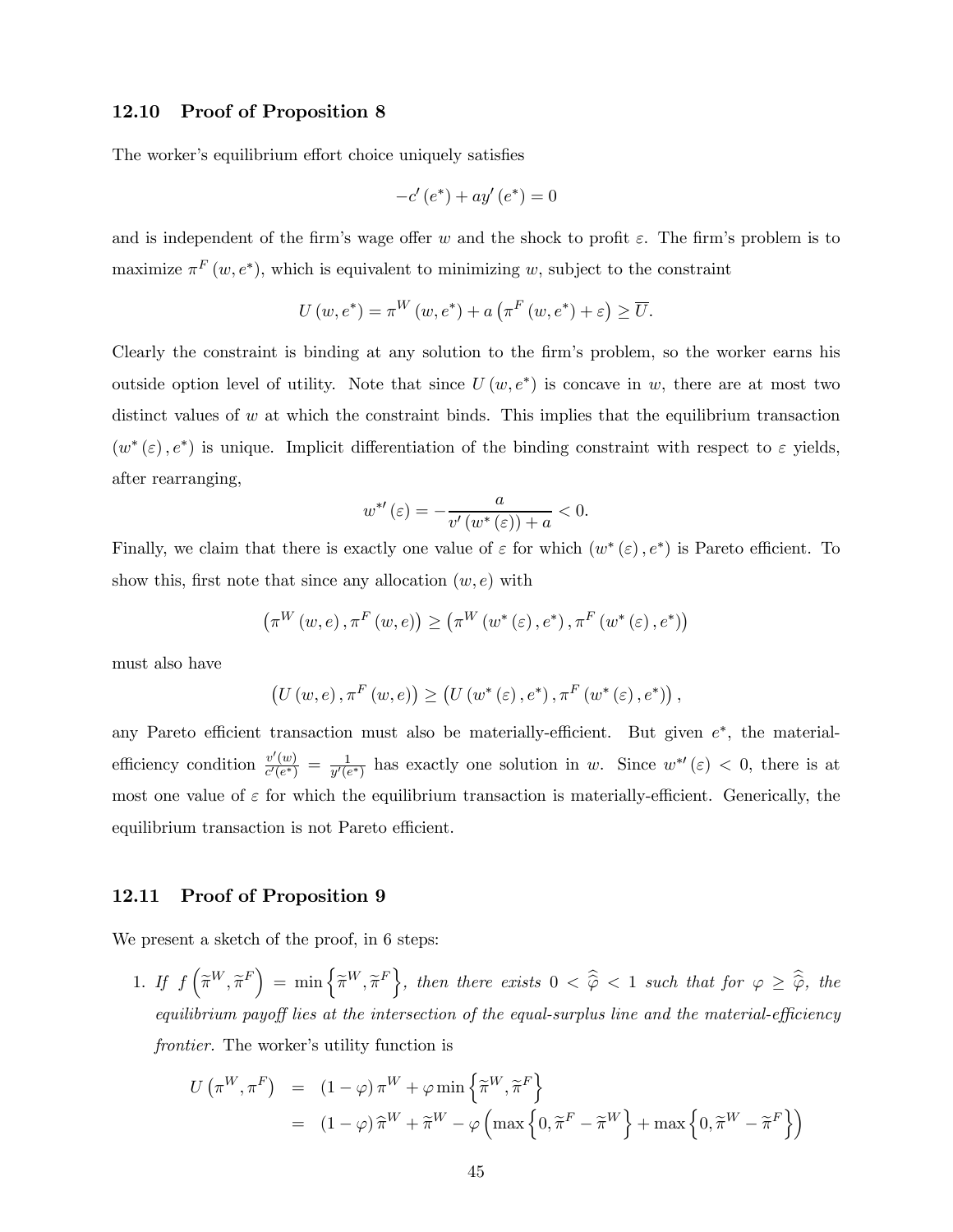which is exactly equal (up to a constant) to (2) with  $\beta = \frac{1}{2}$  and  $\phi = 2\varphi$ . Thus, when  $\varphi > \frac{c'(e^+)}{c'(e^+)+y'(e^+)} = \widehat{\varphi}$ , we may argue as in Proposition 4 that the equilibrium payoff lies at the intersection of the equal-surplus line and the material-efficiency frontier. Note that  $\hat{\varphi} = \phi$ for  $\beta = \frac{1}{2}$ .

2. An equilibrium exists. With utility function (2), it is straightforward to show that the worker's utility maximization problem has a unique solution  $e(w)$ . Since  $\frac{\partial}{\partial w}e(w)$  is continuous in w,  $e(w)$  is continuous in w. The firm maximizes  $\pi^F(w, e(w))$  subject to the worker's outside option constraint

$$
U\left(\pi^{W}\left(w,e\left(w\right)\right),\pi^{F}\left(w,e\left(w\right)\right)\right)\geq\overline{U}.
$$

Let  $(\pi_0^W, \pi^F)$  be some material payoff pair satisfying the worker's utility-maximization and outside-option constraints. Let  $\Gamma = \{ (\pi^W(w, e), \pi^F(w, e)) \}_{(w, e)}$  be the material payoff possibility set. We can show that

$$
\{(\pi^W, \pi^F) : U(\pi^W, \pi^F) \ge \overline{U}\} \cap \{(\pi^W, \pi^F) : \pi^F \ge \underline{\pi}^F, (\pi^W, \pi^F) \in \Gamma\}
$$

is bounded. This is the set of material payoff pairs satisfying the worker's outside option constraint such that profits are bounded below by  $\pi^F$ .

With  $P_{\pi^W}(\cdot)$  denoting the projection operator onto the  $\pi^W$ -axis, let

$$
\underline{\pi}^W = \inf P_{\pi^W} \left( \left\{ \left( \pi^W, \pi^F \right) : U \left( \pi^W, \pi^F \right) \ge \overline{U} \right\} \cap \left\{ \left( \pi^W, \pi^F \right) : \pi^F \ge \underline{\pi}^F, \left( \pi^W, \pi^F \right) \in \Gamma \right\} \right),
$$

so that no  $\pi^W < \underline{\pi}^W$  is feasible for the firm when  $\pi^F \geq \underline{\pi}^F$ . Noting that the material payoff possibility set is convex, we can show that the set  $\{(w, e) : \pi^F(w, e) \geq \pi^F, \pi^W(w, e) \geq \pi^W\}$ must be bounded. Note that  $\Phi$  is bounded and non-empty, where

$$
\Phi \equiv \left\{ (w, e) : \pi^{F} (w, e) \geq \underline{\pi}^{F}, \pi^{W} (w, e) \geq \underline{\pi}^{W}, U(w, e) \geq \overline{U} \right\},\
$$

and let  $\overline{P}_w(\Phi)$  be the closure of the projection of  $\Phi$  onto the w-axis. Then without loss of generality, the firm maximizes a continuous function  $\pi(w, e(w))$  over a compact set  $\overline{P}_w(\Phi)$ , for which a solution exists.

3. Conditional on the firm's wage offer,  $\lim_{\kappa \to \infty} (\tilde{\pi}^W(w, e(w; \kappa)) - \tilde{\pi}^F(w, e(w; \kappa))) = 0$  when- $\text{ever} \varphi \geq \frac{c'(e^{\text{fair}}(w))}{c'(e^{\text{fair}}(w)) + y'(e^{\text{fa}})}$  $\frac{c'(e^{an}(w))}{c'(e^{fair}(w))+y'(e^{fair}(w))} \equiv \hat{\hat{\varphi}}$ . As before, we define  $e^{fair}(w)$  such that  $(w, e^{fair}(w))$  lies on the equal-surplus line. Fix w. Note that the worker chooses  $\max_e U(w, e)$ , which has first-order condition

$$
\exp\left\{\kappa\left(\widetilde{\pi}^F-\widetilde{\pi}^W\right)\right\}=\varphi\frac{y'\left(e\left(w;\kappa\right)\right)}{c'\left(e\left(w;\kappa\right)\right)}-(1-\varphi).
$$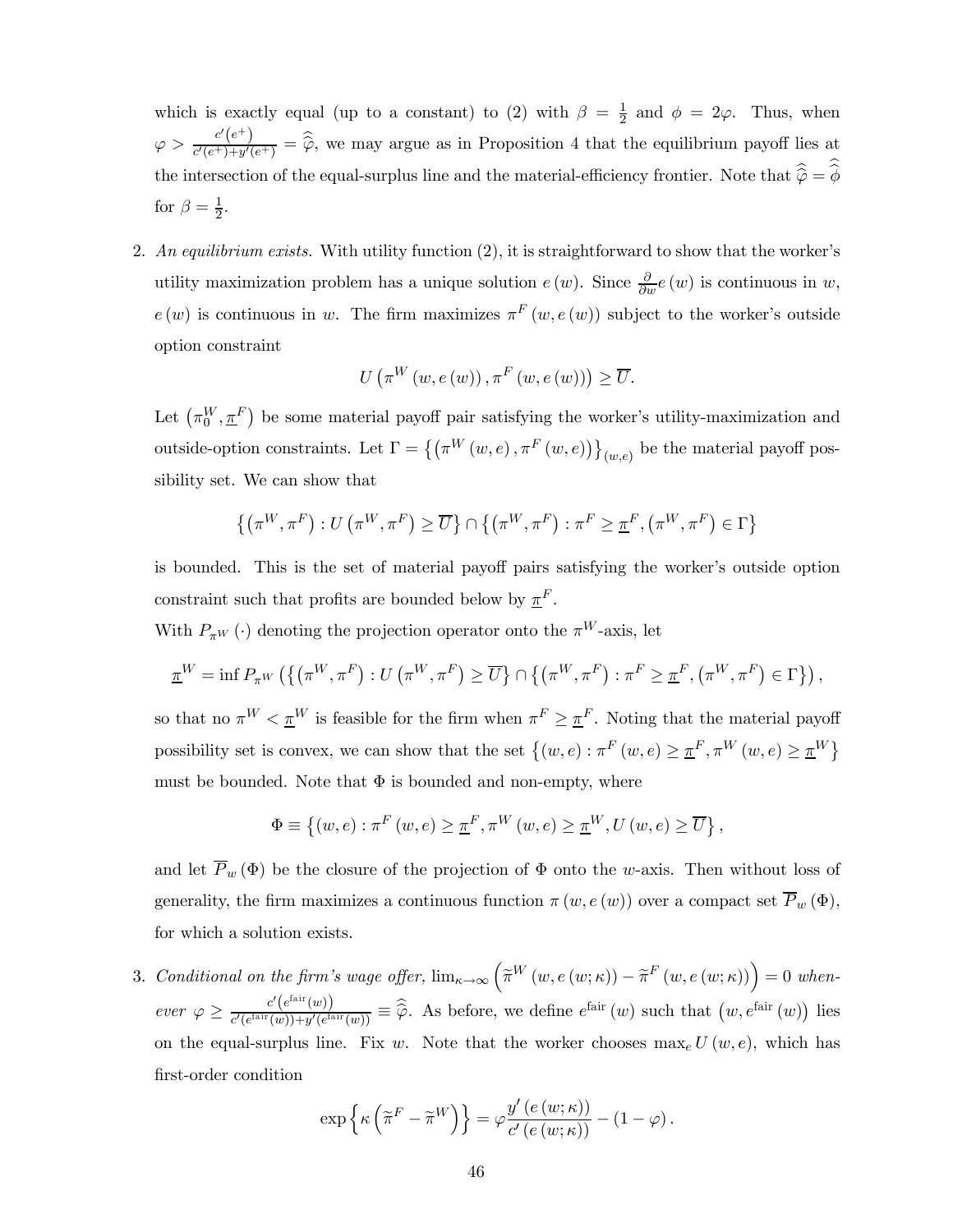Since w is fixed, we consider  $e(w;\kappa)$  as a function of  $\kappa$ . As  $\kappa \to \infty$ ,  $e(w;\kappa)$  is bounded above. To see this, assume otherwise. We would have

$$
\lim_{\kappa \to \infty} \exp \left\{ \kappa \left( \widetilde{\pi}^F \left( w, e \left( w; \kappa \right) \right) - \widetilde{\pi}^W \left( w, e \left( w; \kappa \right) \right) \right) \right\} = \infty \text{ and}
$$
\n
$$
\lim_{\kappa \to \infty} \frac{y' \left( e \left( w; \kappa \right) \right)}{c' \left( e \left( w; \kappa \right) \right)} = 0,
$$

but this contradicts the worker's first-order condition. Similarly, as  $\kappa \to \infty$ ,  $e(w;\kappa)$  is bounded below. Hence  $e(w; \kappa)$  is bounded. This implies

$$
\lim_{\kappa \to \infty} \left( \widetilde{\pi}^F \left( w, e \left( w; \kappa \right) \right) - \widetilde{\pi}^W \left( w, e \left( w; \kappa \right) \right) \right) \le 0;
$$

otherwise we would have

$$
\lim_{\kappa \to \infty} \frac{y'(e(w;\kappa))}{c'(e(w;\kappa))} < \infty = \lim_{\kappa \to \infty} \exp \left\{ \kappa \left( \widetilde{\pi}^F(w,e(w;\kappa)) - \widetilde{\pi}^W(w,e(w;\kappa)) \right) \right\}.
$$

Next we claim  $\lim_{\kappa \to \infty} \tilde{\pi}^F(w, e(w; \kappa)) - \tilde{\pi}^W(w, e(w; \kappa)) \geq 0$ . Assume otherwise; then  $\lim_{\kappa \to \infty} e(w; \kappa) < e^{\text{fair}}(w)$  and

$$
\lim_{\kappa \to \infty} \varphi \frac{y'(e(w;\kappa))}{c'(e(w;\kappa))} - (1 - \varphi)
$$
\n
$$
= \lim_{\kappa \to \infty} \exp \left\{ \kappa \left( \widetilde{\pi}^F(w, e(w;\kappa)) - \widetilde{\pi}^W(w, e(w;\kappa)) \right) \right\}
$$
\n
$$
= 0.
$$

Since

$$
\varphi \frac{y'(e(w;\kappa))}{c'(e(w;\kappa))} - (1-\varphi)
$$
  
=  $\varphi \left( \frac{y'(e(w;\kappa)) + c'(e(w;\kappa))}{c'(e(w;\kappa))} \right) - 1$   
 $\geq \frac{c'(e^{\text{fair}}(w))}{c'(e^{\text{fair}}(w)) + y'(e^{\text{fair}}(w))} \left( \frac{y'(e(w;\kappa)) + c'(e(w;\kappa))}{c'(e(w;\kappa))} \right) - 1,$ 

we must have

$$
\lim_{\kappa \to \infty} \frac{y'\left(e\left(w;\kappa\right)\right)+c'\left(e\left(w;\kappa\right)\right)}{c'\left(e\left(w;\kappa\right)\right)} < \frac{y'\left(e^{\text{fair}}\left(w\right)\right)+c'\left(e^{\text{fair}}\left(w\right)\right)}{c'\left(e^{\text{fair}}\left(w\right)\right)},
$$

so  $\lim_{\kappa \to \infty} e(w;\kappa) \geq e^{\text{fair}}(w)$ , a contradiction. Hence

$$
\lim_{\kappa \to \infty} \left( \tilde{\pi}^F \left( w, e \left( w; \kappa \right) \right) - \tilde{\pi}^W \left( w, e \left( w; \kappa \right) \right) \right) = 0.
$$

4. We may show in a similar fashion that: conditional on the firm's wage offer,

$$
\lim_{\kappa \to \infty} \left( \widetilde{\pi}^W \left( w, e \left( w; \kappa \right) \right) - \widetilde{\pi}^F \left( w, e \left( w; \kappa \right) \right) \right) > 0
$$

whenever  $\varphi < \widehat{\varphi}$ .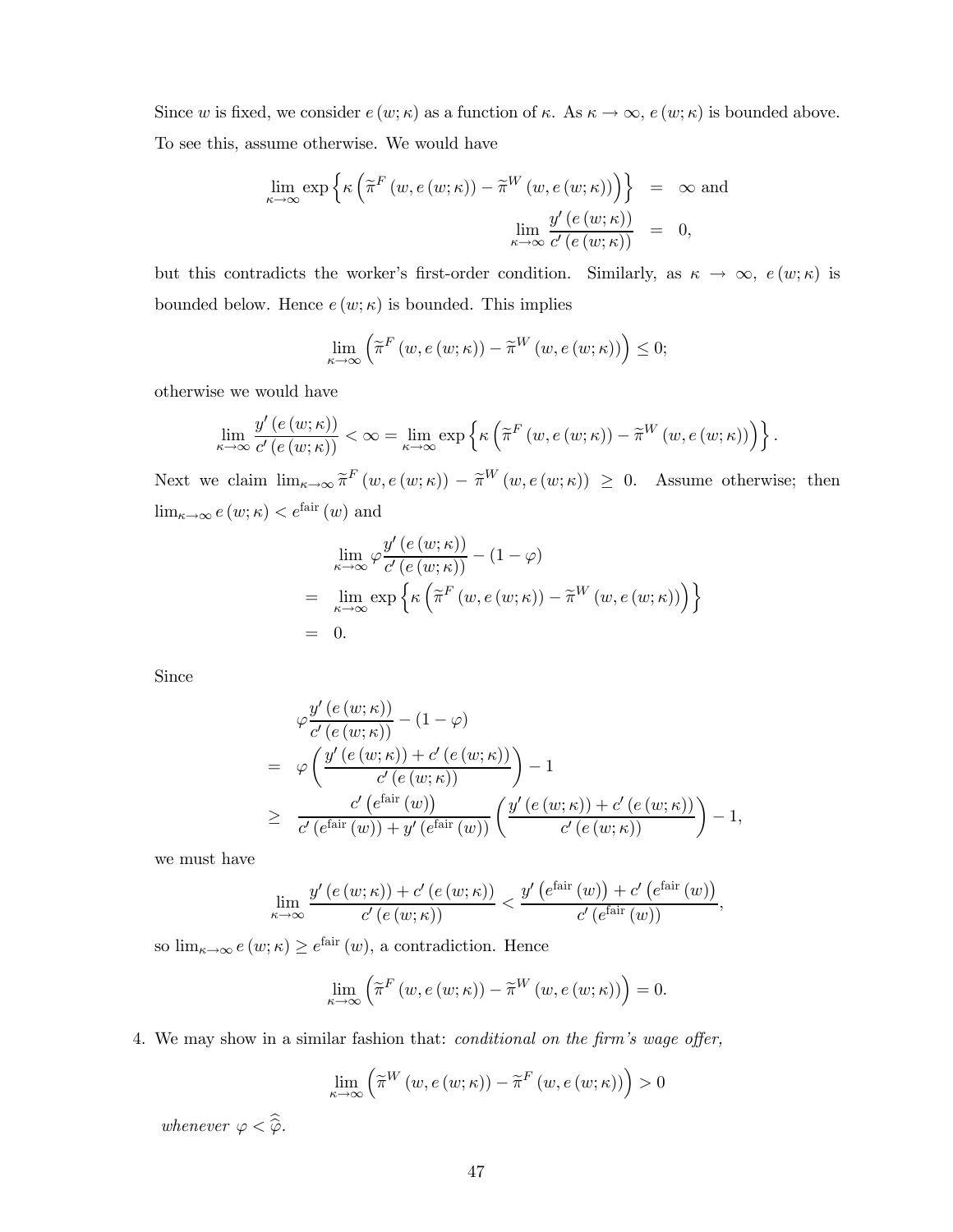5. Let  $U_{\kappa}$  denote the worker's utility function for parameter κ, and let  $\varphi > \hat{\varphi}$ . As  $\kappa \to \infty$ ,  $U \rightarrow U_{\kappa}(w^+, e^+)$  at equilibrium, and any equilibrium transaction converges to  $(w^+, e^+)$ . Note that  $U_{\infty}(\pi^W, \pi^F) = (1 - \varphi) \pi^W + \varphi \min\left(\widetilde{\pi}^W, \widetilde{\pi}^F\right)$ . From steps 3 and 4,

$$
\lim_{\kappa \to \infty} \left( \widetilde{\pi}^{W} \left( w, e_{\kappa} \left( w \right) \right) - \widetilde{\pi}^{F} \left( w, e_{\kappa} \left( w \right) \right) \right) \geq 0,
$$

with equality if and only if  $\varphi \geq \widehat{\hat{\varphi}}$ . Since  $\varphi > \widehat{\hat{\varphi}}$ ,  $\lim_{\kappa \to \infty} e_{\kappa} (w^+) = e^+$ .

We now assume towards a contradiction that for some sequence  $\kappa_j \to \infty$ , a corresponding sequence of equilibrium transactions  $(w_j, e_j (w_j)) \to (w_\infty, e_\infty (w_\infty)) \neq (w^+, e^+)$ . At the limit, firm's profit is  $\pi^F(w_\infty, e_\infty)$ . Note that for given j,  $(\pi^W(w_j, e_j(w_j)), \pi^F(w_j, e_j(w_j)))$  must lie in

$$
\{(\pi^{W}, \pi^{F}) : U_{\kappa_j}(\pi^{W}, \pi^{F}) \geq \overline{U}\} \cap \{(\pi^{W}, \pi^{F}) : \pi^{F} \geq \underline{\pi}^{F}, (\pi^{W}, \pi^{F}) \in \Gamma\},\
$$

so  $(\pi^W(w_\infty, e_\infty), \pi^F(w_\infty, e_\infty))$  must lie in

$$
\left\{ \left( \pi^{W}, \pi^{F} \right) : U_{\infty} \left( \pi^{W}, \pi^{F} \right) \geq \overline{U} \right\} \cap \left\{ \left( \pi^{W}, \pi^{F} \right) : \pi^{F} \geq \underline{\pi}^{F}, \left( \pi^{W}, \pi^{F} \right) \in \Gamma \right\},\
$$

which is compact. Since the material payoff possibility set is closed,  $(w_{\infty}, e_{\infty})$  is finite. The firm's profit converges to  $\pi^F(w_\infty, e_\infty)$ ; from step 1,  $\pi^W(w_\infty, e_\infty) = \pi^F(w_\infty, e_\infty)$ . The maximum attainable firm payoff that lies on the equal-surplus line corresponds to  $\pi^F(w^+, e^+)$ . Thus, by assumption  $\pi^F(w_\infty, e_\infty) < \pi^F(w^+, e^+)$ ; but  $\pi^F(w^+, e_j(w^+)) \to_{j \to \infty} \pi^F(w^+, e^+)$ , so  $\lim_{j\to\infty} \pi^F(w^+, e_j(w^+)) - \pi^F(w_j, e_j(w_j)) > 0$ , which contradicts our assumption that  $(w_j, e_j(w_j))$  is an equilibrium transaction.

6. The limit transaction is Pareto efficient. The limit transaction  $(w^+, e^+)$  corresponds to the intersection between the equal-surplus line and the material-efficiency frontier. Keeping in mind our observation from step 3 that the worker's utility function at the limit is equivalent to (2), Proposition 1 implies that in the limit  $\kappa \to \infty$ ,  $(w^+, e^+)$  is Pareto efficient.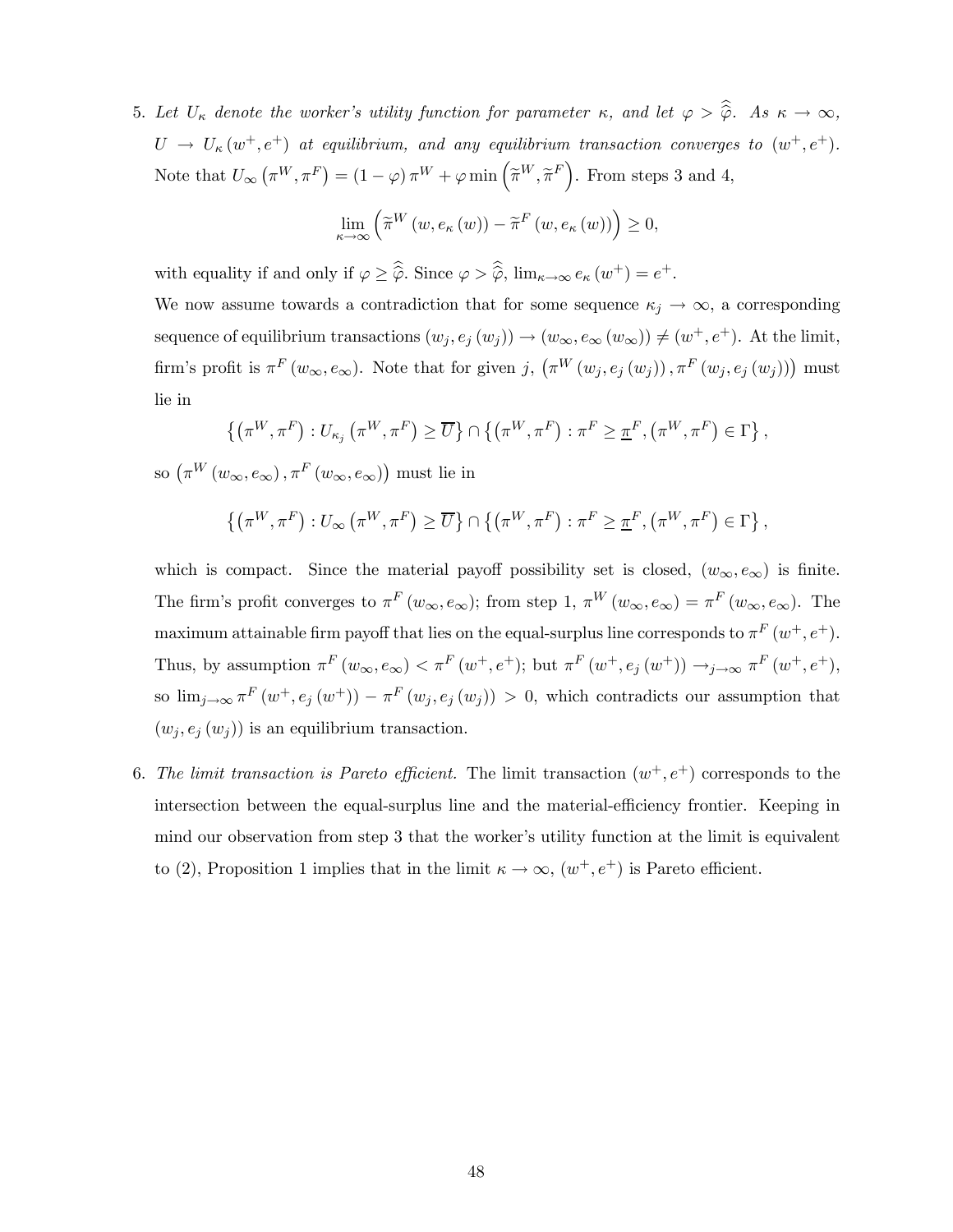# References

- [1] John M. Abowd, Francis Kramarz, and David N. Margolis. High wage workers and high wage firms. Econometrica, 67(2):251—333, March 1999.
- [2] George A. Akerlof. Labor contracts as partial gift exchange. Quarterly Journal of Economics, 97(4):543—569, November 1982.
- [3] George A. Akerlof and Janet L. Yellen. The fair wage-effort hypothesis and unemployment. Quarterly Journal of Economics, 105(2):255—283, May 1990.
- [4] James Andreoni and John Miller. Giving according to garp: An experimental test of the consistency of preferences for altruism. Econometrica, 70(2):737—753, March 2002.
- [5] William Austin and Elaine Walster. Reactions to confirmations and disconfirmations of expectancies of equity and inequity. Journal of Personality and Social Psychology, 30(2):208—216, 1974.
- [6] Linda Babcock and George Loewenstein. Explaining bargaining impasse: The role of selfserving biases. Journal of Economic Perspectives, 11(1):109—126, 1997.
- [7] George Baker, Michael Gibbs, and Bengt Holmstrom. The wage policy of a firm. Quarterly Journal of Economics, 109(4):921—955, November 1994.
- [8] Max H. Bazerman, George F. Loewenstein, and Sally Blount White. Reversals of preference in allocation decisions: Judging an alternative versus choosing among alternatives. Administrative Science Quarterly, 37(2):220—240, June 1992.
- [9] Paul Beaudry and John DiNardo. The effect of implicit contracts on the movement of wages over the business cycle: Evidence from micro data. Journal of Political Economy, 99(4):665— 688, August 1991.
- [10] Gary S. Becker. A theory of social interactions. Journal of Political Economy, 82(6):1063—93, November/December 1974.
- [11] Theodore C. Bergstrom. A fresh look at the rotten kid theorem and other household mysteries. Journal of Political Economy, 97(5):1138—59, 1989.
- [12] David G. Blanchflower, Andrew J. Oswald, and Peter Sanfey. Wages, profits, and rent-sharing. Quarterly Journal of Economics, 111(1):227—251, February 1996.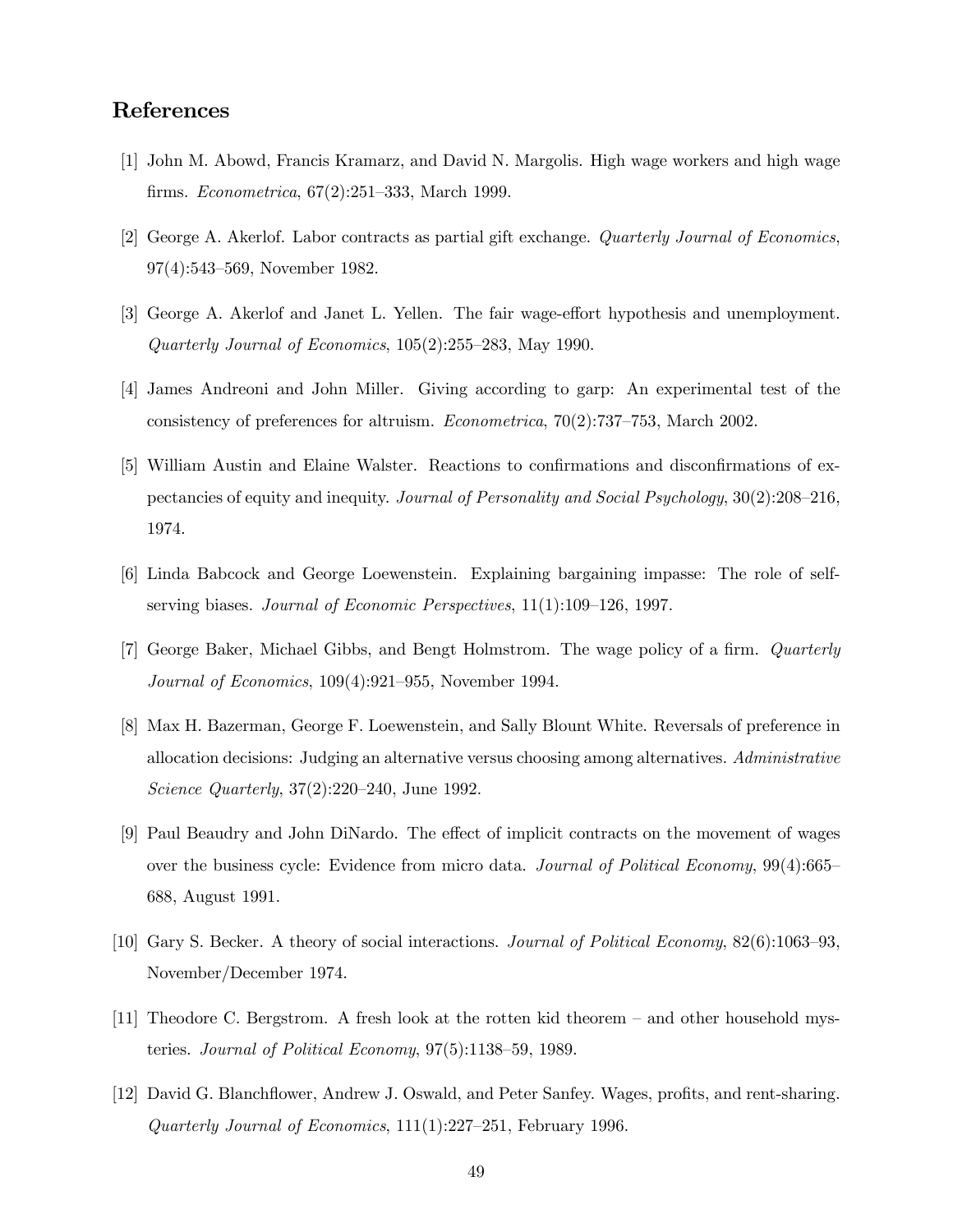- [13] Martin Brown, Armin Falk, and Ernst Fehr. Relational contracts and the nature of market interactions. Econometrica, 72(3):747—780, May 2004.
- [14] Clive Bull. The existence of self-enforcing implicit contracts. Quarterly Journal of Economics, 102(1):147—160, February 1987.
- [15] Carl M. III Campbell and Kunal S. Kamlani. The reasons for wage rigidity: Evidence from a survey of firms. Quarterly Journal of Economics, 112(3):759—789, August 1997.
- [16] Gary Charness and Matthew Rabin. Understanding social preferences with simple tests. Quarterly Journal of Economics, 117(3):817—869, August 2002.
- [17] Robert B. Cialdini. Influence: The Psychology of Persuasion. William Morrow and Company, Inc, 1984.
- [18] Ronald H. Coase. The problem of social cost. *Journal of Law and Economics*, 3:1–44, 1960.
- [19] Yochi Cohen-Charash and Paul E. Spector. The role of justice in organizations: A metaanalysis. Organizational Behavior and Human Decision Processes, 86(2):278—321, November 2001.
- [20] D.C. Dacy and H. Kunreuther. The economics of natural disasters. Free Press, New York, 1969.
- [21] William T. Dickens and Lawrence F. Katz. Inter-industry wage differences and theories of wage determination. NBER Working Paper No. 2271, June 1987.
- [22] Ronald G. Ehrenberg and George T. Milkovich. Compensation and firm performance. NBER Working Paper No. 2145, February 1987.
- [23] Dirk Engelmann and Martin Strobel. Inequality aversion, efficiency, and maximin preferences in simple distribution experiments. American Economic Review, 94(4):857—869, September 2004.
- [24] Florian Englmaier. A survey on moral hazard, contracts and social preferences. In Bina Agarwal and Alessandro Vercelli, editors, Psychology, Rationality and Economic Behavior: Challenging Standard Assumptions. 2004.
- [25] Ernst Fehr and Armin Falk. Wage rigidity in a competitive incomplete contract market. Journal of Political Economy, 107:106—134, 1999.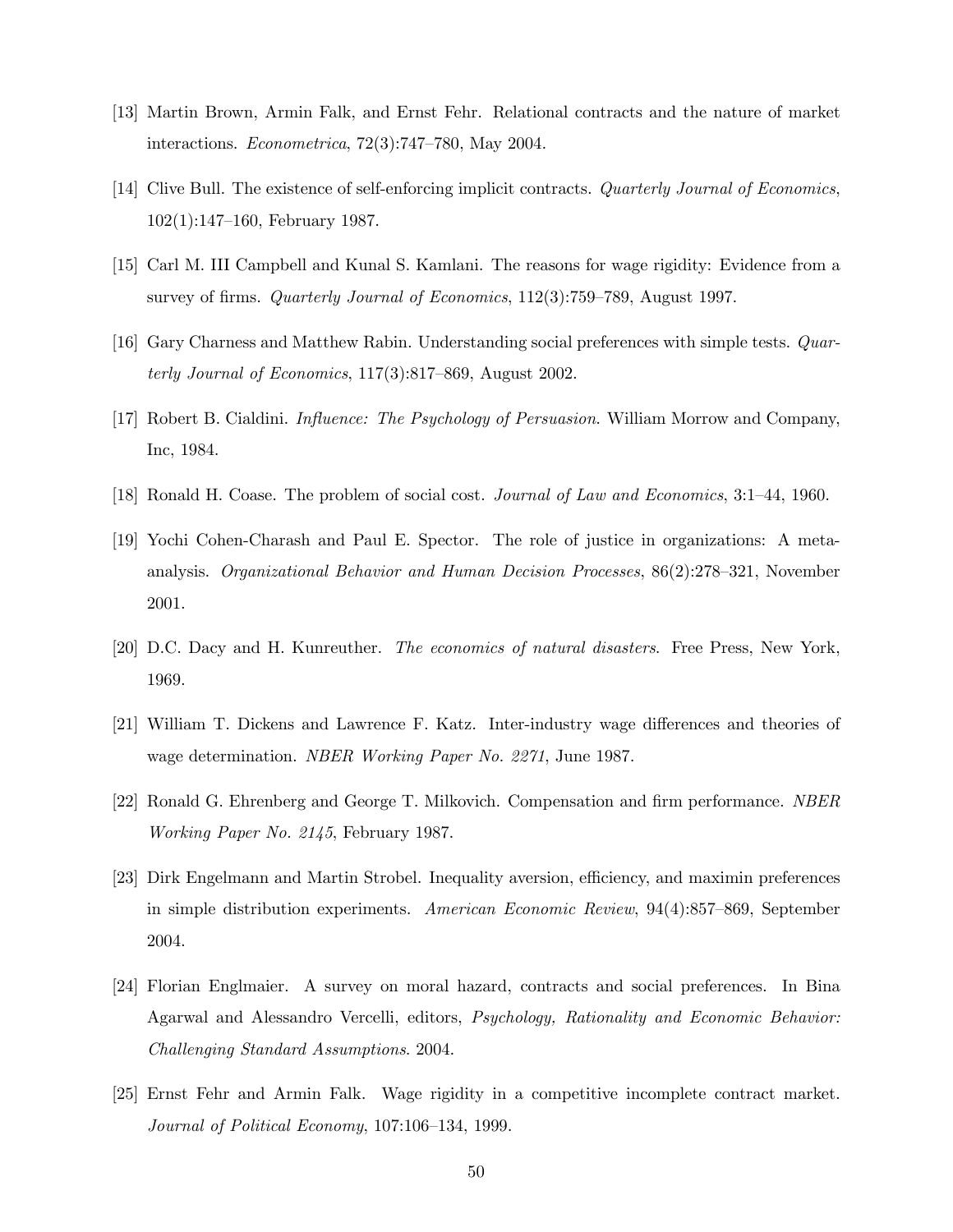- [26] Ernst Fehr, Georg Kirchsteiger, and Arno Riedl. Does fairness prevent market clearing? an experimental investigation. Quarterly Journal of Economics, 108(2):437—459, 1993.
- [27] Ernst Fehr, Georg Kirchsteiger, and Arno Riedl. Gift exchange and reciprocity in competitive experimental markets. European Economic Review, 42:1—34, 1998.
- [28] Ernst Fehr, Alexander Klein, and Klaus M. Schmidt. Fairness, incentives and contractual incompleteness. CEPR Discussion Paper No. 2790, May 2001.
- [29] Ernst Fehr and Klaus M. Schmidt. A theory of fairness, competition, and cooperation. Quarterly Journal of Economics, 114(3):817—868, August 1999.
- [30] Ernst Fehr and Klaus M. Schmidt. Fairness and incentives in a multi-task principal-agent model. Scand. J. of Economics, 106(3):453—474, 2004.
- [31] Ray Fisman, Shachar Kariv, and Daniel Markovits. Distinguishing social preferences from preferences for altruism. UC Berkeley manuscript, 2005.
- [32] Ray Fisman, Shachar Kariv, and Daniel Markovits. Pareto-damaging behaviors. UC Berkeley mimeo, 2005.
- [33] Meredith C. Frey and Douglas K. Detterman. Scholastic assessment or g? the relationship between the Scholastic Assessment Test and general cognitive ability. Psychological Science, 15(6):373—378, 2004.
- [34] David Genesove. The nominal rigidity of apartment rents. NBER Working Paper No. 7137, May 1999.
- [35] Uri Gneezy and John List. Putting behavioral economics to work: Testing for gift exchange in labor markets using field experiments. Econometrica, forthcoming, 2006.
- [36] Sanford J. Grossman and Oliver D. Hart. An analysis of the principal-agent problem. Econometrica, 51(1):7—46, January 1983.
- [37] Daniel Kahneman, Jack L. Knetsch, and Richard H. Thaler. Fairness as a constraint on profit seeking entitlements in the market. American Economic Review, 76(4):728—41, 1986.
- [38] Douglas Kruse, Richard Freeman, Joseph Blasi, Robert Buchele, Adrin Scharf, Loren Rodgers, and Chris Mackin. Motivating employee-owners in esop firms: Human resource policies and company performance. NBER Working Paper No. 10177, December 2003.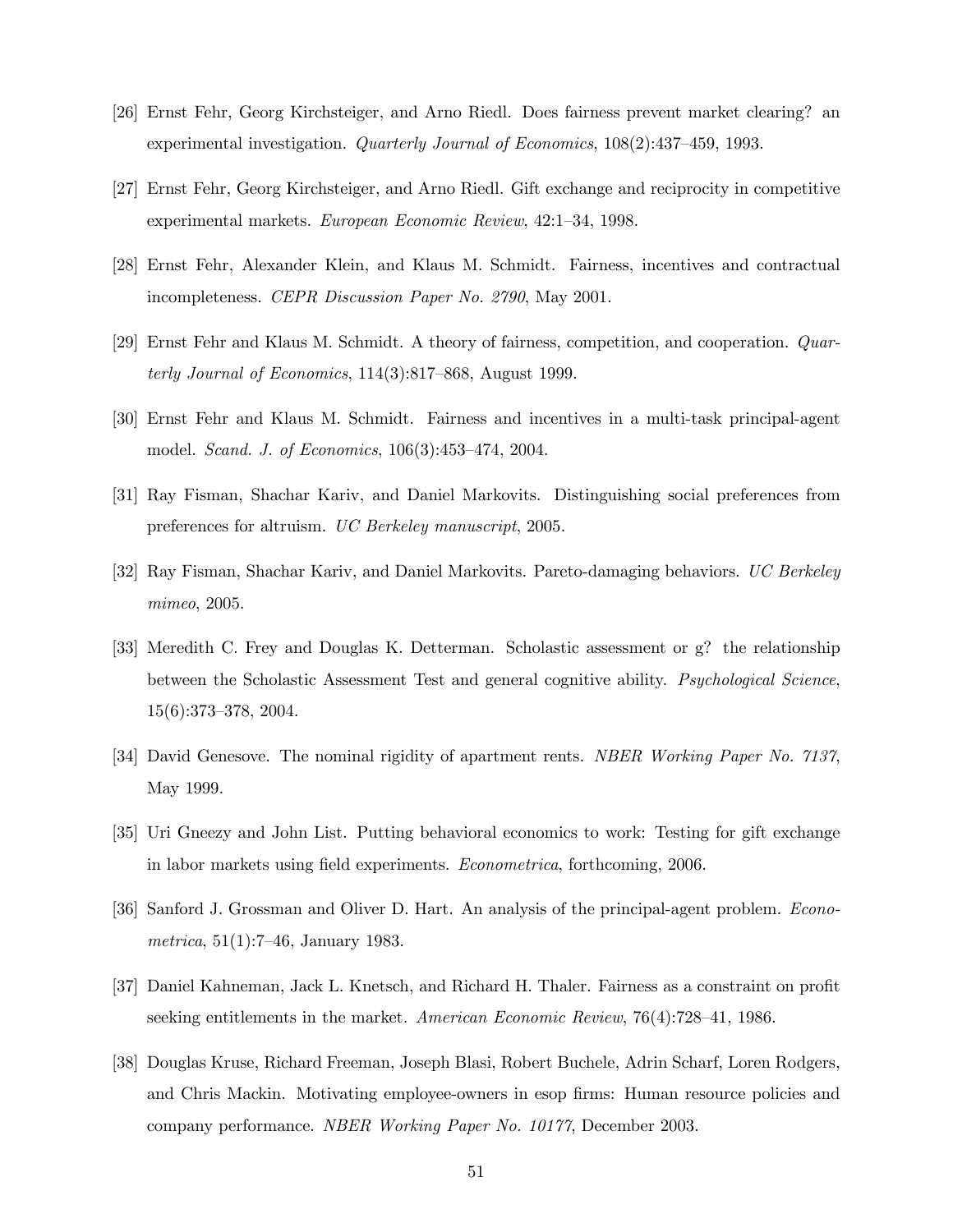- [39] Edward E. III Lawler. Pay for performance: A motivational analysis. In Haig R. Nalbantian, editor, Incentives, Cooperation, and Risk Sharing, pages 69—86. Rowman Littlefield, Totowa, NJ, 1987.
- [40] John List. The behavioralist meets the market: Measuring social preferences and reputation effects in actual transactions. Journal of Political Economy, forthcoming, 2006.
- [41] George F. Loewenstein, Leigh Thompson, and Max H. Bazerman. Social utility and decisionmaking in interpersonal contexts. Journal of Personality and Social Psychology, 57(3):426–441, 1989.
- [42] B. MacLeod and J.M. Malcolmson. Implicit contracts, incentive compatibility, and involuntary unemployment. Econometrica, 57:312—22, 1989.
- [43] Alexandre Mas. Pay, reference points, and police performance. March 2005. UC Berkeley mimeo.
- [44] A.L. Olmstead and P. Rhode. Rationing without government: The west coast gas famine of 1920. American Economic Review, 75:1044—55, 1985.
- [45] Canice Prendergast. The provision of incentives in firms. Journal of Economic Literature, 37(1):7—63, March 1999.
- [46] Marvin D. Dunnette Pritchard, Robert D. and Dale O. Jorgenson. Effects of perceptions of equity and inequity on worker performance and satisfaction. Journal of Applied Psychology, 56(1):75—94, 1972.
- [47] Matthew Rabin. Incorporating fairness into game theory and economics. American Economic Review, 83(5):1281—1302, December 1993.
- [48] Julio J. Rotemberg. Fair pricing. March 2005. Harvard Business School mimeo.
- [49] Avner Shaked. The rhetoric of inequity aversion. March 2005. Working paper.
- [50] Adam Smith. An Inquiry Into the Nature and Causes of the Wealth of Nations. 1776. http://www.econlib.org/LIBRARY/Smith/smWN.html.
- [51] Martin L. Weitzman and Douglas Kruse. Profit sharing and productivity. In Alan Blinder, editor, Paying for Productivity. Brookings Institution, Washington, D.C., 1990.
- [52] M. E. Yaari and M. Bar-Hillel. On dividing justly. Social Choice and Welfare, 1:1—24, 1984.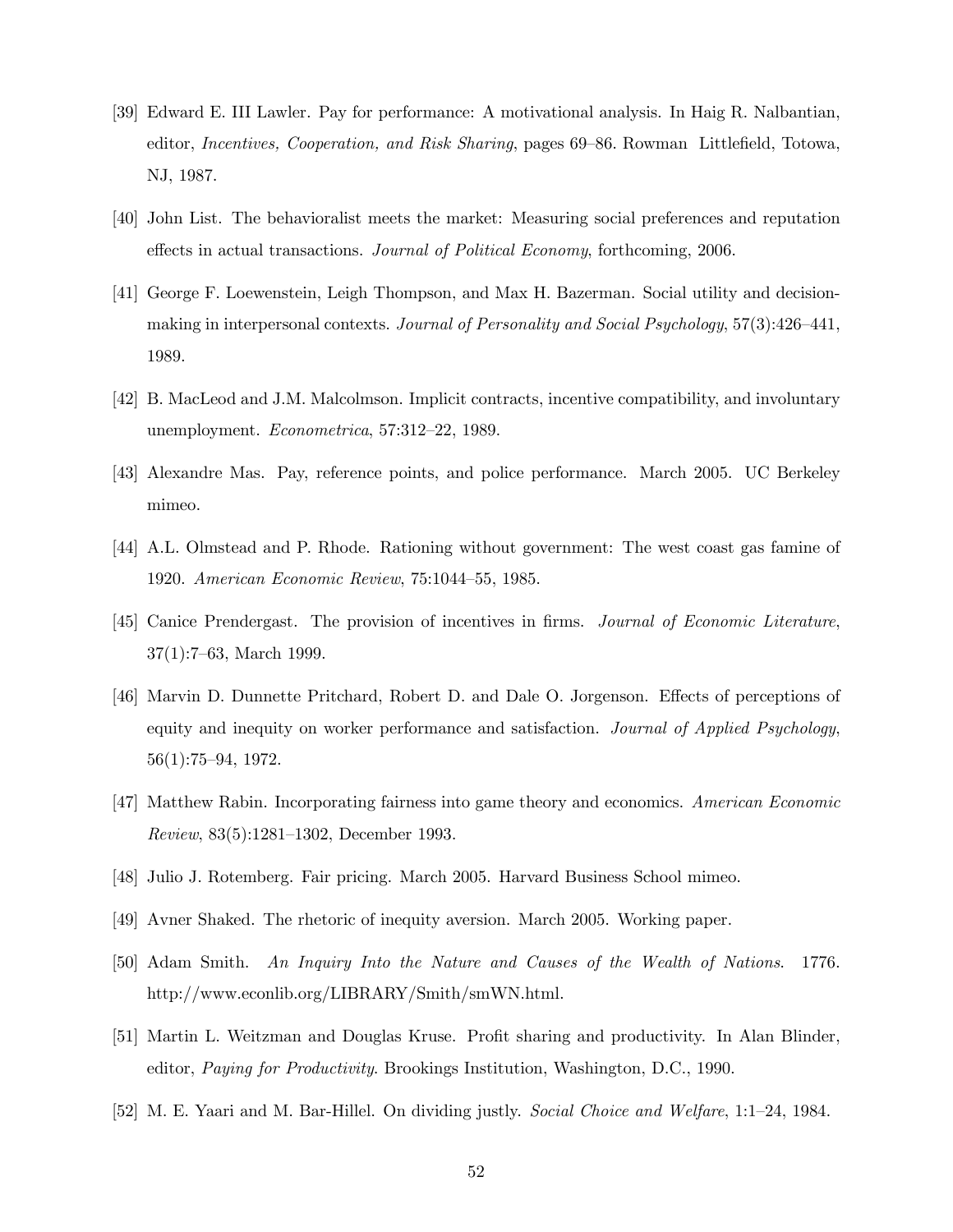

Figure 1. Some key concepts graphed in the space of material payoffs. The material payoff possibility set is convex, and the material-efficiency frontier is downward-sloping. The equal-surplus line is the set of material payoffs that equate the firm's and worker's surplus payoffs. The Pareto efficiency frontier is a subset of the material-efficiency frontier that includes at least all the material-efficient payoffs above the equal-surplus line.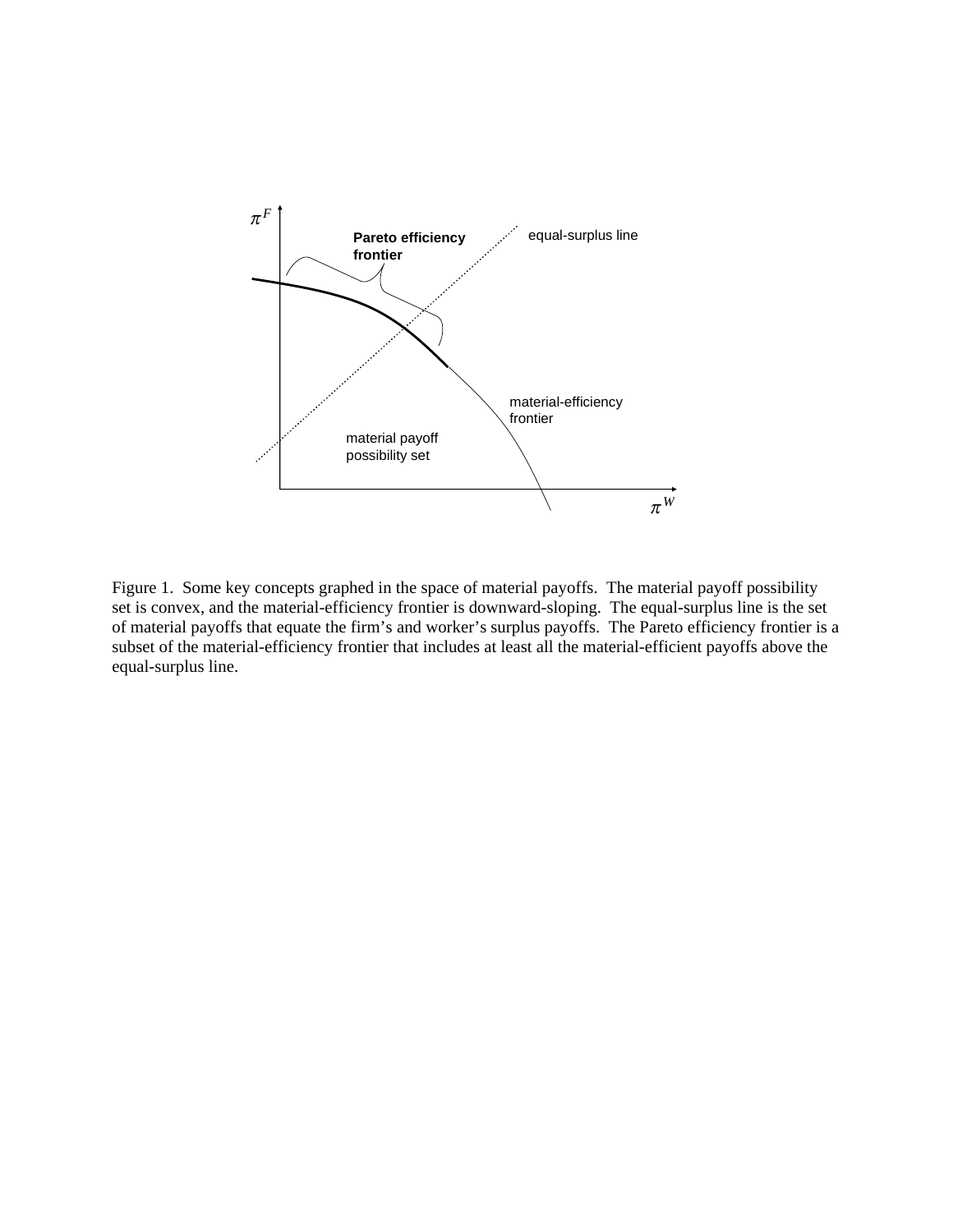

Figure 2. Potential gains from trade. The dark, tilted-V shape is the worker's outside option indifference curve. The horizontal line is the firm's outside option indifference curve. The darkly-shaded region is the set of attainable material payoff pairs that make both the worker and firm better off than their outside options. When the firm can offer the worker an enforceable contract, the equilibrium occurs at the black point, where the material-efficiency frontier intersects the worker's outside option indifference curve. The more lightly-drawn indifference curve corresponds to a lower weight on fairness in the worker's utility function. The lightly-shaded region is the set of additional attainable material payoff pairs that the worker and firm would now accept.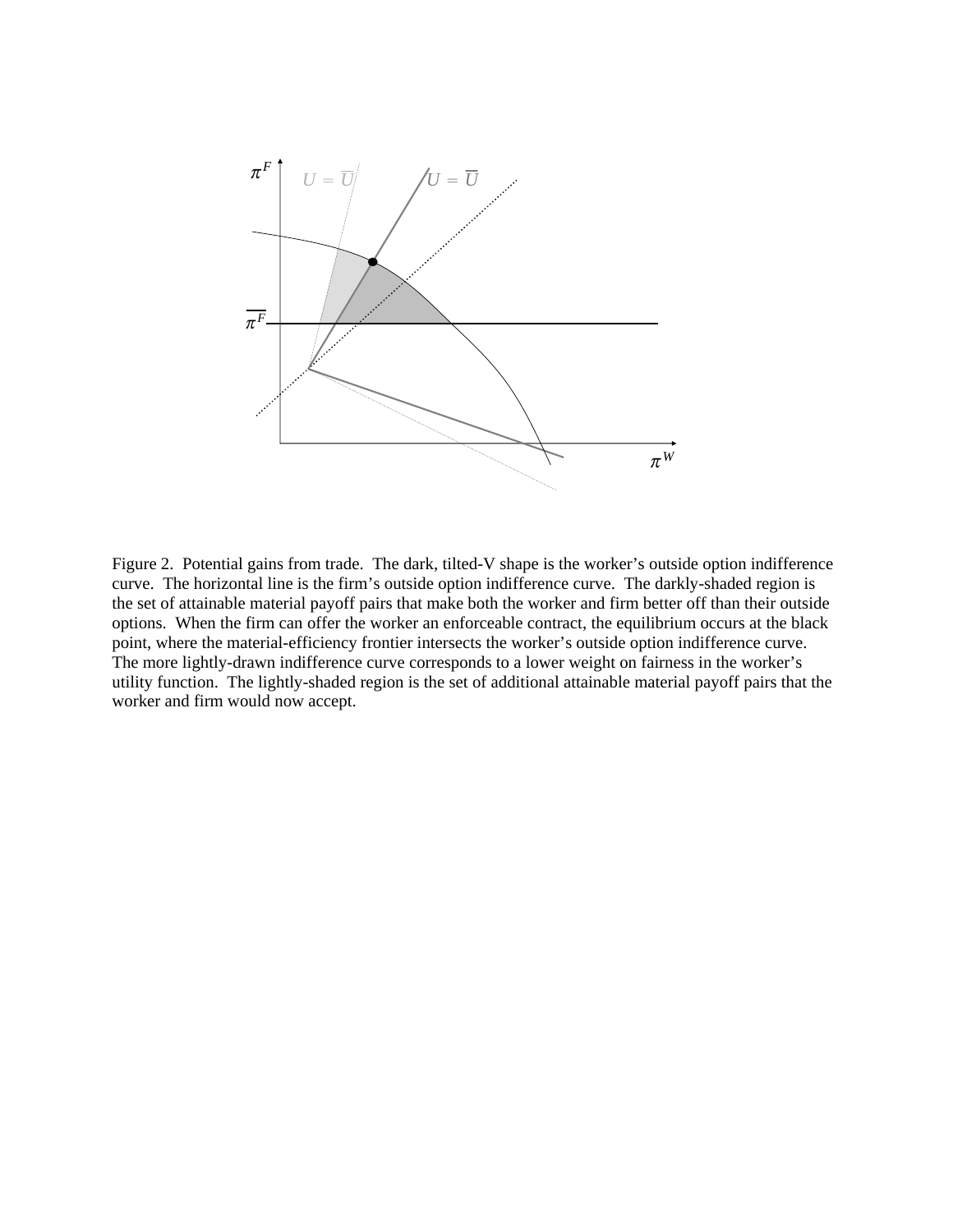

Figure 3. Equilibrium without enforceable contracts. The downward-sloping "wage curves" are, for given wage offers  $w_0 < w_1' < w_1 < w_2$ , the possible material payoff pairs for varying effort levels. The downward-sloping dotted line is the material-efficiency frontier. The lightly-shaded points show the effort the worker would choose at non-equilibrium wage offers. The arrow illustrates how material payoffs vary as the firm's wage offer increases. The black point is the equilibrium. Panel (a): The worker puts high weight on fairness. Panel (b): The worker puts lower weight on fairness.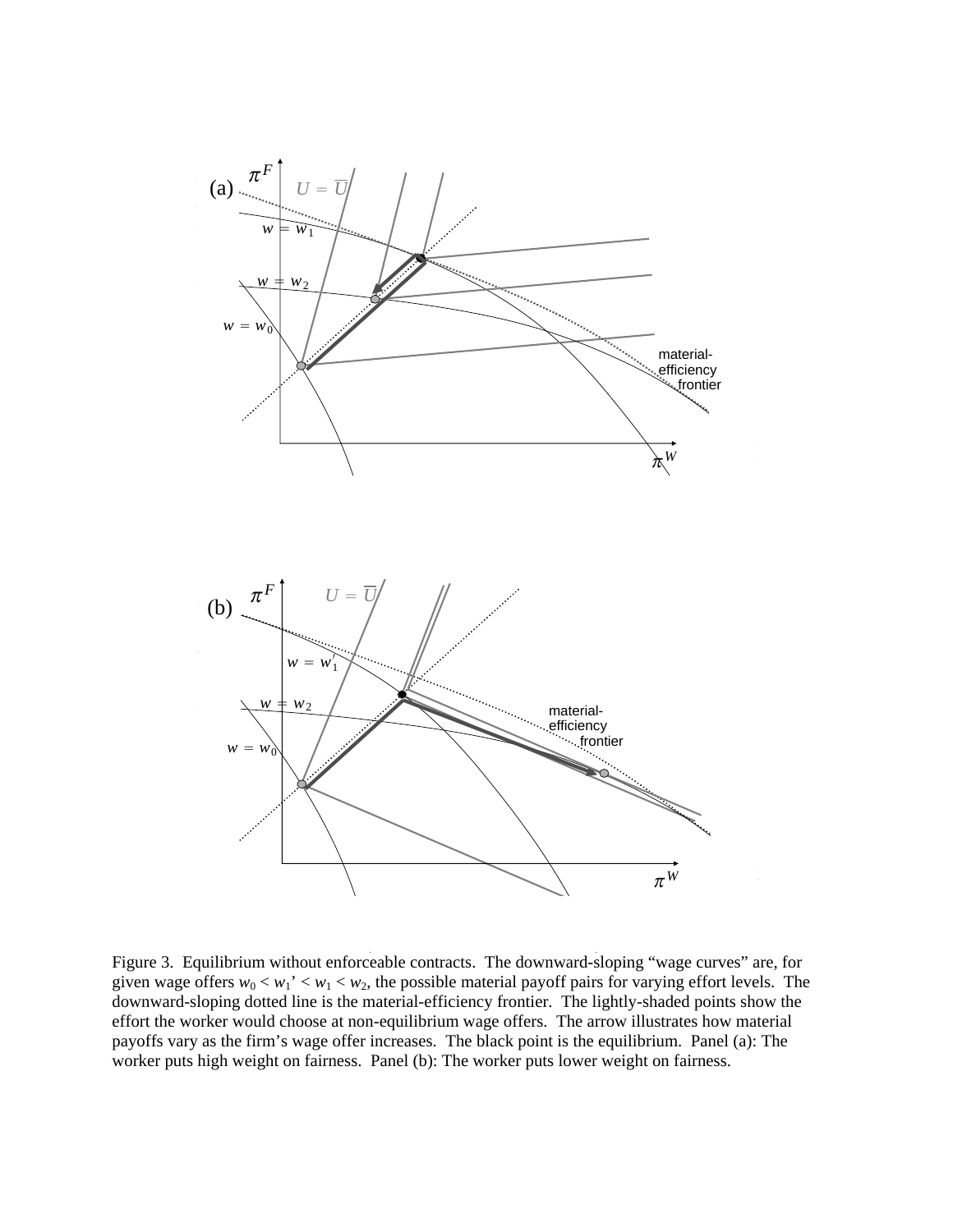

Figure 4. When the market terms of trade pin down the outside options and the reference transaction and when the worker cares sufficiently about fairness, then potential gains from trade imply that exchange will occur. The black point is the equilibrium.